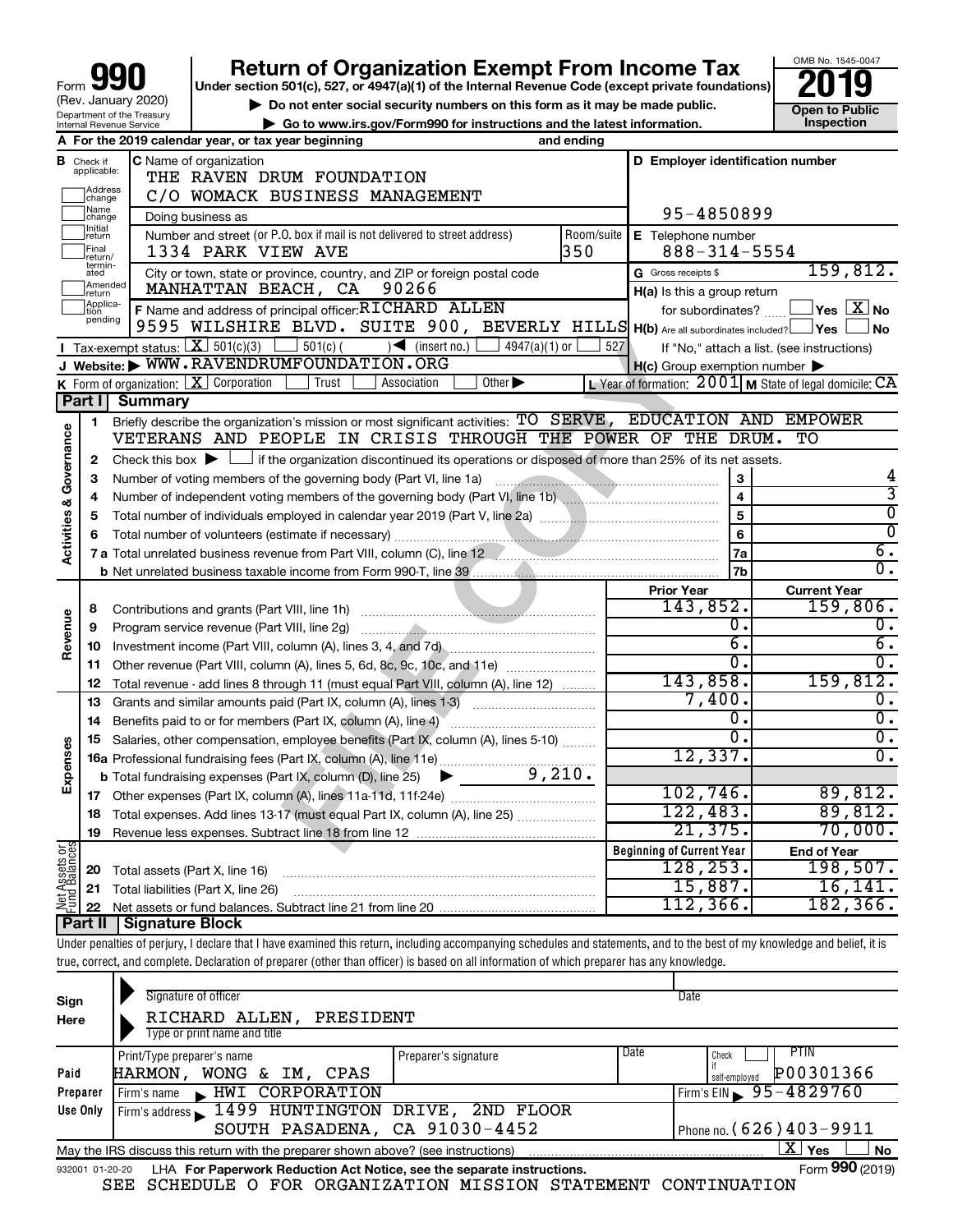|              | THE RAVEN DRUM FOUNDATION<br>95-4850899<br>C/O WOMACK BUSINESS MANAGEMENT<br>Form 990 (2019)                                                                  | Page 2               |
|--------------|---------------------------------------------------------------------------------------------------------------------------------------------------------------|----------------------|
|              | Part III   Statement of Program Service Accomplishments                                                                                                       |                      |
|              |                                                                                                                                                               | $\boxed{\mathbf{X}}$ |
| 1            | Briefly describe the organization's mission:                                                                                                                  |                      |
|              | THE ORGANIZATION WAS CREATED TO SUPPORT, PROMOTE AND CONTRIBUTE TO                                                                                            |                      |
|              | GLOBAL HEALING, MULTICULTURAL UNIFICATION AND COMMUNITY LEADERSHIP.                                                                                           |                      |
|              | PROGRAMS ARE DESIGNED TO EMPOWER INDIVIDUALS THROUGH PRACTICAL                                                                                                |                      |
|              | EXPERIENCE OF INTEGRATIVE HEALING TECHNIQUES.                                                                                                                 |                      |
| $\mathbf{2}$ | Did the organization undertake any significant program services during the year which were not listed on the                                                  |                      |
|              | $\overline{\ }$ Yes $\overline{\rm X}$ No<br>prior Form 990 or 990-EZ?                                                                                        |                      |
|              | If "Yes," describe these new services on Schedule O.                                                                                                          |                      |
| 3            | $\overline{\ }$ Yes $\overline{\rm \bf X}$ No<br>Did the organization cease conducting, or make significant changes in how it conducts, any program services? |                      |
|              | If "Yes," describe these changes on Schedule O.                                                                                                               |                      |
| 4            | Describe the organization's program service accomplishments for each of its three largest program services, as measured by expenses.                          |                      |
|              | Section 501(c)(3) and 501(c)(4) organizations are required to report the amount of grants and allocations to others, the total expenses, and                  |                      |
|              | revenue, if any, for each program service reported.                                                                                                           |                      |
| 4a           | 159,806.<br>66,052. including grants of \$<br>) (Revenue \$<br>) (Expenses \$<br>(Code:                                                                       |                      |
|              | CONDUCTED TWO TYPES OF DRUM CIRCLES, COMMUNITY DRUM CIRCLES AND                                                                                               |                      |
|              | PARTNERSHIP DRUM CIRCLES. THESE TWO PROGRAMS ARE ESSENTIALLY THE SAME,                                                                                        |                      |
|              | BUT WITH DIFFERENT CONSTITUENT GROUPS. PARTNERSHIP DRUM CIRCLES ARE                                                                                           |                      |
|              | CONDUCTED IN COLLABORATION WITH MILITARY/VETERAN GROUPS WHEREAS<br>COMMUNITY DRUM CIRCLES ARE OPEN TO THE COMMUMITY AT LARGE. BOTH                            |                      |
|              | PROGRAMS USE RHYTHM AS MEANS OF RELEASE AND A WAY TO CONNECT WITH OTHER                                                                                       |                      |
|              | MEMBERS OF THE COMMUNITY.                                                                                                                                     |                      |
|              |                                                                                                                                                               |                      |
|              | THE VETERAN RESILIENCY PROGRAM USES DRUMMING, RHYTHM, MOVEMENT, DANCE                                                                                         |                      |
|              | YOGA, BREATHING TECHNIQUES AS WELL AS MINDFULNESS AND MEDITATION TO                                                                                           |                      |
|              | HELP RELEASE AND HEAL TRAUMA. THE OBJECTIVE IS TO PROVIDE CLIENTS WITH                                                                                        |                      |
|              | SELF-HELP AND SELF-HEALING TOOLS THAT CAN BE INCORPORATED INTO THEIR                                                                                          |                      |
| 4b           | (Code: <u>Code:</u> ) (Expenses \$<br>(Revenue \$)<br>$\overline{\phantom{a}}$                                                                                |                      |
|              |                                                                                                                                                               |                      |
|              |                                                                                                                                                               |                      |
|              |                                                                                                                                                               |                      |
|              |                                                                                                                                                               |                      |
|              |                                                                                                                                                               |                      |
|              |                                                                                                                                                               |                      |
|              |                                                                                                                                                               |                      |
|              |                                                                                                                                                               |                      |
|              |                                                                                                                                                               |                      |
|              |                                                                                                                                                               |                      |
|              |                                                                                                                                                               |                      |
|              |                                                                                                                                                               |                      |
| 4с           | $\left(\text{Code:}\right)$<br>) (Expenses \$<br>) (Revenue \$<br>including grants of \$                                                                      |                      |
|              |                                                                                                                                                               |                      |
|              |                                                                                                                                                               |                      |
|              |                                                                                                                                                               |                      |
|              |                                                                                                                                                               |                      |
|              |                                                                                                                                                               |                      |
|              |                                                                                                                                                               |                      |
|              |                                                                                                                                                               |                      |
|              |                                                                                                                                                               |                      |
|              |                                                                                                                                                               |                      |
|              |                                                                                                                                                               |                      |
|              |                                                                                                                                                               |                      |
|              |                                                                                                                                                               |                      |
| 4d           | Other program services (Describe on Schedule O.)                                                                                                              |                      |
|              | (Expenses \$<br>(Revenue \$<br>including grants of \$<br>66,052.                                                                                              |                      |
|              |                                                                                                                                                               |                      |
|              | 4e Total program service expenses >                                                                                                                           |                      |
|              | Form 990 (2019)                                                                                                                                               |                      |
|              | SEE SCHEDULE O FOR CONTINUATION(S)<br>932002 01-20-20<br>2                                                                                                    |                      |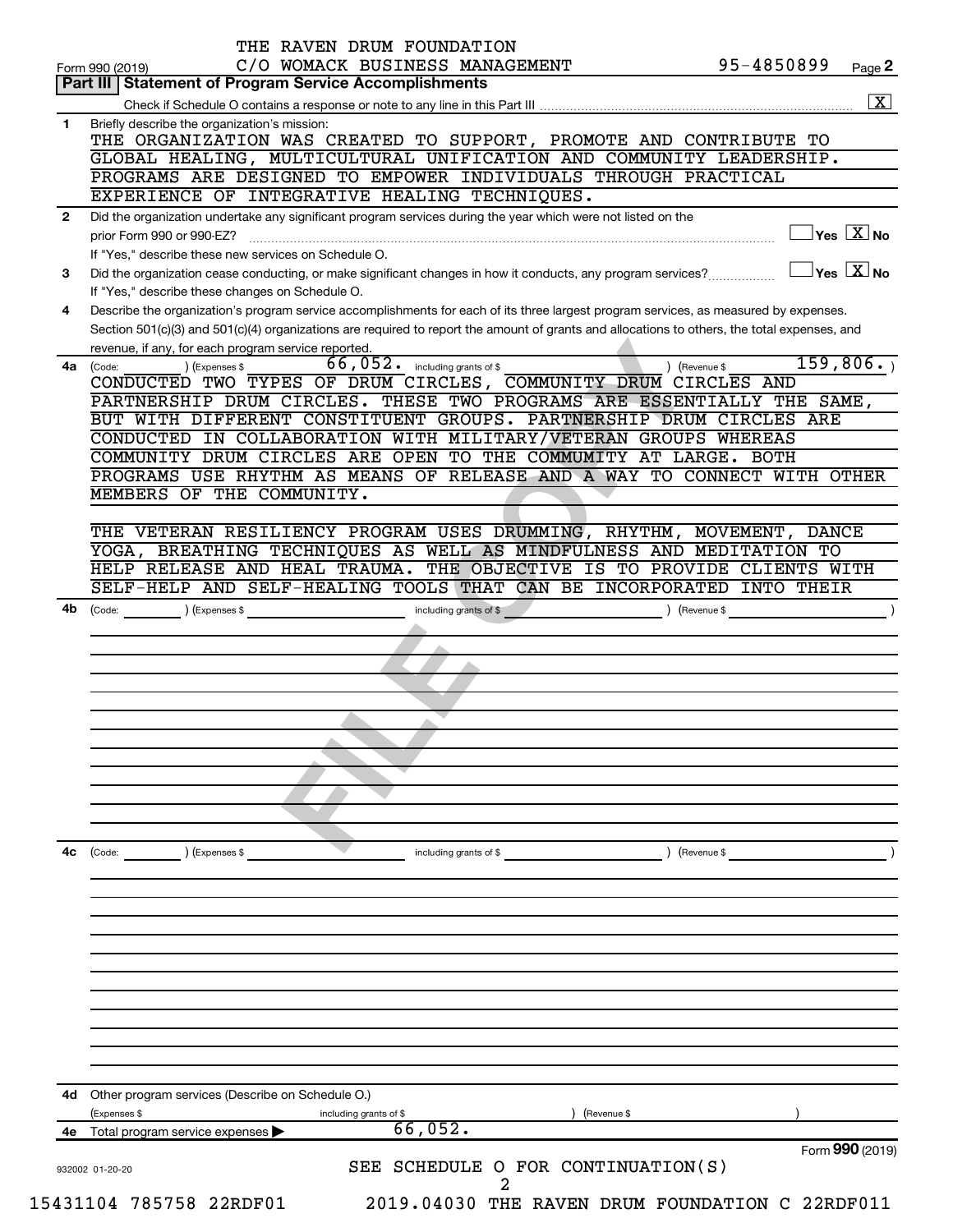|     | C/O WOMACK BUSINESS MANAGEMENT<br>95-4850899<br>Form 990 (2019)                                                                                                                                                                                |                 |                              | Page 3                  |
|-----|------------------------------------------------------------------------------------------------------------------------------------------------------------------------------------------------------------------------------------------------|-----------------|------------------------------|-------------------------|
|     | <b>Checklist of Required Schedules</b><br>Part IV                                                                                                                                                                                              |                 |                              |                         |
|     |                                                                                                                                                                                                                                                |                 | Yes                          | No                      |
| 1.  | Is the organization described in section $501(c)(3)$ or $4947(a)(1)$ (other than a private foundation)?                                                                                                                                        |                 |                              |                         |
|     | If "Yes," complete Schedule A                                                                                                                                                                                                                  | 1               | х<br>$\overline{\textbf{x}}$ |                         |
| 2   | Is the organization required to complete Schedule B, Schedule of Contributors? [1111] [12] the organization required to complete Schedule B, Schedule of Contributors?                                                                         | $\overline{2}$  |                              |                         |
| 3   | Did the organization engage in direct or indirect political campaign activities on behalf of or in opposition to candidates for<br>public office? If "Yes," complete Schedule C, Part I                                                        | 3               |                              | x                       |
| 4   | Section 501(c)(3) organizations. Did the organization engage in lobbying activities, or have a section 501(h) election in effect                                                                                                               |                 |                              |                         |
|     |                                                                                                                                                                                                                                                | 4               |                              | x                       |
| 5   | Is the organization a section 501(c)(4), 501(c)(5), or 501(c)(6) organization that receives membership dues, assessments, or                                                                                                                   |                 |                              |                         |
|     |                                                                                                                                                                                                                                                | 5               |                              | x                       |
| 6   | Did the organization maintain any donor advised funds or any similar funds or accounts for which donors have the right to                                                                                                                      |                 |                              |                         |
|     | provide advice on the distribution or investment of amounts in such funds or accounts? If "Yes," complete Schedule D, Part I                                                                                                                   | 6               |                              | x                       |
| 7   | Did the organization receive or hold a conservation easement, including easements to preserve open space,                                                                                                                                      |                 |                              |                         |
|     | the environment, historic land areas, or historic structures? If "Yes," complete Schedule D, Part II,<br>.                                                                                                                                     | $\overline{7}$  |                              | x                       |
| 8   | Did the organization maintain collections of works of art, historical treasures, or other similar assets? If "Yes," complete<br>Schedule D, Part III                                                                                           | 8               |                              | x                       |
| 9   | Did the organization report an amount in Part X, line 21, for escrow or custodial account liability, serve as a custodian for                                                                                                                  |                 |                              |                         |
|     | amounts not listed in Part X; or provide credit counseling, debt management, credit repair, or debt negotiation services?                                                                                                                      |                 |                              |                         |
|     |                                                                                                                                                                                                                                                | 9               |                              | x                       |
| 10  | Did the organization, directly or through a related organization, hold assets in donor-restricted endowments                                                                                                                                   |                 |                              |                         |
|     |                                                                                                                                                                                                                                                | 10              |                              | x                       |
| 11  | If the organization's answer to any of the following questions is "Yes," then complete Schedule D, Parts VI, VII, VIII, IX, or X                                                                                                               |                 |                              |                         |
|     | as applicable.                                                                                                                                                                                                                                 |                 |                              |                         |
|     | a Did the organization report an amount for land, buildings, and equipment in Part X, line 10? If "Yes," complete Schedule D,                                                                                                                  |                 |                              |                         |
|     | Part VI                                                                                                                                                                                                                                        | 11a             | х                            |                         |
|     | <b>b</b> Did the organization report an amount for investments - other securities in Part X, line 12, that is 5% or more of its total                                                                                                          |                 |                              | x                       |
|     |                                                                                                                                                                                                                                                | 11b             |                              |                         |
|     | c Did the organization report an amount for investments - program related in Part X, line 13, that is 5% or more of its total<br>assets reported in Part X, line 16? If "Yes," complete Schedule D, Part VIII [[[[[[[[[[[[[[[[[[[[[[[[[[[[[[[[ | 11c             |                              | x                       |
|     | d Did the organization report an amount for other assets in Part X, line 15, that is 5% or more of its total assets reported in                                                                                                                |                 |                              |                         |
|     | Part X, line 16? If "Yes," complete Schedule D, Part IX [10] Marting Manuscritt, Martin Martin Martin Martin M                                                                                                                                 | 11d             |                              | х                       |
|     |                                                                                                                                                                                                                                                | 11e             |                              | $\overline{\mathtt{x}}$ |
|     | f Did the organization's separate or consolidated financial statements for the tax year include a footnote that addresses                                                                                                                      |                 |                              |                         |
|     | the organization's liability for uncertain tax positions under FIN 48 (ASC 740)? If "Yes," complete Schedule D, Part X                                                                                                                         | 11f             |                              | x                       |
|     | 12a Did the organization obtain separate, independent audited financial statements for the tax year? If "Yes," complete                                                                                                                        |                 |                              |                         |
|     | Schedule D, Parts XI and XII <b>measures and continuum continuum continuum continuum continuum continuum continuum</b>                                                                                                                         | 12a             |                              | Χ                       |
|     | <b>b</b> Was the organization included in consolidated, independent audited financial statements for the tax year?                                                                                                                             |                 |                              |                         |
|     | If "Yes," and if the organization answered "No" to line 12a, then completing Schedule D, Parts XI and XII is optional <i>manumum</i>                                                                                                           | 12b             |                              | x                       |
| 13  |                                                                                                                                                                                                                                                | 13              |                              | $\overline{\mathtt{x}}$ |
| 14a |                                                                                                                                                                                                                                                | 14a             |                              | X                       |
|     | <b>b</b> Did the organization have aggregate revenues or expenses of more than \$10,000 from grantmaking, fundraising, business,                                                                                                               |                 |                              |                         |
|     | investment, and program service activities outside the United States, or aggregate foreign investments valued at \$100,000                                                                                                                     |                 |                              | x                       |
|     | Did the organization report on Part IX, column (A), line 3, more than \$5,000 of grants or other assistance to or for any                                                                                                                      | 14b             |                              |                         |
| 15  |                                                                                                                                                                                                                                                | 15              |                              | x                       |
| 16  | Did the organization report on Part IX, column (A), line 3, more than \$5,000 of aggregate grants or other assistance to                                                                                                                       |                 |                              |                         |
|     |                                                                                                                                                                                                                                                | 16              |                              | x                       |
| 17  | Did the organization report a total of more than \$15,000 of expenses for professional fundraising services on Part IX,                                                                                                                        |                 |                              |                         |
|     |                                                                                                                                                                                                                                                | 17              |                              | x                       |
| 18  | Did the organization report more than \$15,000 total of fundraising event gross income and contributions on Part VIII, lines                                                                                                                   |                 |                              |                         |
|     |                                                                                                                                                                                                                                                | 18              |                              | х                       |
| 19  | Did the organization report more than \$15,000 of gross income from gaming activities on Part VIII, line 9a? If "Yes,"                                                                                                                         |                 |                              |                         |
|     |                                                                                                                                                                                                                                                | 19              |                              | х                       |
|     |                                                                                                                                                                                                                                                | 20a             |                              | $\overline{\mathbf{X}}$ |
|     |                                                                                                                                                                                                                                                | 20 <sub>b</sub> |                              |                         |
| 21  | Did the organization report more than \$5,000 of grants or other assistance to any domestic organization or                                                                                                                                    |                 |                              |                         |
|     |                                                                                                                                                                                                                                                | 21              |                              | x<br>Form 990 (2019)    |
|     | 932003 01-20-20                                                                                                                                                                                                                                |                 |                              |                         |

15431104 785758 22RDF01 2019.04030 THE RAVEN DRUM FOUNDATION C 22RDF011

3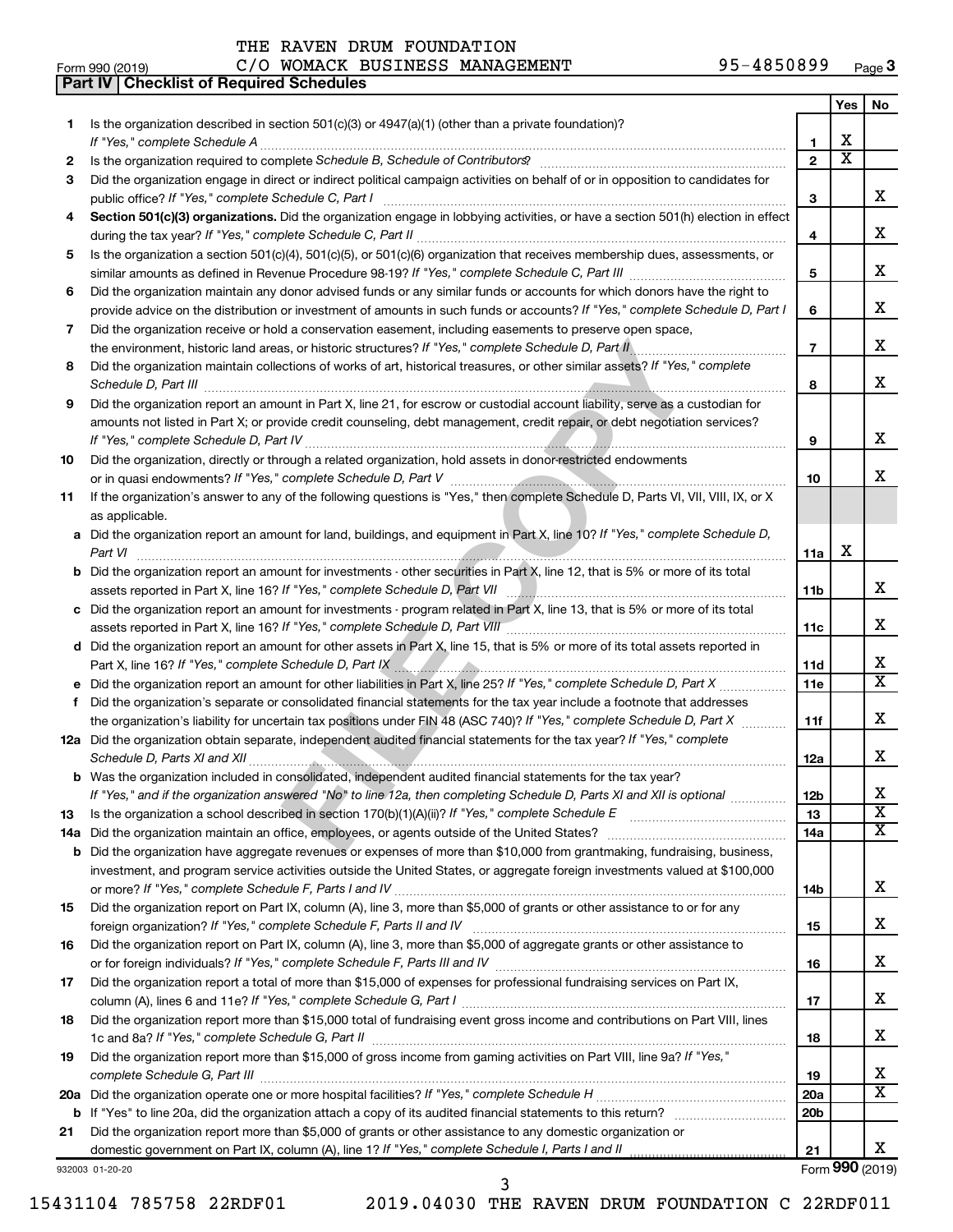| Form 990 (201 |  |
|---------------|--|

|        | C/O WOMACK BUSINESS MANAGEMENT<br>95-4850899<br>Form 990 (2019)                                                                                                                                                                |                 |                 | Page 4                  |
|--------|--------------------------------------------------------------------------------------------------------------------------------------------------------------------------------------------------------------------------------|-----------------|-----------------|-------------------------|
|        | <b>Part IV   Checklist of Required Schedules (continued)</b>                                                                                                                                                                   |                 |                 |                         |
|        |                                                                                                                                                                                                                                |                 | Yes             | No                      |
| 22     | Did the organization report more than \$5,000 of grants or other assistance to or for domestic individuals on                                                                                                                  |                 |                 |                         |
|        |                                                                                                                                                                                                                                | 22              |                 | x                       |
| 23     | Did the organization answer "Yes" to Part VII, Section A, line 3, 4, or 5 about compensation of the organization's current                                                                                                     |                 |                 |                         |
|        | and former officers, directors, trustees, key employees, and highest compensated employees? If "Yes," complete                                                                                                                 |                 |                 |                         |
|        | Schedule J                                                                                                                                                                                                                     | 23              |                 | x                       |
|        | 24a Did the organization have a tax-exempt bond issue with an outstanding principal amount of more than \$100,000 as of the                                                                                                    |                 |                 |                         |
|        | last day of the year, that was issued after December 31, 2002? If "Yes," answer lines 24b through 24d and complete                                                                                                             |                 |                 |                         |
|        |                                                                                                                                                                                                                                | 24a             |                 | x                       |
|        | b Did the organization invest any proceeds of tax-exempt bonds beyond a temporary period exception?                                                                                                                            | 24b             |                 |                         |
|        | c Did the organization maintain an escrow account other than a refunding escrow at any time during the year to defease                                                                                                         |                 |                 |                         |
|        |                                                                                                                                                                                                                                | 24c             |                 |                         |
|        |                                                                                                                                                                                                                                | 24d             |                 |                         |
|        | 25a Section 501(c)(3), 501(c)(4), and 501(c)(29) organizations. Did the organization engage in an excess benefit                                                                                                               |                 |                 |                         |
|        |                                                                                                                                                                                                                                | 25a             |                 | x                       |
|        | b Is the organization aware that it engaged in an excess benefit transaction with a disqualified person in a prior year, and                                                                                                   |                 |                 |                         |
|        | that the transaction has not been reported on any of the organization's prior Forms 990 or 990-EZ? If "Yes," complete                                                                                                          |                 |                 |                         |
|        | Schedule L, Part I                                                                                                                                                                                                             | 25b             |                 | х                       |
| 26     | Did the organization report any amount on Part X, line 5 or 22, for receivables from or payables to any current                                                                                                                |                 |                 |                         |
|        | or former officer, director, trustee, key employee, creator or founder, substantial contributor, or 35%                                                                                                                        |                 |                 |                         |
|        | controlled entity or family member of any of these persons? If "Yes," complete Schedule L, Part II                                                                                                                             | 26              | х               |                         |
| 27     | Did the organization provide a grant or other assistance to any current or former officer, director, trustee, key employee,                                                                                                    |                 |                 |                         |
|        | creator or founder, substantial contributor or employee thereof, a grant selection committee member, or to a 35% controlled                                                                                                    |                 |                 |                         |
|        | entity (including an employee thereof) or family member of any of these persons? If "Yes," complete Schedule L, Part III                                                                                                       | 27              |                 | x                       |
| 28     | Was the organization a party to a business transaction with one of the following parties (see Schedule L, Part IV                                                                                                              |                 |                 |                         |
|        | instructions, for applicable filing thresholds, conditions, and exceptions):                                                                                                                                                   |                 |                 |                         |
|        | a A current or former officer, director, trustee, key employee, creator or founder, or substantial contributor? If                                                                                                             |                 |                 |                         |
|        |                                                                                                                                                                                                                                | 28a             |                 | х                       |
|        |                                                                                                                                                                                                                                | 28b             |                 | $\overline{\mathbf{X}}$ |
|        | c A 35% controlled entity of one or more individuals and/or organizations described in lines 28a or 28b?/f                                                                                                                     |                 |                 |                         |
|        |                                                                                                                                                                                                                                | 28c             |                 | х                       |
| 29     |                                                                                                                                                                                                                                | 29              |                 | $\overline{\mathbf{X}}$ |
| 30     | Did the organization receive contributions of art, historical treasures, or other similar assets, or qualified conservation                                                                                                    |                 |                 |                         |
|        | contributions? If "Yes," complete Schedule M [2000] [2000] [2000] [3000] [3000] [3000] [3000] [3000] [3000] [3000] [3000] [3000] [3000] [3000] [3000] [3000] [3000] [3000] [3000] [3000] [3000] [30000] [30000] [30000] [30000 | 30              |                 | x                       |
| 31     | Did the organization liquidate, terminate, or dissolve and cease operations? If "Yes," complete Schedule N, Part I                                                                                                             | 31              |                 | $\overline{\mathbf{X}}$ |
| 32     | Did the organization sell, exchange, dispose of, or transfer more than 25% of its net assets?If "Yes," complete                                                                                                                |                 |                 |                         |
|        | Schedule N, Part II                                                                                                                                                                                                            | 32              |                 | х                       |
| 33     | Did the organization own 100% of an entity disregarded as separate from the organization under Regulations                                                                                                                     |                 |                 |                         |
|        |                                                                                                                                                                                                                                | 33              |                 | x                       |
| 34     | Was the organization related to any tax-exempt or taxable entity? If "Yes," complete Schedule R, Part II, III, or IV, and                                                                                                      |                 |                 |                         |
|        | Part V, line 1                                                                                                                                                                                                                 | 34              |                 | x                       |
|        | 35a Did the organization have a controlled entity within the meaning of section 512(b)(13)?                                                                                                                                    | <b>35a</b>      |                 | $\overline{\mathbf{X}}$ |
|        | b If "Yes" to line 35a, did the organization receive any payment from or engage in any transaction with a controlled entity                                                                                                    |                 |                 |                         |
|        |                                                                                                                                                                                                                                | 35 <sub>b</sub> |                 |                         |
| 36     | Section 501(c)(3) organizations. Did the organization make any transfers to an exempt non-charitable related organization?                                                                                                     |                 |                 |                         |
|        |                                                                                                                                                                                                                                | 36              |                 | х                       |
| 37     | Did the organization conduct more than 5% of its activities through an entity that is not a related organization                                                                                                               |                 |                 |                         |
|        |                                                                                                                                                                                                                                | 37              |                 | х                       |
| 38     | Did the organization complete Schedule O and provide explanations in Schedule O for Part VI, lines 11b and 19?                                                                                                                 |                 |                 |                         |
|        |                                                                                                                                                                                                                                | 38              | х               |                         |
| Part V | <b>Statements Regarding Other IRS Filings and Tax Compliance</b>                                                                                                                                                               |                 |                 |                         |
|        | Check if Schedule O contains a response or note to any line in this Part V [11] [12] Check if Schedule O contains a response or note to any line in this Part V                                                                |                 |                 |                         |
|        |                                                                                                                                                                                                                                |                 | Yes             | No                      |
|        | 1a Enter the number reported in Box 3 of Form 1096. Enter -0- if not applicable <i>manumerane</i> number<br>1a                                                                                                                 | O               |                 |                         |
|        | 1b                                                                                                                                                                                                                             |                 |                 |                         |
|        | c Did the organization comply with backup withholding rules for reportable payments to vendors and reportable gaming                                                                                                           |                 |                 |                         |
|        |                                                                                                                                                                                                                                | 1c              | х               |                         |
|        | 932004 01-20-20<br>4                                                                                                                                                                                                           |                 | Form 990 (2019) |                         |
|        |                                                                                                                                                                                                                                |                 |                 |                         |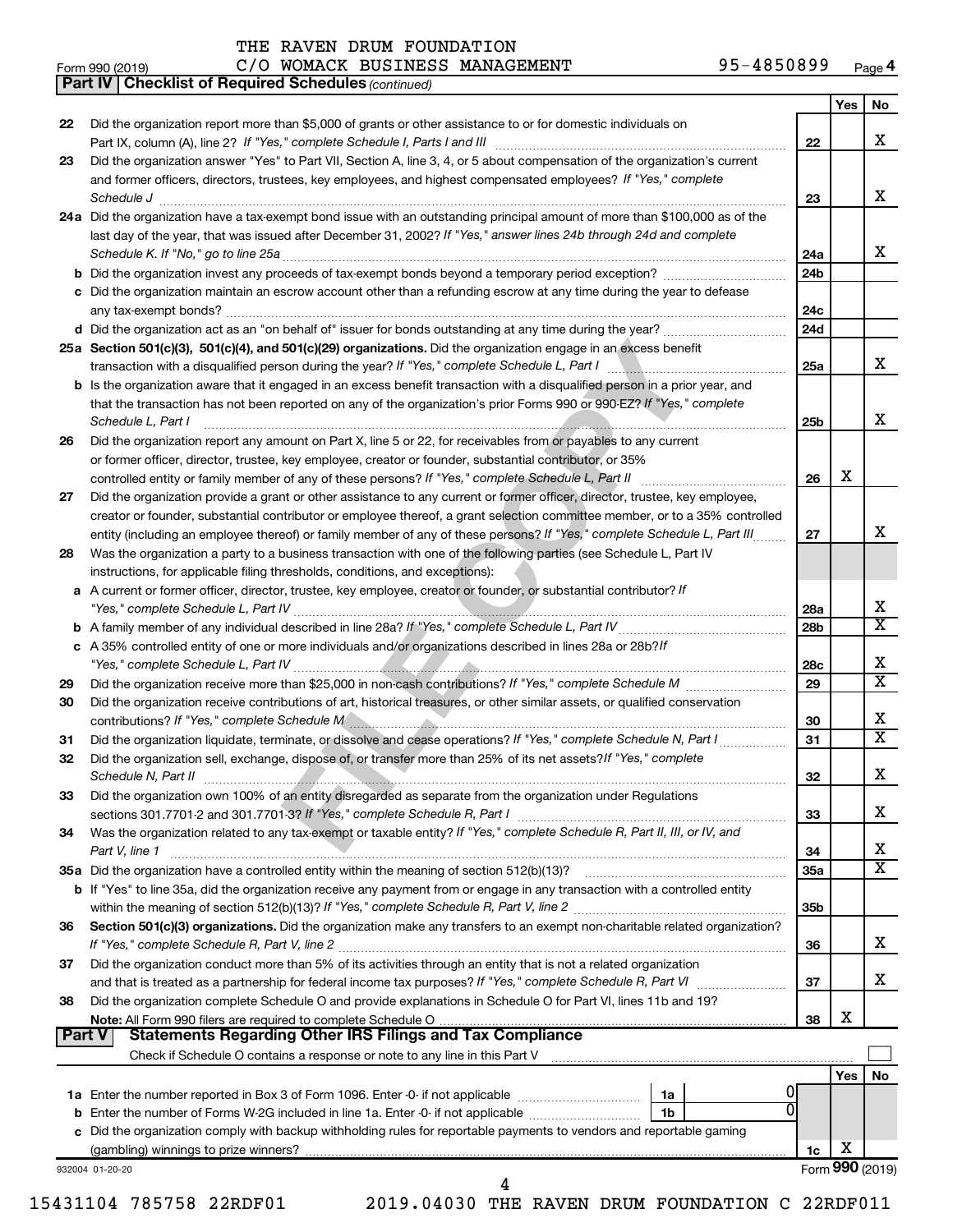| <b>Part V</b> | Statements Regarding Other IRS Filings and Tax Compliance (continued)                                                                           |                |     |                         |
|---------------|-------------------------------------------------------------------------------------------------------------------------------------------------|----------------|-----|-------------------------|
|               |                                                                                                                                                 |                | Yes | No.                     |
|               | 2a Enter the number of employees reported on Form W-3, Transmittal of Wage and Tax Statements,                                                  |                |     |                         |
|               | 0<br>filed for the calendar year ending with or within the year covered by this return<br>2a                                                    |                |     |                         |
|               |                                                                                                                                                 | 2 <sub>b</sub> |     |                         |
|               |                                                                                                                                                 |                |     |                         |
|               | 3a Did the organization have unrelated business gross income of \$1,000 or more during the year?                                                | За             |     | х                       |
|               |                                                                                                                                                 | 3b             |     |                         |
|               | 4a At any time during the calendar year, did the organization have an interest in, or a signature or other authority over, a                    |                |     |                         |
|               | financial account in a foreign country (such as a bank account, securities account, or other financial account)?                                | 4a             |     | х                       |
|               | <b>b</b> If "Yes," enter the name of the foreign country                                                                                        |                |     |                         |
|               | See instructions for filing requirements for FinCEN Form 114, Report of Foreign Bank and Financial Accounts (FBAR).                             |                |     |                         |
|               |                                                                                                                                                 |                |     | х                       |
|               |                                                                                                                                                 | 5a             |     | $\overline{\textbf{X}}$ |
| b             |                                                                                                                                                 | 5b             |     |                         |
|               |                                                                                                                                                 | 5c             |     |                         |
|               | 6a Does the organization have annual gross receipts that are normally greater than \$100,000, and did the organization solicit                  |                |     | х                       |
|               |                                                                                                                                                 | 6a             |     |                         |
|               | <b>b</b> If "Yes," did the organization include with every solicitation an express statement that such contributions or gifts                   |                |     |                         |
|               |                                                                                                                                                 | 6b             |     |                         |
| 7             | Organizations that may receive deductible contributions under section 170(c).                                                                   |                |     |                         |
| a             | Did the organization receive a payment in excess of \$75 made partly as a contribution and partly for goods and services provided to the payor? | 7a             |     | х                       |
| b             | If "Yes," did the organization notify the donor of the value of the goods or services provided?                                                 | 7b             |     |                         |
|               | c Did the organization sell, exchange, or otherwise dispose of tangible personal property for which it was required                             |                |     |                         |
|               |                                                                                                                                                 | 7c             |     | х                       |
|               | 7d                                                                                                                                              |                |     |                         |
| е             |                                                                                                                                                 | 7е             |     |                         |
| f             |                                                                                                                                                 | 7f             |     |                         |
| g             | If the organization received a contribution of qualified intellectual property, did the organization file Form 8899 as required?                | 7g<br>7h       |     |                         |
|               | If the organization received a contribution of cars, boats, airplanes, or other vehicles, did the organization file a Form 1098-C?<br>h         |                |     |                         |
| 8             | Sponsoring organizations maintaining donor advised funds. Did a donor advised fund maintained by the                                            |                |     |                         |
|               |                                                                                                                                                 | 8              |     |                         |
| 9             | Sponsoring organizations maintaining donor advised funds.                                                                                       |                |     |                         |
| а             | Did the sponsoring organization make any taxable distributions under section 4966?                                                              | 9а             |     |                         |
| b             |                                                                                                                                                 | 9b             |     |                         |
| 10            | Section 501(c)(7) organizations. Enter:                                                                                                         |                |     |                         |
| a             | 10a                                                                                                                                             |                |     |                         |
|               | b Gross receipts, included on Form 990, Part VIII, line 12, for public use of club facilities<br>10 <sub>b</sub>                                |                |     |                         |
| 11            | Section 501(c)(12) organizations. Enter:                                                                                                        |                |     |                         |
| a             | 11a                                                                                                                                             |                |     |                         |
|               | b Gross income from other sources (Do not net amounts due or paid to other sources against                                                      |                |     |                         |
|               | 11b                                                                                                                                             |                |     |                         |
|               | 12a Section 4947(a)(1) non-exempt charitable trusts. Is the organization filing Form 990 in lieu of Form 1041?                                  | 12a            |     |                         |
|               | <b>b</b> If "Yes," enter the amount of tax-exempt interest received or accrued during the year<br>12b                                           |                |     |                         |
| 13            | Section 501(c)(29) qualified nonprofit health insurance issuers.                                                                                |                |     |                         |
|               | a Is the organization licensed to issue qualified health plans in more than one state?                                                          | 13a            |     |                         |
|               | Note: See the instructions for additional information the organization must report on Schedule O.                                               |                |     |                         |
|               | <b>b</b> Enter the amount of reserves the organization is required to maintain by the states in which the                                       |                |     |                         |
|               | 13b                                                                                                                                             |                |     |                         |
|               | 13с                                                                                                                                             |                |     |                         |
|               | 14a Did the organization receive any payments for indoor tanning services during the tax year?                                                  | 14a            |     | x.                      |
|               | <b>b</b> If "Yes," has it filed a Form 720 to report these payments? If "No," provide an explanation on Schedule O                              | 14b            |     |                         |
| 15            | Is the organization subject to the section 4960 tax on payment(s) of more than \$1,000,000 in remuneration or                                   |                |     |                         |
|               |                                                                                                                                                 | 15             |     | х                       |
|               | If "Yes," see instructions and file Form 4720, Schedule N.                                                                                      |                |     |                         |
| 16            | Is the organization an educational institution subject to the section 4968 excise tax on net investment income?                                 | 16             |     | х                       |
|               | If "Yes," complete Form 4720, Schedule O.                                                                                                       |                |     |                         |

Form (2019) **990**

932005 01-20-20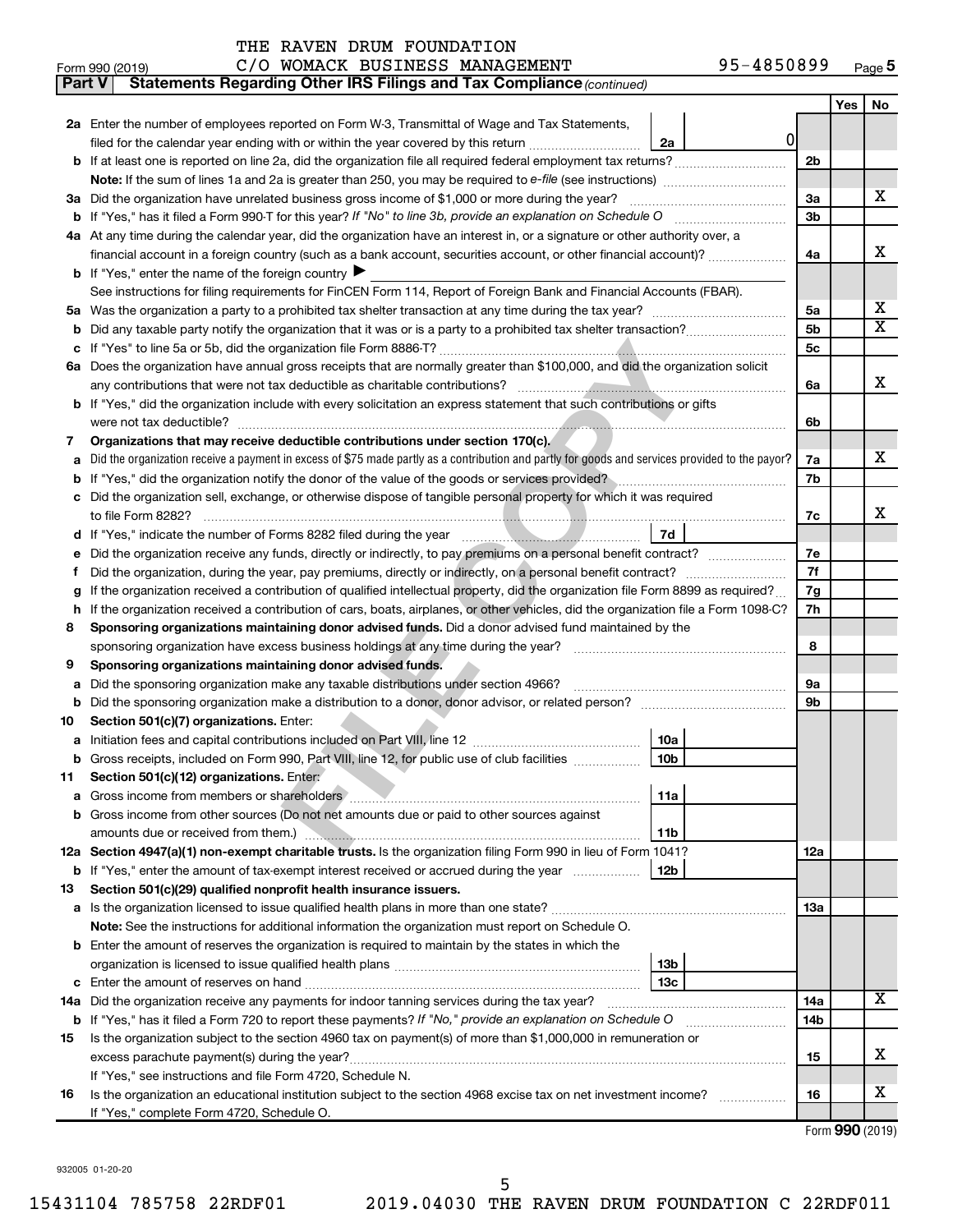|                                                   | THE RAVEN DRUM FOUNDATION                                                                                                                                              |            |   |     |      |
|---------------------------------------------------|------------------------------------------------------------------------------------------------------------------------------------------------------------------------|------------|---|-----|------|
| C/O WOMACK BUSINESS MANAGEMENT<br>Form 990 (2019) |                                                                                                                                                                        | 95-4850899 |   |     | Page |
|                                                   | Part VI Governance, Management, and Disclosure For each "Yes" response to lines 2 through 7b below, and for a "No" response                                            |            |   |     |      |
|                                                   | to line 8a, 8b, or 10b below, describe the circumstances, processes, or changes on Schedule O. See instructions.                                                       |            |   |     |      |
|                                                   | Check if Schedule O contains a response or note to any line in this Part VI [11] [11] [11] Check if Schedule O contains a response or note to any line in this Part VI |            |   |     | х    |
|                                                   | Section A. Governing Body and Management                                                                                                                               |            |   |     |      |
|                                                   |                                                                                                                                                                        |            |   | Yes | No   |
| 1a                                                | Enter the number of voting members of the governing body at the end of the tax year                                                                                    | 1a         |   |     |      |
|                                                   | If there are material differences in voting rights among members of the governing body, or if the governing                                                            |            |   |     |      |
|                                                   | body delegated broad authority to an executive committee or similar committee, explain on Schedule O.                                                                  |            |   |     |      |
|                                                   | <b>b</b> Enter the number of voting members included on line 1a, above, who are independent                                                                            | 1b         |   |     |      |
| 2                                                 | Did any officer, director, trustee, or key employee have a family relationship or a business relationship with any other                                               |            |   |     |      |
|                                                   | officer, director, trustee, or key employee?                                                                                                                           |            | 2 |     | x    |
|                                                   | Did the organization delegate control over management duties customarily performed by or under the direct supervision                                                  |            |   |     |      |

|    | <b>1a</b> Enter the number of voting members of the governing body at the end of the tax year<br>1a                               |    |    |   |   |
|----|-----------------------------------------------------------------------------------------------------------------------------------|----|----|---|---|
|    | If there are material differences in voting rights among members of the governing body, or if the governing                       |    |    |   |   |
|    | body delegated broad authority to an executive committee or similar committee, explain on Schedule O.                             |    |    |   |   |
|    | <b>b</b> Enter the number of voting members included on line 1a, above, who are independent<br>1b                                 |    |    |   |   |
|    | Did any officer, director, trustee, or key employee have a family relationship or a business relationship with any other          |    |    |   |   |
|    | officer, director, trustee, or key employee?                                                                                      |    | 2  |   | x |
| 3. | Did the organization delegate control over management duties customarily performed by or under the direct supervision             |    |    |   |   |
|    | of officers, directors, trustees, or key employees to a management company or other person?                                       |    | 3  |   | x |
| 4  | Did the organization make any significant changes to its governing documents since the prior Form 990 was filed?                  |    | 4  |   | X |
|    | 5 Did the organization become aware during the year of a significant diversion of the organization's assets?                      |    | 5  |   | x |
|    | 6 Did the organization have members or stockholders?                                                                              |    | 6  |   | x |
|    | 7a Did the organization have members, stockholders, or other persons who had the power to elect or appoint one or                 |    |    |   |   |
|    | more members of the governing body?                                                                                               |    | 7a |   | x |
|    | <b>b</b> Are any governance decisions of the organization reserved to (or subject to approval by) members, stockholders, or       |    |    |   |   |
|    | persons other than the governing body?                                                                                            |    | 7b |   | x |
| 8  | Did the organization contemporaneously document the meetings held or written actions undertaken during the year by the following: |    |    |   |   |
|    | <b>a</b> The governing body?                                                                                                      | 8a |    | х |   |
|    | <b>b</b> Each committee with authority to act on behalf of the governing body?                                                    |    | 8b | х |   |
| 9  | Is there any officer, director, trustee, or key employee listed in Part VII, Section A, who cannot be reached at the              |    |    |   |   |
|    | organization's mailing address? If "Yes." provide the names and addresses on Schedule O                                           | 9  |    |   | х |

| 5   |                                                                                                                                                                                                           | 5               |                       | $\overline{\mathbf{x}}$ |
|-----|-----------------------------------------------------------------------------------------------------------------------------------------------------------------------------------------------------------|-----------------|-----------------------|-------------------------|
| 6   |                                                                                                                                                                                                           | 6               |                       | $\overline{\mathtt{x}}$ |
|     | 7a Did the organization have members, stockholders, or other persons who had the power to elect or appoint one or                                                                                         |                 |                       |                         |
|     |                                                                                                                                                                                                           | 7a              |                       | х                       |
|     | <b>b</b> Are any governance decisions of the organization reserved to (or subject to approval by) members, stockholders, or                                                                               |                 |                       |                         |
|     | persons other than the governing body?                                                                                                                                                                    | 7b              |                       | x.                      |
| 8   | Did the organization contemporaneously document the meetings held or written actions undertaken during the year by the following:                                                                         |                 |                       |                         |
|     |                                                                                                                                                                                                           | 8a              | х                     |                         |
| b   | Each committee with authority to act on behalf of the governing body?<br>Fach committee with authority to act on behalf of the governing body?                                                            | 8b              | $\overline{\text{x}}$ |                         |
| 9   | Is there any officer, director, trustee, or key employee listed in Part VII, Section A, who cannot be reached at the                                                                                      |                 |                       |                         |
|     |                                                                                                                                                                                                           | 9               |                       | x                       |
|     | Section B. Policies (This Section B requests information about policies not required by the Internal Revenue Code.)                                                                                       |                 |                       |                         |
|     |                                                                                                                                                                                                           |                 | Yes                   | No                      |
|     |                                                                                                                                                                                                           | 10a             |                       | $\overline{\mathbf{x}}$ |
|     | <b>b</b> If "Yes," did the organization have written policies and procedures governing the activities of such chapters, affiliates,                                                                       |                 |                       |                         |
|     |                                                                                                                                                                                                           | 10 <sub>b</sub> |                       |                         |
|     | 11a Has the organization provided a complete copy of this Form 990 to all members of its governing body before filing the form?                                                                           | 11a             | X                     |                         |
|     | b Describe in Schedule O the process, if any, used by the organization to review this Form 990.                                                                                                           |                 |                       |                         |
| 12a |                                                                                                                                                                                                           | 12a             |                       | x                       |
| b   | Were officers, directors, or trustees, and key employees required to disclose annually interests that could give rise to conflicts?                                                                       | 12 <sub>b</sub> |                       |                         |
| c   | Did the organization regularly and consistently monitor and enforce compliance with the policy? If "Yes," describe                                                                                        |                 |                       |                         |
|     |                                                                                                                                                                                                           | 12c             |                       |                         |
| 13  |                                                                                                                                                                                                           | 13              |                       | $\overline{\text{X}}$   |
| 14  | Did the organization have a written document retention and destruction policy? [11] manufaction manufaction in                                                                                            | 14              |                       | $\overline{\mathtt{x}}$ |
| 15  | Did the process for determining compensation of the following persons include a review and approval by independent                                                                                        |                 |                       |                         |
|     | persons, comparability data, and contemporaneous substantiation of the deliberation and decision?                                                                                                         |                 |                       |                         |
| a   | The organization's CEO, Executive Director, or top management official manufactured content of the organization's CEO, Executive Director, or top management official manufactured and the organization's | 15a             |                       | х                       |
|     |                                                                                                                                                                                                           | 15b             |                       | $\overline{\texttt{x}}$ |
|     | If "Yes" to line 15a or 15b, describe the process in Schedule O (see instructions).                                                                                                                       |                 |                       |                         |
|     | 16a Did the organization invest in, contribute assets to, or participate in a joint venture or similar arrangement with a                                                                                 |                 |                       |                         |
|     | taxable entity during the year?                                                                                                                                                                           | 16a             |                       | x                       |
|     | b If "Yes," did the organization follow a written policy or procedure requiring the organization to evaluate its participation                                                                            |                 |                       |                         |
|     | in joint venture arrangements under applicable federal tax law, and take steps to safeguard the organization's                                                                                            |                 |                       |                         |
|     | exempt status with respect to such arrangements?                                                                                                                                                          | 16b             |                       |                         |
|     | <b>Section C. Disclosure</b>                                                                                                                                                                              |                 |                       |                         |
| 17  | List the states with which a copy of this Form 990 is required to be filed $\blacktriangleright$ CA                                                                                                       |                 |                       |                         |
| 18  | Section 6104 requires an organization to make its Forms 1023 (1024 or 1024-A, if applicable), 990, and 990-T (Section 501(c)(3)s only) available                                                          |                 |                       |                         |

### **19 20**  *(explain on Schedule O)* † for public inspection. Indicate how you made these available. Check all that apply. Own website  $\boxed{\textbf{X}}$  Another's website  $\boxed{\textbf{X}}$  Upon request  $\boxed{\phantom{1}}$  Other Describe on Schedule O whether (and if so, how) the organization made its governing documents, conflict of interest policy, and financial statements available to the public during the tax year. State the name, address, and telephone number of the person who possesses the organization's books and records  $\blacktriangleright$ **Lett** Own website  $\boxed{\text{X}}$

6

|  |  | <b>20</b> State the name, address, and telephone number of the person who possesses the organization's books and records |  |
|--|--|--------------------------------------------------------------------------------------------------------------------------|--|
|  |  | WOMACK BUSINESS MANAGEMENT - 310-802-8903                                                                                |  |
|  |  | $1224$ מתנהל האחרות המחולשות המונה המחולש המונה המדוז שפגם 1224 המ                                                       |  |

### 932006 01-20-20 1334 PARK VIEW AVE, STE. 350, MANHATTAN BEACH, CA 90266

Form (2019) **990**

**Yes No**

**6**

 $\boxed{\text{X}}$ 

15431104 785758 22RDF01 2019.04030 THE RAVEN DRUM FOUNDATION C 22RDF011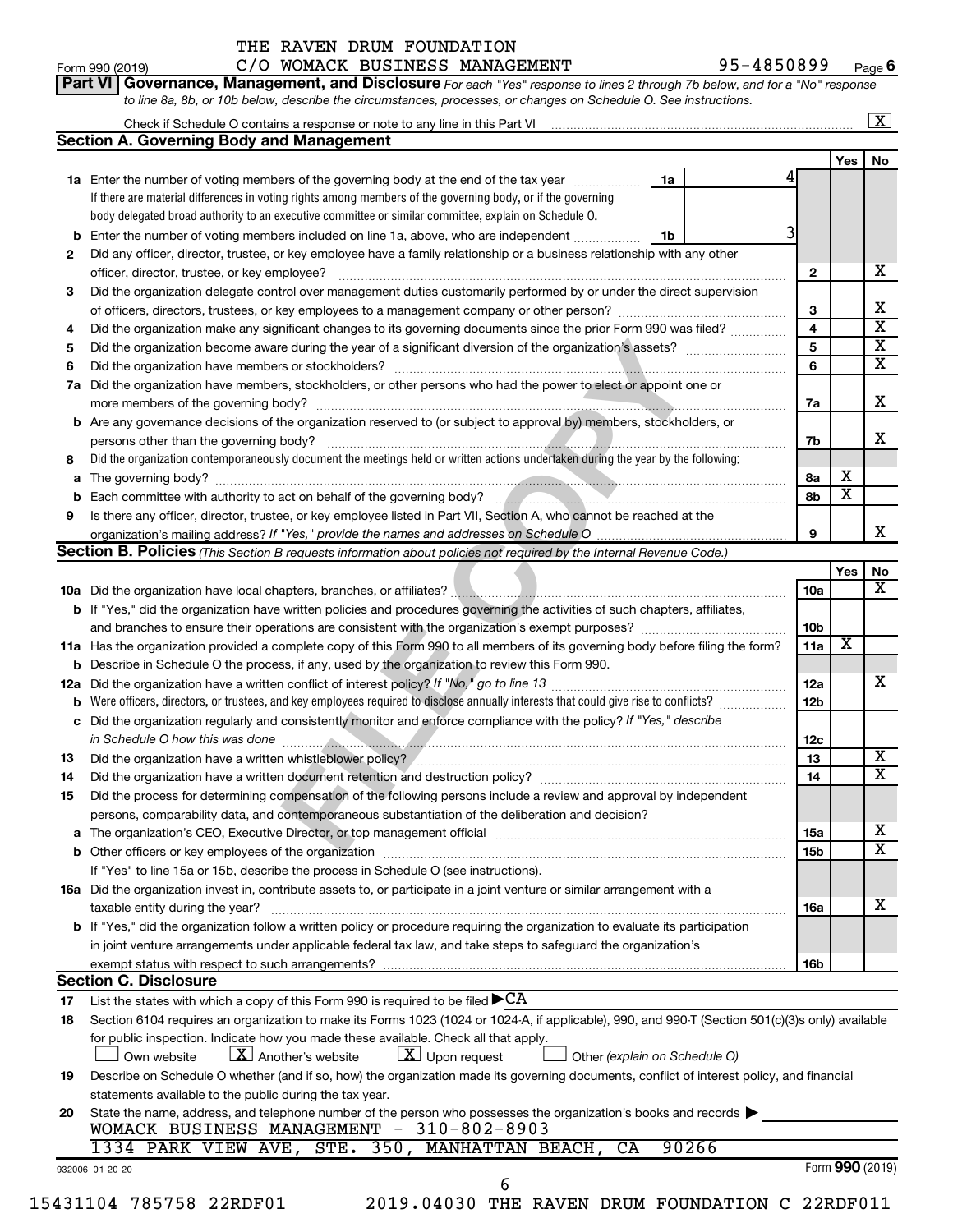| Form 990 (2019) |                                                                                                                                                    |  |  | C/O WOMACK BUSINESS MANAGEMENT | 95-4850899 | Page 7 |  |  |  |
|-----------------|----------------------------------------------------------------------------------------------------------------------------------------------------|--|--|--------------------------------|------------|--------|--|--|--|
|                 | <b>Part VII Compensation of Officers, Directors, Trustees, Key Employees, Highest Compensated</b><br><b>Employees, and Independent Contractors</b> |  |  |                                |            |        |  |  |  |
|                 |                                                                                                                                                    |  |  |                                |            |        |  |  |  |
|                 | Check if Schedule O contains a response or note to any line in this Part VII                                                                       |  |  |                                |            |        |  |  |  |
|                 | Section A. Officers, Directors, Trustees, Key Employees, and Highest Compensated Employees                                                         |  |  |                                |            |        |  |  |  |

THE RAVEN DRUM FOUNDATION

| C/O WOMACK BUSINESS MANAGEMENT<br>Form 990 (2019)                                                                                                                                                                                                                                                                |                   |                                |                       |          |              |                                                                  |        |                 | 95-4850899                    | Page 7                |
|------------------------------------------------------------------------------------------------------------------------------------------------------------------------------------------------------------------------------------------------------------------------------------------------------------------|-------------------|--------------------------------|-----------------------|----------|--------------|------------------------------------------------------------------|--------|-----------------|-------------------------------|-----------------------|
| Part VII Compensation of Officers, Directors, Trustees, Key Employees, Highest Compensated                                                                                                                                                                                                                       |                   |                                |                       |          |              |                                                                  |        |                 |                               |                       |
| <b>Employees, and Independent Contractors</b>                                                                                                                                                                                                                                                                    |                   |                                |                       |          |              |                                                                  |        |                 |                               |                       |
| Check if Schedule O contains a response or note to any line in this Part VII                                                                                                                                                                                                                                     |                   |                                |                       |          |              |                                                                  |        |                 |                               |                       |
| Section A. Officers, Directors, Trustees, Key Employees, and Highest Compensated Employees<br>1a Complete this table for all persons required to be listed. Report compensation for the calendar year ending with or within the organization's tax yea                                                           |                   |                                |                       |          |              |                                                                  |        |                 |                               |                       |
| • List all of the organization's current officers, directors, trustees (whether individuals or organizations), regardless of amount of compensation.                                                                                                                                                             |                   |                                |                       |          |              |                                                                  |        |                 |                               |                       |
| Enter -0- in columns (D), (E), and (F) if no compensation was paid.                                                                                                                                                                                                                                              |                   |                                |                       |          |              |                                                                  |        |                 |                               |                       |
| • List all of the organization's current key employees, if any. See instructions for definition of "key employee."                                                                                                                                                                                               |                   |                                |                       |          |              |                                                                  |        |                 |                               |                       |
| • List the organization's five <i>current</i> highest compensated employees (other than an officer, director, trustee, or key employee) who received report-<br>able compensation (Box 5 of Form W-2 and/or Box 7 of Form 1099-MISC) of more than \$100,000 from the organization and any related organizations. |                   |                                |                       |          |              |                                                                  |        |                 |                               |                       |
| • List all of the organization's former officers, key employees, and highest compensated employees who received more than \$100,000 of<br>reportable compensation from the organization and any related organizations.                                                                                           |                   |                                |                       |          |              |                                                                  |        |                 |                               |                       |
| • List all of the organization's former directors or trustees that received, in the capacity as a former director or trustee of the organization,                                                                                                                                                                |                   |                                |                       |          |              |                                                                  |        |                 |                               |                       |
| more than \$10,000 of reportable compensation from the organization and any related organizations.                                                                                                                                                                                                               |                   |                                |                       |          |              |                                                                  |        |                 |                               |                       |
| See instructions for the order in which to list the persons above.                                                                                                                                                                                                                                               |                   |                                |                       |          |              |                                                                  |        |                 |                               |                       |
| X<br>Check this box if neither the organization nor any related organization compensated any current officer, director, or trustee.                                                                                                                                                                              |                   |                                |                       |          |              |                                                                  |        |                 |                               |                       |
| (A)                                                                                                                                                                                                                                                                                                              | (B)               |                                |                       |          | (C)          |                                                                  |        | (D)             | (E)                           | (F)                   |
| Name and title                                                                                                                                                                                                                                                                                                   | Average           |                                |                       | Position |              | (do not check more than one                                      |        | Reportable      | Reportable                    | Estimated             |
|                                                                                                                                                                                                                                                                                                                  | hours per         |                                |                       |          |              | box, unless person is both an<br>officer and a director/trustee) |        | compensation    | compensation                  | amount of             |
|                                                                                                                                                                                                                                                                                                                  | week<br>(list any |                                |                       |          |              |                                                                  |        | from<br>the     | from related<br>organizations | other<br>compensation |
|                                                                                                                                                                                                                                                                                                                  | hours for         |                                |                       |          |              |                                                                  |        | organization    | (W-2/1099-MISC)               | from the              |
|                                                                                                                                                                                                                                                                                                                  | related           |                                |                       |          |              |                                                                  |        | (W-2/1099-MISC) |                               | organization          |
|                                                                                                                                                                                                                                                                                                                  | organizations     |                                |                       |          |              |                                                                  |        |                 |                               | and related           |
|                                                                                                                                                                                                                                                                                                                  | below<br>line)    | Individual trustee or director | Institutional trustee | Officer  | Key employee | Highest compensated<br>  employee                                | Former |                 |                               | organizations         |
| (1) RICHARD ALLEN                                                                                                                                                                                                                                                                                                | 1.00              |                                |                       |          |              |                                                                  |        |                 |                               |                       |
| PRESIDENT/DIRECTOR                                                                                                                                                                                                                                                                                               |                   | Χ                              |                       | X        |              |                                                                  |        | 0.              | $\mathbf 0$                   | 0.                    |
| (2) JOHN ROBERTS                                                                                                                                                                                                                                                                                                 | 1.00              |                                |                       |          |              |                                                                  |        |                 |                               |                       |
| DIRECTOR/SECRETARY/TREASUR                                                                                                                                                                                                                                                                                       |                   | Χ                              |                       | X        |              |                                                                  |        | $\mathbf 0$ .   | $\mathbf 0$                   | $\mathbf 0$ .         |
| (3) KAREN SIMONTON                                                                                                                                                                                                                                                                                               | 1.00              |                                |                       |          |              |                                                                  |        |                 |                               |                       |
| <b>DIRECTOR</b>                                                                                                                                                                                                                                                                                                  |                   | X                              |                       |          |              |                                                                  |        | $\mathbf 0$ .   | $\mathbf 0$                   | 0.                    |
| (4) TY HUMES                                                                                                                                                                                                                                                                                                     | 1.00              |                                |                       |          |              |                                                                  |        |                 |                               |                       |
| VICE PRESIDENT                                                                                                                                                                                                                                                                                                   |                   |                                |                       | X        |              |                                                                  |        | 0.              | $\mathbf 0$                   | 0.                    |
|                                                                                                                                                                                                                                                                                                                  |                   |                                |                       |          |              |                                                                  |        |                 |                               |                       |
|                                                                                                                                                                                                                                                                                                                  |                   |                                |                       |          |              |                                                                  |        |                 |                               |                       |
|                                                                                                                                                                                                                                                                                                                  |                   |                                |                       |          |              |                                                                  |        |                 |                               |                       |
|                                                                                                                                                                                                                                                                                                                  |                   |                                |                       |          |              |                                                                  |        |                 |                               |                       |
|                                                                                                                                                                                                                                                                                                                  |                   |                                |                       |          |              |                                                                  |        |                 |                               |                       |
|                                                                                                                                                                                                                                                                                                                  |                   |                                |                       |          |              |                                                                  |        |                 |                               |                       |
|                                                                                                                                                                                                                                                                                                                  |                   |                                |                       |          |              |                                                                  |        |                 |                               |                       |
|                                                                                                                                                                                                                                                                                                                  |                   |                                |                       |          |              |                                                                  |        |                 |                               |                       |
|                                                                                                                                                                                                                                                                                                                  |                   |                                |                       |          |              |                                                                  |        |                 |                               |                       |
|                                                                                                                                                                                                                                                                                                                  |                   |                                |                       |          |              |                                                                  |        |                 |                               |                       |
|                                                                                                                                                                                                                                                                                                                  |                   |                                |                       |          |              |                                                                  |        |                 |                               |                       |
|                                                                                                                                                                                                                                                                                                                  |                   |                                |                       |          |              |                                                                  |        |                 |                               |                       |
|                                                                                                                                                                                                                                                                                                                  |                   |                                |                       |          |              |                                                                  |        |                 |                               |                       |
|                                                                                                                                                                                                                                                                                                                  |                   |                                |                       |          |              |                                                                  |        |                 |                               |                       |
|                                                                                                                                                                                                                                                                                                                  |                   |                                |                       |          |              |                                                                  |        |                 |                               |                       |
|                                                                                                                                                                                                                                                                                                                  |                   |                                |                       |          |              |                                                                  |        |                 |                               |                       |
|                                                                                                                                                                                                                                                                                                                  |                   |                                |                       |          |              |                                                                  |        |                 |                               |                       |
|                                                                                                                                                                                                                                                                                                                  |                   |                                |                       |          |              |                                                                  |        |                 |                               |                       |
|                                                                                                                                                                                                                                                                                                                  |                   |                                |                       |          |              |                                                                  |        |                 |                               |                       |
|                                                                                                                                                                                                                                                                                                                  |                   |                                |                       |          |              |                                                                  |        |                 |                               |                       |
|                                                                                                                                                                                                                                                                                                                  |                   |                                |                       |          |              |                                                                  |        |                 |                               |                       |
| 932007 01-20-20                                                                                                                                                                                                                                                                                                  |                   |                                |                       |          |              |                                                                  |        |                 |                               | Form 990 (2019)       |

7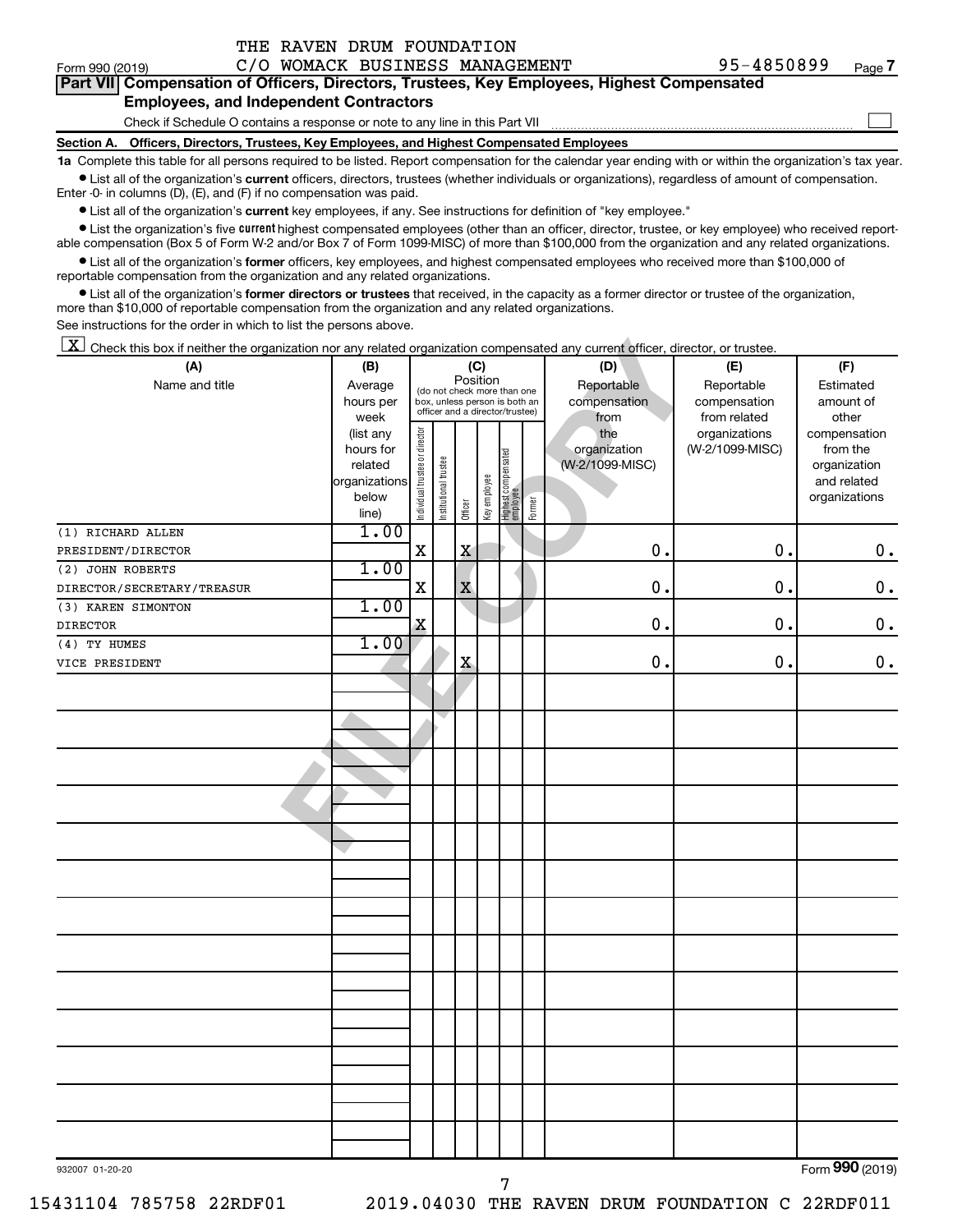| THE RAVEN DRUM FOUNDATION                                                                                                                                                                                                      |                          |                                |                       |          |              |                                                              |        |                                   |                                   |                  |                 |                               |                  |
|--------------------------------------------------------------------------------------------------------------------------------------------------------------------------------------------------------------------------------|--------------------------|--------------------------------|-----------------------|----------|--------------|--------------------------------------------------------------|--------|-----------------------------------|-----------------------------------|------------------|-----------------|-------------------------------|------------------|
| C/O WOMACK BUSINESS MANAGEMENT<br>Form 990 (2019)                                                                                                                                                                              |                          |                                |                       |          |              |                                                              |        |                                   | 95-4850899                        |                  |                 |                               | Page 8           |
| <b>Part VII</b><br>Section A. Officers, Directors, Trustees, Key Employees, and Highest Compensated Employees (continued)                                                                                                      | (B)                      |                                |                       |          |              |                                                              |        |                                   |                                   |                  |                 |                               |                  |
| (A)<br>Name and title                                                                                                                                                                                                          | Average<br>hours per     |                                |                       | Position | (C)          | (do not check more than one<br>box, unless person is both an |        | (D)<br>Reportable<br>compensation | (E)<br>Reportable<br>compensation |                  |                 | (F)<br>Estimated<br>amount of |                  |
|                                                                                                                                                                                                                                | week<br>(list any        |                                |                       |          |              | officer and a director/trustee)                              |        | from<br>the                       | from related<br>organizations     |                  |                 | other<br>compensation         |                  |
|                                                                                                                                                                                                                                | hours for                | Individual trustee or director |                       |          |              |                                                              |        | organization                      | (W-2/1099-MISC)                   |                  |                 | from the                      |                  |
|                                                                                                                                                                                                                                | related<br>organizations |                                | Institutional trustee |          |              | Highest compensated<br>employee                              |        | (W-2/1099-MISC)                   |                                   |                  |                 | organization                  |                  |
|                                                                                                                                                                                                                                | below                    |                                |                       |          | Key employee |                                                              |        |                                   |                                   |                  |                 | and related<br>organizations  |                  |
|                                                                                                                                                                                                                                | line)                    |                                |                       | Officer  |              |                                                              | Former |                                   |                                   |                  |                 |                               |                  |
|                                                                                                                                                                                                                                |                          |                                |                       |          |              |                                                              |        |                                   |                                   |                  |                 |                               |                  |
|                                                                                                                                                                                                                                |                          |                                |                       |          |              |                                                              |        |                                   |                                   |                  |                 |                               |                  |
|                                                                                                                                                                                                                                |                          |                                |                       |          |              |                                                              |        |                                   |                                   |                  |                 |                               |                  |
|                                                                                                                                                                                                                                |                          |                                |                       |          |              |                                                              |        |                                   |                                   |                  |                 |                               |                  |
|                                                                                                                                                                                                                                |                          |                                |                       |          |              |                                                              |        |                                   |                                   |                  |                 |                               |                  |
|                                                                                                                                                                                                                                |                          |                                |                       |          |              |                                                              |        |                                   |                                   |                  |                 |                               |                  |
|                                                                                                                                                                                                                                |                          |                                |                       |          |              |                                                              |        |                                   |                                   |                  |                 |                               |                  |
|                                                                                                                                                                                                                                |                          |                                |                       |          |              |                                                              |        |                                   |                                   |                  |                 |                               |                  |
|                                                                                                                                                                                                                                |                          |                                |                       |          |              |                                                              |        |                                   |                                   |                  |                 |                               |                  |
|                                                                                                                                                                                                                                |                          |                                |                       |          |              |                                                              |        |                                   |                                   |                  |                 |                               |                  |
|                                                                                                                                                                                                                                |                          |                                |                       |          |              |                                                              |        |                                   |                                   |                  |                 |                               |                  |
|                                                                                                                                                                                                                                |                          |                                |                       |          |              |                                                              |        |                                   |                                   |                  |                 |                               |                  |
|                                                                                                                                                                                                                                |                          |                                |                       |          |              |                                                              |        | $\overline{0}$ .                  |                                   | $\overline{0}$ . |                 |                               | $0$ .            |
| 1b Subtotal<br>c Total from continuation sheets to Part VII, Section A <b>All Accepts</b>                                                                                                                                      |                          |                                |                       |          |              |                                                              |        | σ.                                |                                   | $\overline{0}$ . |                 |                               | $\overline{0}$ . |
| d                                                                                                                                                                                                                              |                          |                                |                       |          |              |                                                              |        | 0.                                |                                   | $\overline{0}$ . |                 |                               | $\overline{0}$ . |
| Total number of individuals (including but not limited to those listed above) who received more than \$100,000 of reportable<br>2                                                                                              |                          |                                |                       |          |              |                                                              |        |                                   |                                   |                  |                 |                               |                  |
| compensation from the organization $\blacktriangleright$                                                                                                                                                                       |                          |                                |                       |          |              |                                                              |        |                                   |                                   |                  |                 | Yes                           | 0<br>No          |
| Did the organization list any former officer, director, trustee, key employee, or highest compensated employee on<br>З                                                                                                         |                          |                                |                       |          |              |                                                              |        |                                   |                                   |                  |                 |                               |                  |
| line 1a? If "Yes," complete Schedule J for such individual manufactured content to the successive complete schedule J for such individual manufactured content to the successive content of the state of the state of the stat |                          |                                |                       |          |              |                                                              |        |                                   |                                   |                  | з               |                               | х                |
| For any individual listed on line 1a, is the sum of reportable compensation and other compensation from the organization<br>4                                                                                                  |                          |                                |                       |          |              |                                                              |        |                                   |                                   |                  |                 |                               |                  |
|                                                                                                                                                                                                                                |                          |                                |                       |          |              |                                                              |        |                                   |                                   |                  | 4               |                               | x.               |
| Did any person listed on line 1a receive or accrue compensation from any unrelated organization or individual for services<br>5                                                                                                |                          |                                |                       |          |              |                                                              |        |                                   |                                   |                  | 5               |                               | x                |
| <b>Section B. Independent Contractors</b>                                                                                                                                                                                      |                          |                                |                       |          |              |                                                              |        |                                   |                                   |                  |                 |                               |                  |
| Complete this table for your five highest compensated independent contractors that received more than \$100,000 of compensation from<br>1                                                                                      |                          |                                |                       |          |              |                                                              |        |                                   |                                   |                  |                 |                               |                  |
| the organization. Report compensation for the calendar year ending with or within the organization's tax year.<br>(A)                                                                                                          |                          |                                |                       |          |              |                                                              |        | (B)                               |                                   |                  | (C)             |                               |                  |
| Name and business address                                                                                                                                                                                                      |                          |                                | NONE                  |          |              |                                                              |        | Description of services           |                                   |                  | Compensation    |                               |                  |
|                                                                                                                                                                                                                                |                          |                                |                       |          |              |                                                              |        |                                   |                                   |                  |                 |                               |                  |
|                                                                                                                                                                                                                                |                          |                                |                       |          |              |                                                              |        |                                   |                                   |                  |                 |                               |                  |
|                                                                                                                                                                                                                                |                          |                                |                       |          |              |                                                              |        |                                   |                                   |                  |                 |                               |                  |
|                                                                                                                                                                                                                                |                          |                                |                       |          |              |                                                              |        |                                   |                                   |                  |                 |                               |                  |
|                                                                                                                                                                                                                                |                          |                                |                       |          |              |                                                              |        |                                   |                                   |                  |                 |                               |                  |
|                                                                                                                                                                                                                                |                          |                                |                       |          |              |                                                              |        |                                   |                                   |                  |                 |                               |                  |
| Total number of independent contractors (including but not limited to those listed above) who received more than<br>2                                                                                                          |                          |                                |                       |          |              |                                                              |        |                                   |                                   |                  |                 |                               |                  |
| \$100,000 of compensation from the organization                                                                                                                                                                                |                          |                                |                       |          |              | 0                                                            |        |                                   |                                   |                  |                 |                               |                  |
|                                                                                                                                                                                                                                |                          |                                |                       |          |              |                                                              |        |                                   |                                   |                  | Form 990 (2019) |                               |                  |

932008 01-20-20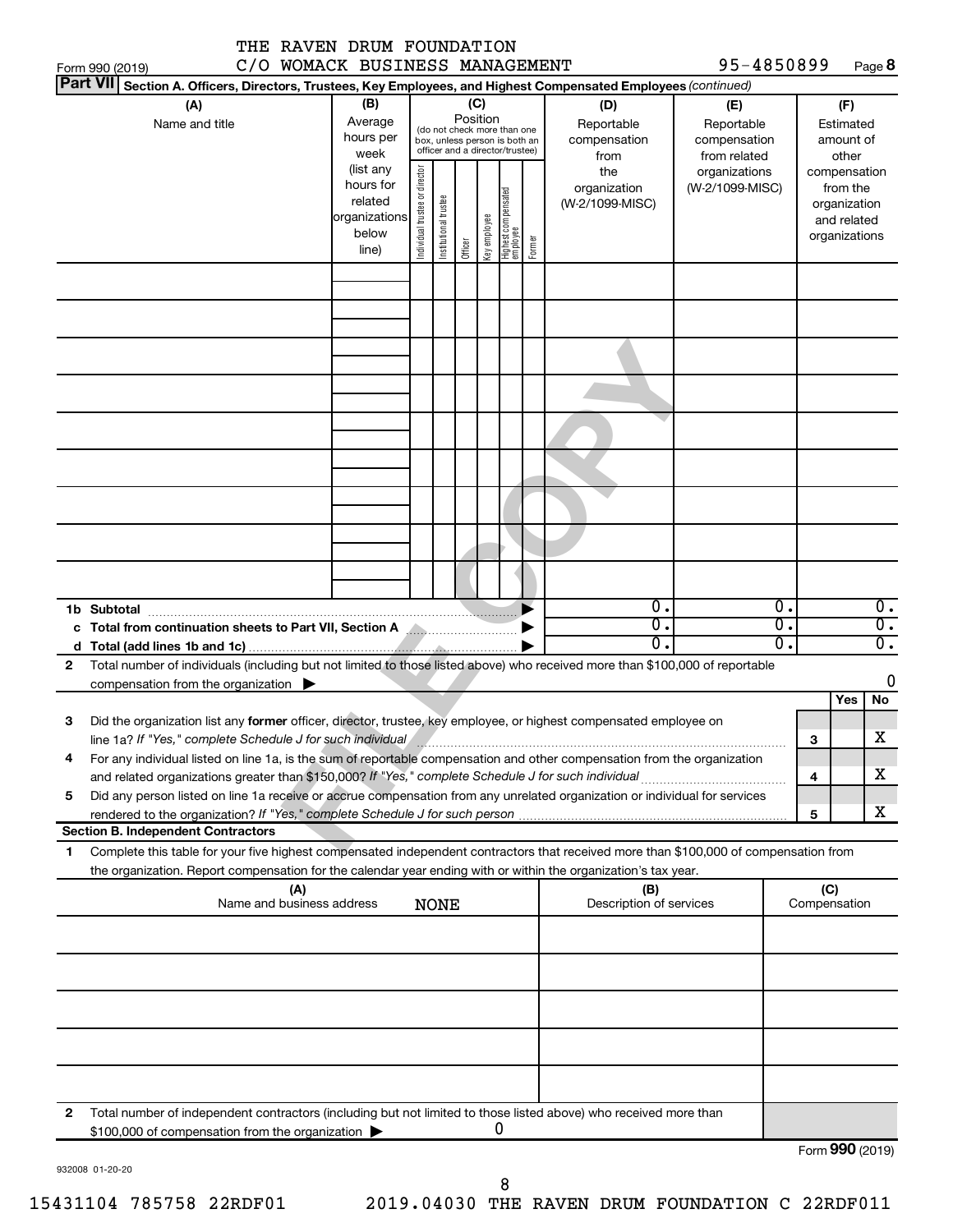**Part VIII Statement of Revenue**  $\Box$ Check if Schedule O contains a response or note to any line in this Part VIII **(A) (B) (C) (D)** Total revenue | Related or exempt Revenue excluded Unrelated from tax under function revenue business revenue sections 512 - 514 Contributions, Gifts, Grants<br>and Other Similar Amounts **Contributions, Gifts, Grants**  $1a$ **and Other Similar Amounts 1 a** Federated campaigns .............. **abcdef** 1<u>111111111</u> <u>abcdef</u>  $1<sub>b</sub>$ Membership dues .....................  $1<sub>c</sub>$ Fundraising events .....................  $1<sub>d</sub>$ Related organizations *www.communical* Government grants (contributions)  $1e$ f All other contributions, gifts, grants, and 159,806.  $1f$ similar amounts not included above  $\,\ldots\,$ Noncash contributions included in lines 1a-1f **g g** \$ 159,806. h Total. Add lines 1a-1f **h Total. abcdefg**  $\blacktriangleright$ FILE BUSINESS Code<br>
FILE COPY<br> **FILE COPY**<br> **FILE COPY**<br> **FILE COPY**<br> **FILE COPY**<br> **FILE COPY**<br> **FILE COPY**<br> **FILE COPY**<br> **FILE COPY**<br> **FILE COPY**<br> **FILE COPY**<br> **FILE COPY**<br> **FILE COPY**<br> **FILE COPY**<br> **FILE COPY**<br> **FILE COP Business Code Program Service**<br>Revenue **2 Program Service** f All other program service revenue ............... **Total.**  Add lines 2a-2f  $\blacktriangleright$ Investment income (including dividends, interest, and  $\mathbf{3}$ **3456** 6. 6. |<br>|<br>| other similar amounts) ~~~~~~~~~~~~~~~~~  $\overline{\mathbf{4}}$ Income from investment of tax-exempt bond proceeds Royalties ....................... 5  $\blacktriangleright$ (i) Real (ii) Personal 6 a Gross rents ............... **6a abcd** Gross rents<br>Less: rental expenses <sub>…</sub> **6b** c Rental income or (loss) **6c** d Net rental income or (loss)  $\blacktriangleright$  (i) Securities (ii) Other **7 a** Gross amount from sales of assets other than inventory **7a bcdabc** Less: cost or other basis **Other Revenue 7b** and sales expenses  $\,\ldots\ldots$ Gain or (loss) <sub>...</sub>................. **7c** Net gain or (loss)  $\blacktriangleright$ **8** Gross income from fundraising events (not including \$ of contributions reported on line 1c). See Part IV, line 18 ~~~~~~~~~~~~ **8a** Less: direct expenses~~~~~~~~~ **8b** c Net income or (loss) from fundraising events  $\blacksquare$ **9** Gross income from gaming activities. See **abc** Part IV, line 19 ~~~~~~~~~~~~ **9a 9b** Less: direct expenses ~~~~~~~~ c Net income or (loss) from gaming activities . . . . . . . . . . . . . . . . . .  $\blacktriangleright$ 10 a Gross sales of inventory, less returns **abc 10a** and allowances ~~~~~~~~~~~~ **10b** Less: cost of goods sold ~~~~~~~ c Net income or (loss) from sales of inventory  $\blacktriangleright$ . . . . . . . . . . . . . . . . . **Business Code Miscellaneous 11 abcde Revenue**  $\mathbf b$  $\mathbf c$ d All other revenue ............ **Total.**  Add lines 11a-11d  $\blacktriangleright$  $159,812.$  0. 6. 0. **Total revenue.**  See instructions **12** |

932009 01-20-20

Form (2019) **990**

9

THE RAVEN DRUM FOUNDATION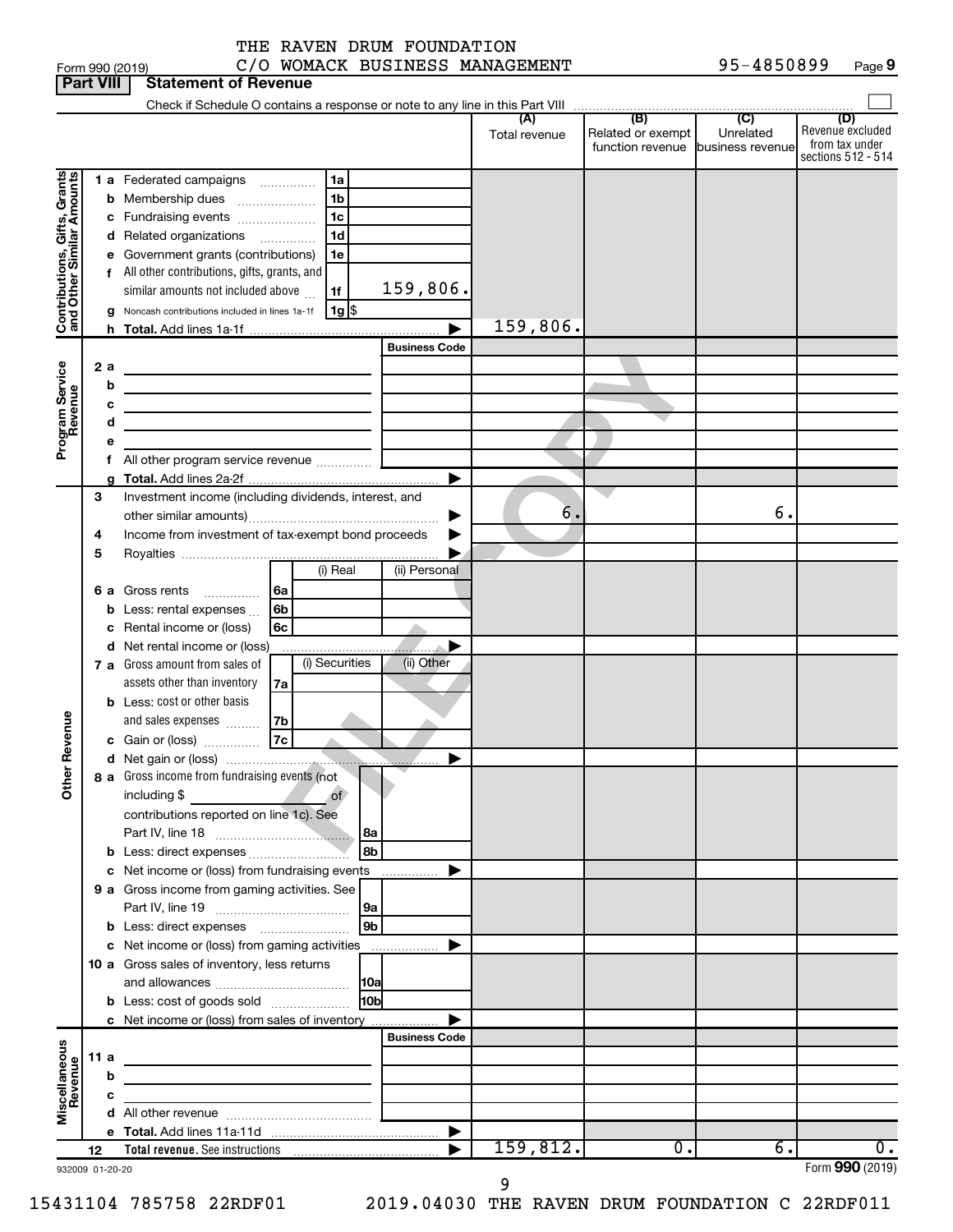Form 990 (2019)  $C/O$  WOMACK BUSINESS MANAGEMENT  $95-4850899$  Page **Part IX Statement of Functional Expenses** *Section 501(c)(3) and 501(c)(4) organizations must complete all columns. All other organizations must complete column (A).* Check if Schedule O contains a response or note to any line in this Part IX  $\Box$ *Do not include amounts reported on lines 6b,* **(A) (B) (C) (D)** Fundraising Total expenses Program service expenses Management and general expenses *7b, 8b, 9b, and 10b of Part VIII.* expenses Grants and other assistance to domestic organizations 1 2 3 4 5 6 7 8 9 and domestic governments. See Part IV, line 21 .<br>...  $\overline{2}$ Grants and other assistance to domestic  $individuals. See Part IV, line 22$  ............ 3 Grants and other assistance to foreign organizations, foreign governments, and foreign individuals. See Part IV, lines 15 and 16  $\ldots$ Benefits paid to or for members .................... 4 5 Compensation of current officers, directors, **FIRENDUAL CONSUMISTION**<br> **FILM CONSUMIST**<br> **FILM COPY**<br> **FILM COPY**<br> **FILM COPY**<br> **FILM COPY**<br> **FILM COPY**<br> **FILM COPY**<br> **FILM COPY**<br> **FILM COPY**<br> **FILM COPY**<br> **FILM COPY**<br> **FILM COPY**<br> **FILM COPY**<br> **FILM COPY**<br> **FILM COP** trustees, and key employees ........................ Compensation not included above to disqualified 6 persons (as defined under section 4958(f)(1)) and persons described in section  $4958(c)(3)(B)$   $\ldots$ Other salaries and wages ~~~~~~~~~~  $\overline{7}$ 8 Pension plan accruals and contributions (include section 401(k) and 403(b) employer contributions)  $\mathbf{Q}$ Other employee benefits ~~~~~~~~~~ Payroll taxes ~~~~~~~~~~~~~~~~ **10 11** Fees for services (nonemployees): 34,150. 31,150. 3,000.  $\mathbf{a}$ **abcdefg** Management ~~~~~~~~~~~~~~~~ 135. 135. b Legal ~~~~~~~~~~~~~~~~~~~~ 1,132. 1,132.  $\mathbf{c}$ Accounting ~~~~~~~~~~~~~~~~~ d Lobbying ~~~~~~~~~~~~~~~~~~ Professional fundraising services. See Part IV, line 17 e f Investment management fees .......................  $\mathbf{q}$ Other. (If line 11g amount exceeds 10% of line 25, 3,800. 3,800. column (A) amount, list line 11g expenses on Sch O.) 307. 307. **12** Advertising and promotion .......................... 3,838. 3,838. **13** Office expenses ~~~~~~~~~~~~~~~ **14** Information technology ~~~~~~~~~~~ **15** Royalties ~~~~~~~~~~~~~~~~~~ **16** Occupancy  $~\dots$  $~\dots$   $~\dots$   $~\dots$   $~\dots$   $~\dots$   $~\dots$ 4,424. 2,212. 2,212. **17** Travel ~~~~~~~~~~~~~~~~~~~ **18** Payments of travel or entertainment expenses for any federal, state, or local public officials ... **19** Conferences, conventions, and meetings **20** Interest ~~~~~~~~~~~~~~~~~~ **21** Payments to affiliates ~~~~~~~~~~~~ **22** Depreciation, depletion, and amortization ...... **23** Insurance ~~~~~~~~~~~~~~~~~ Other expenses. Itemize expenses not covered **24** above (List miscellaneous expenses on line 24e. If line 24e amount exceeds 10% of line 25, column (A) amount, list line 24e expenses on Schedule O.) PROGRAM SERVICES 25,772. 25,772.  $\mathbf{a}$ **abcde** OTHER 11,937. 1,364. 1,363. 9,210.  $\mathbf b$  $\overline{\text{WEBHOSTING}}$  & MAINTENANC  $\begin{bmatrix} 1,860 \end{bmatrix}$  . 1,860.  $\mathbf{c}$  $STORAGE$  1,639. 1,229. 410. d 818. 525. 293. All other expenses  $\mathbf{e}$ 89,812. 66,052. 14,550. 9,210. **25 Total functional expenses.**  Add lines 1 through 24e **26 Joint costs.** Complete this line only if the organization reported in column (B) joint costs from a combined educational campaign and fundraising solicitation. Check here  $\begin{array}{c} \begin{array}{|c} \hline \end{array} \end{array}$  if following SOP 98-2 (ASC 958-720) Check here |

932010 01-20-20

Form (2019) **990**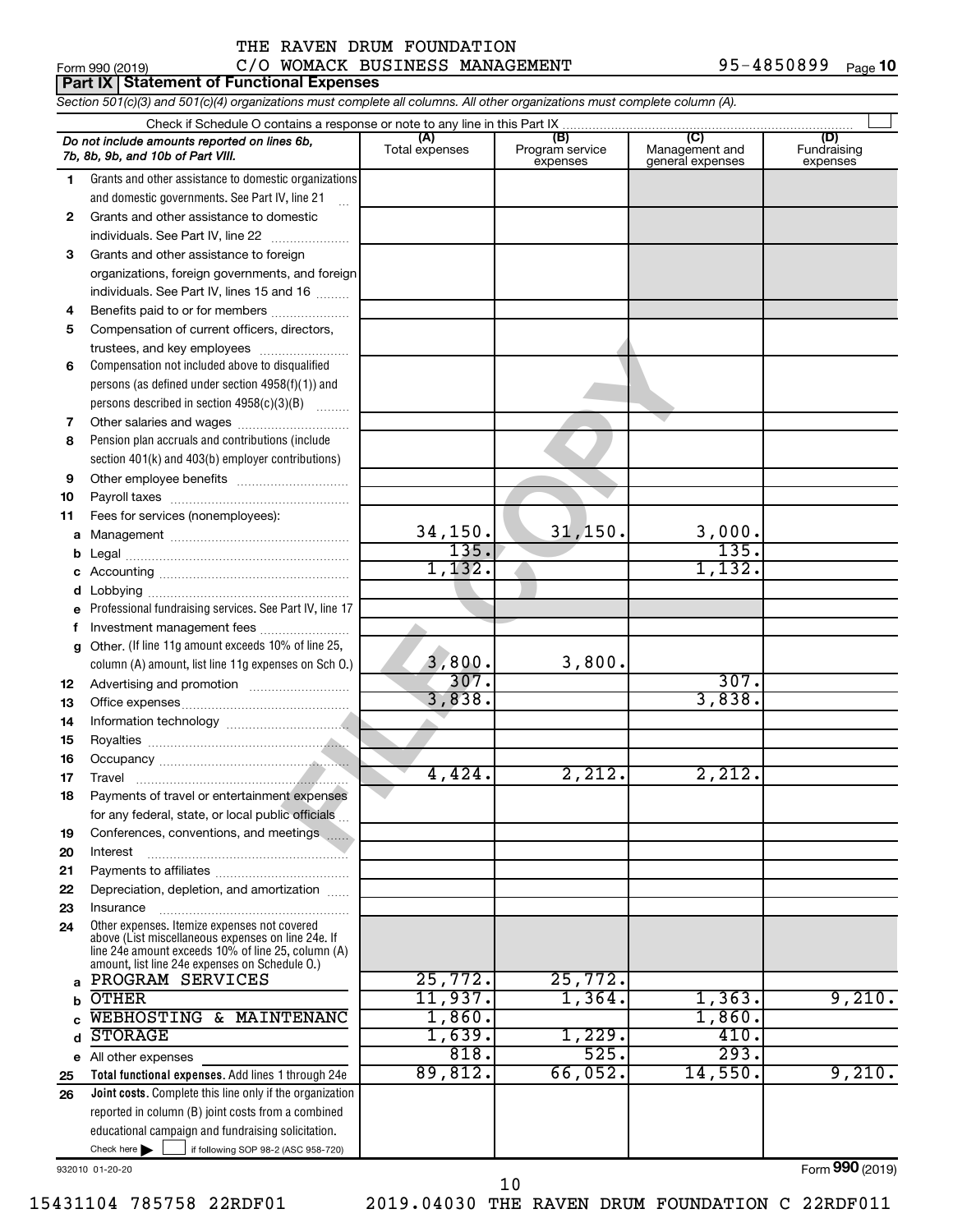### Form 990 (2019)  $C/O$  WOMACK BUSINESS MANAGEMENT 95-4850899  $Page$ THE RAVEN DRUM FOUNDATION

| (A)<br>(B)<br>Beginning of year<br>End of year<br>63, 253.<br>186, 507.<br>1<br>1<br>65,000.<br>$\mathbf{2}$<br>2<br>3<br>3<br>12,000.<br>4<br>4<br>Loans and other receivables from any current or former officer, director,<br>5<br>trustee, key employee, creator or founder, substantial contributor, or 35%<br>5<br>controlled entity or family member of any of these persons<br>Loans and other receivables from other disqualified persons (as defined<br>6<br>under section 4958(f)(1)), and persons described in section 4958(c)(3)(B)<br>6<br>$\overline{7}$<br>7<br>Assets<br>8<br>8<br>9<br>9<br>10a Land, buildings, and equipment: cost or other<br>14,404.<br>basis. Complete Part VI of Schedule D  10a  <br>14,404.<br>0.<br><b>b</b> Less: accumulated depreciation <b></b> 10b<br>10 <sub>c</sub><br>11<br>11<br>12<br>12<br>13<br>13<br>14<br>14<br>15<br>15<br>128, 253.<br>198,507.<br>16<br>16<br>537.<br>791.<br>17<br>17<br>18<br>18<br>19<br>19<br>20<br>20<br>21<br>Escrow or custodial account liability. Complete Part IV of Schedule D<br>21<br>22<br>Loans and other payables to any current or former officer, director,<br>Liabilities<br>trustee, key employee, creator or founder, substantial contributor, or 35%<br>15,350.<br>15,350.<br>22<br>controlled entity or family member of any of these persons <b>Controlled</b> entity or family member of any of these persons<br>23<br>23<br>Secured mortgages and notes payable to unrelated third parties<br>24<br>24<br>25<br>Other liabilities (including federal income tax, payables to related third<br>parties, and other liabilities not included on lines 17-24). Complete Part X<br>of Schedule D<br>25<br>15,887<br>16, 141.<br>Total liabilities. Add lines 17 through 25<br>26<br>26<br>Organizations that follow FASB ASC 958, check here ><br>Net Assets or Fund Balances<br>and complete lines 27, 28, 32, and 33.<br>Net assets without donor restrictions<br>27<br>27<br><b>William Strategier (2008)</b><br>28<br>28<br>Organizations that do not follow FASB ASC 958, check here $\blacktriangleright \boxed{X}$<br>and complete lines 29 through 33.<br>0.<br>0.<br>29<br>29<br>О.<br>$\overline{0}$ .<br>Paid-in or capital surplus, or land, building, or equipment fund<br>30<br>30<br>112, 366.<br>182, 366.<br>31<br>Retained earnings, endowment, accumulated income, or other funds<br>31<br>112, 366.<br>182, 366.<br>32<br>32<br>128, 253.<br>198,507.<br>33<br>33 | Part X | <b>Balance Sheet</b> |  |  |    |
|----------------------------------------------------------------------------------------------------------------------------------------------------------------------------------------------------------------------------------------------------------------------------------------------------------------------------------------------------------------------------------------------------------------------------------------------------------------------------------------------------------------------------------------------------------------------------------------------------------------------------------------------------------------------------------------------------------------------------------------------------------------------------------------------------------------------------------------------------------------------------------------------------------------------------------------------------------------------------------------------------------------------------------------------------------------------------------------------------------------------------------------------------------------------------------------------------------------------------------------------------------------------------------------------------------------------------------------------------------------------------------------------------------------------------------------------------------------------------------------------------------------------------------------------------------------------------------------------------------------------------------------------------------------------------------------------------------------------------------------------------------------------------------------------------------------------------------------------------------------------------------------------------------------------------------------------------------------------------------------------------------------------------------------------------------------------------------------------------------------------------------------------------------------------------------------------------------------------------------------------------------------------------------------------------------------------------------------------------------------------------------------------------------------------------------------------------------------------------------------|--------|----------------------|--|--|----|
|                                                                                                                                                                                                                                                                                                                                                                                                                                                                                                                                                                                                                                                                                                                                                                                                                                                                                                                                                                                                                                                                                                                                                                                                                                                                                                                                                                                                                                                                                                                                                                                                                                                                                                                                                                                                                                                                                                                                                                                                                                                                                                                                                                                                                                                                                                                                                                                                                                                                                        |        |                      |  |  |    |
|                                                                                                                                                                                                                                                                                                                                                                                                                                                                                                                                                                                                                                                                                                                                                                                                                                                                                                                                                                                                                                                                                                                                                                                                                                                                                                                                                                                                                                                                                                                                                                                                                                                                                                                                                                                                                                                                                                                                                                                                                                                                                                                                                                                                                                                                                                                                                                                                                                                                                        |        |                      |  |  |    |
|                                                                                                                                                                                                                                                                                                                                                                                                                                                                                                                                                                                                                                                                                                                                                                                                                                                                                                                                                                                                                                                                                                                                                                                                                                                                                                                                                                                                                                                                                                                                                                                                                                                                                                                                                                                                                                                                                                                                                                                                                                                                                                                                                                                                                                                                                                                                                                                                                                                                                        |        |                      |  |  |    |
|                                                                                                                                                                                                                                                                                                                                                                                                                                                                                                                                                                                                                                                                                                                                                                                                                                                                                                                                                                                                                                                                                                                                                                                                                                                                                                                                                                                                                                                                                                                                                                                                                                                                                                                                                                                                                                                                                                                                                                                                                                                                                                                                                                                                                                                                                                                                                                                                                                                                                        |        |                      |  |  |    |
|                                                                                                                                                                                                                                                                                                                                                                                                                                                                                                                                                                                                                                                                                                                                                                                                                                                                                                                                                                                                                                                                                                                                                                                                                                                                                                                                                                                                                                                                                                                                                                                                                                                                                                                                                                                                                                                                                                                                                                                                                                                                                                                                                                                                                                                                                                                                                                                                                                                                                        |        |                      |  |  |    |
|                                                                                                                                                                                                                                                                                                                                                                                                                                                                                                                                                                                                                                                                                                                                                                                                                                                                                                                                                                                                                                                                                                                                                                                                                                                                                                                                                                                                                                                                                                                                                                                                                                                                                                                                                                                                                                                                                                                                                                                                                                                                                                                                                                                                                                                                                                                                                                                                                                                                                        |        |                      |  |  |    |
|                                                                                                                                                                                                                                                                                                                                                                                                                                                                                                                                                                                                                                                                                                                                                                                                                                                                                                                                                                                                                                                                                                                                                                                                                                                                                                                                                                                                                                                                                                                                                                                                                                                                                                                                                                                                                                                                                                                                                                                                                                                                                                                                                                                                                                                                                                                                                                                                                                                                                        |        |                      |  |  |    |
|                                                                                                                                                                                                                                                                                                                                                                                                                                                                                                                                                                                                                                                                                                                                                                                                                                                                                                                                                                                                                                                                                                                                                                                                                                                                                                                                                                                                                                                                                                                                                                                                                                                                                                                                                                                                                                                                                                                                                                                                                                                                                                                                                                                                                                                                                                                                                                                                                                                                                        |        |                      |  |  |    |
|                                                                                                                                                                                                                                                                                                                                                                                                                                                                                                                                                                                                                                                                                                                                                                                                                                                                                                                                                                                                                                                                                                                                                                                                                                                                                                                                                                                                                                                                                                                                                                                                                                                                                                                                                                                                                                                                                                                                                                                                                                                                                                                                                                                                                                                                                                                                                                                                                                                                                        |        |                      |  |  |    |
|                                                                                                                                                                                                                                                                                                                                                                                                                                                                                                                                                                                                                                                                                                                                                                                                                                                                                                                                                                                                                                                                                                                                                                                                                                                                                                                                                                                                                                                                                                                                                                                                                                                                                                                                                                                                                                                                                                                                                                                                                                                                                                                                                                                                                                                                                                                                                                                                                                                                                        |        |                      |  |  |    |
|                                                                                                                                                                                                                                                                                                                                                                                                                                                                                                                                                                                                                                                                                                                                                                                                                                                                                                                                                                                                                                                                                                                                                                                                                                                                                                                                                                                                                                                                                                                                                                                                                                                                                                                                                                                                                                                                                                                                                                                                                                                                                                                                                                                                                                                                                                                                                                                                                                                                                        |        |                      |  |  |    |
|                                                                                                                                                                                                                                                                                                                                                                                                                                                                                                                                                                                                                                                                                                                                                                                                                                                                                                                                                                                                                                                                                                                                                                                                                                                                                                                                                                                                                                                                                                                                                                                                                                                                                                                                                                                                                                                                                                                                                                                                                                                                                                                                                                                                                                                                                                                                                                                                                                                                                        |        |                      |  |  |    |
|                                                                                                                                                                                                                                                                                                                                                                                                                                                                                                                                                                                                                                                                                                                                                                                                                                                                                                                                                                                                                                                                                                                                                                                                                                                                                                                                                                                                                                                                                                                                                                                                                                                                                                                                                                                                                                                                                                                                                                                                                                                                                                                                                                                                                                                                                                                                                                                                                                                                                        |        |                      |  |  |    |
|                                                                                                                                                                                                                                                                                                                                                                                                                                                                                                                                                                                                                                                                                                                                                                                                                                                                                                                                                                                                                                                                                                                                                                                                                                                                                                                                                                                                                                                                                                                                                                                                                                                                                                                                                                                                                                                                                                                                                                                                                                                                                                                                                                                                                                                                                                                                                                                                                                                                                        |        |                      |  |  |    |
|                                                                                                                                                                                                                                                                                                                                                                                                                                                                                                                                                                                                                                                                                                                                                                                                                                                                                                                                                                                                                                                                                                                                                                                                                                                                                                                                                                                                                                                                                                                                                                                                                                                                                                                                                                                                                                                                                                                                                                                                                                                                                                                                                                                                                                                                                                                                                                                                                                                                                        |        |                      |  |  |    |
|                                                                                                                                                                                                                                                                                                                                                                                                                                                                                                                                                                                                                                                                                                                                                                                                                                                                                                                                                                                                                                                                                                                                                                                                                                                                                                                                                                                                                                                                                                                                                                                                                                                                                                                                                                                                                                                                                                                                                                                                                                                                                                                                                                                                                                                                                                                                                                                                                                                                                        |        |                      |  |  |    |
|                                                                                                                                                                                                                                                                                                                                                                                                                                                                                                                                                                                                                                                                                                                                                                                                                                                                                                                                                                                                                                                                                                                                                                                                                                                                                                                                                                                                                                                                                                                                                                                                                                                                                                                                                                                                                                                                                                                                                                                                                                                                                                                                                                                                                                                                                                                                                                                                                                                                                        |        |                      |  |  | 0. |
|                                                                                                                                                                                                                                                                                                                                                                                                                                                                                                                                                                                                                                                                                                                                                                                                                                                                                                                                                                                                                                                                                                                                                                                                                                                                                                                                                                                                                                                                                                                                                                                                                                                                                                                                                                                                                                                                                                                                                                                                                                                                                                                                                                                                                                                                                                                                                                                                                                                                                        |        |                      |  |  |    |
|                                                                                                                                                                                                                                                                                                                                                                                                                                                                                                                                                                                                                                                                                                                                                                                                                                                                                                                                                                                                                                                                                                                                                                                                                                                                                                                                                                                                                                                                                                                                                                                                                                                                                                                                                                                                                                                                                                                                                                                                                                                                                                                                                                                                                                                                                                                                                                                                                                                                                        |        |                      |  |  |    |
|                                                                                                                                                                                                                                                                                                                                                                                                                                                                                                                                                                                                                                                                                                                                                                                                                                                                                                                                                                                                                                                                                                                                                                                                                                                                                                                                                                                                                                                                                                                                                                                                                                                                                                                                                                                                                                                                                                                                                                                                                                                                                                                                                                                                                                                                                                                                                                                                                                                                                        |        |                      |  |  |    |
|                                                                                                                                                                                                                                                                                                                                                                                                                                                                                                                                                                                                                                                                                                                                                                                                                                                                                                                                                                                                                                                                                                                                                                                                                                                                                                                                                                                                                                                                                                                                                                                                                                                                                                                                                                                                                                                                                                                                                                                                                                                                                                                                                                                                                                                                                                                                                                                                                                                                                        |        |                      |  |  |    |
|                                                                                                                                                                                                                                                                                                                                                                                                                                                                                                                                                                                                                                                                                                                                                                                                                                                                                                                                                                                                                                                                                                                                                                                                                                                                                                                                                                                                                                                                                                                                                                                                                                                                                                                                                                                                                                                                                                                                                                                                                                                                                                                                                                                                                                                                                                                                                                                                                                                                                        |        |                      |  |  |    |
|                                                                                                                                                                                                                                                                                                                                                                                                                                                                                                                                                                                                                                                                                                                                                                                                                                                                                                                                                                                                                                                                                                                                                                                                                                                                                                                                                                                                                                                                                                                                                                                                                                                                                                                                                                                                                                                                                                                                                                                                                                                                                                                                                                                                                                                                                                                                                                                                                                                                                        |        |                      |  |  |    |
|                                                                                                                                                                                                                                                                                                                                                                                                                                                                                                                                                                                                                                                                                                                                                                                                                                                                                                                                                                                                                                                                                                                                                                                                                                                                                                                                                                                                                                                                                                                                                                                                                                                                                                                                                                                                                                                                                                                                                                                                                                                                                                                                                                                                                                                                                                                                                                                                                                                                                        |        |                      |  |  |    |
|                                                                                                                                                                                                                                                                                                                                                                                                                                                                                                                                                                                                                                                                                                                                                                                                                                                                                                                                                                                                                                                                                                                                                                                                                                                                                                                                                                                                                                                                                                                                                                                                                                                                                                                                                                                                                                                                                                                                                                                                                                                                                                                                                                                                                                                                                                                                                                                                                                                                                        |        |                      |  |  |    |
|                                                                                                                                                                                                                                                                                                                                                                                                                                                                                                                                                                                                                                                                                                                                                                                                                                                                                                                                                                                                                                                                                                                                                                                                                                                                                                                                                                                                                                                                                                                                                                                                                                                                                                                                                                                                                                                                                                                                                                                                                                                                                                                                                                                                                                                                                                                                                                                                                                                                                        |        |                      |  |  |    |
|                                                                                                                                                                                                                                                                                                                                                                                                                                                                                                                                                                                                                                                                                                                                                                                                                                                                                                                                                                                                                                                                                                                                                                                                                                                                                                                                                                                                                                                                                                                                                                                                                                                                                                                                                                                                                                                                                                                                                                                                                                                                                                                                                                                                                                                                                                                                                                                                                                                                                        |        |                      |  |  |    |
|                                                                                                                                                                                                                                                                                                                                                                                                                                                                                                                                                                                                                                                                                                                                                                                                                                                                                                                                                                                                                                                                                                                                                                                                                                                                                                                                                                                                                                                                                                                                                                                                                                                                                                                                                                                                                                                                                                                                                                                                                                                                                                                                                                                                                                                                                                                                                                                                                                                                                        |        |                      |  |  |    |
|                                                                                                                                                                                                                                                                                                                                                                                                                                                                                                                                                                                                                                                                                                                                                                                                                                                                                                                                                                                                                                                                                                                                                                                                                                                                                                                                                                                                                                                                                                                                                                                                                                                                                                                                                                                                                                                                                                                                                                                                                                                                                                                                                                                                                                                                                                                                                                                                                                                                                        |        |                      |  |  |    |
|                                                                                                                                                                                                                                                                                                                                                                                                                                                                                                                                                                                                                                                                                                                                                                                                                                                                                                                                                                                                                                                                                                                                                                                                                                                                                                                                                                                                                                                                                                                                                                                                                                                                                                                                                                                                                                                                                                                                                                                                                                                                                                                                                                                                                                                                                                                                                                                                                                                                                        |        |                      |  |  |    |
|                                                                                                                                                                                                                                                                                                                                                                                                                                                                                                                                                                                                                                                                                                                                                                                                                                                                                                                                                                                                                                                                                                                                                                                                                                                                                                                                                                                                                                                                                                                                                                                                                                                                                                                                                                                                                                                                                                                                                                                                                                                                                                                                                                                                                                                                                                                                                                                                                                                                                        |        |                      |  |  |    |
|                                                                                                                                                                                                                                                                                                                                                                                                                                                                                                                                                                                                                                                                                                                                                                                                                                                                                                                                                                                                                                                                                                                                                                                                                                                                                                                                                                                                                                                                                                                                                                                                                                                                                                                                                                                                                                                                                                                                                                                                                                                                                                                                                                                                                                                                                                                                                                                                                                                                                        |        |                      |  |  |    |
|                                                                                                                                                                                                                                                                                                                                                                                                                                                                                                                                                                                                                                                                                                                                                                                                                                                                                                                                                                                                                                                                                                                                                                                                                                                                                                                                                                                                                                                                                                                                                                                                                                                                                                                                                                                                                                                                                                                                                                                                                                                                                                                                                                                                                                                                                                                                                                                                                                                                                        |        |                      |  |  |    |
|                                                                                                                                                                                                                                                                                                                                                                                                                                                                                                                                                                                                                                                                                                                                                                                                                                                                                                                                                                                                                                                                                                                                                                                                                                                                                                                                                                                                                                                                                                                                                                                                                                                                                                                                                                                                                                                                                                                                                                                                                                                                                                                                                                                                                                                                                                                                                                                                                                                                                        |        |                      |  |  |    |
|                                                                                                                                                                                                                                                                                                                                                                                                                                                                                                                                                                                                                                                                                                                                                                                                                                                                                                                                                                                                                                                                                                                                                                                                                                                                                                                                                                                                                                                                                                                                                                                                                                                                                                                                                                                                                                                                                                                                                                                                                                                                                                                                                                                                                                                                                                                                                                                                                                                                                        |        |                      |  |  |    |
|                                                                                                                                                                                                                                                                                                                                                                                                                                                                                                                                                                                                                                                                                                                                                                                                                                                                                                                                                                                                                                                                                                                                                                                                                                                                                                                                                                                                                                                                                                                                                                                                                                                                                                                                                                                                                                                                                                                                                                                                                                                                                                                                                                                                                                                                                                                                                                                                                                                                                        |        |                      |  |  |    |
|                                                                                                                                                                                                                                                                                                                                                                                                                                                                                                                                                                                                                                                                                                                                                                                                                                                                                                                                                                                                                                                                                                                                                                                                                                                                                                                                                                                                                                                                                                                                                                                                                                                                                                                                                                                                                                                                                                                                                                                                                                                                                                                                                                                                                                                                                                                                                                                                                                                                                        |        |                      |  |  |    |
|                                                                                                                                                                                                                                                                                                                                                                                                                                                                                                                                                                                                                                                                                                                                                                                                                                                                                                                                                                                                                                                                                                                                                                                                                                                                                                                                                                                                                                                                                                                                                                                                                                                                                                                                                                                                                                                                                                                                                                                                                                                                                                                                                                                                                                                                                                                                                                                                                                                                                        |        |                      |  |  |    |
|                                                                                                                                                                                                                                                                                                                                                                                                                                                                                                                                                                                                                                                                                                                                                                                                                                                                                                                                                                                                                                                                                                                                                                                                                                                                                                                                                                                                                                                                                                                                                                                                                                                                                                                                                                                                                                                                                                                                                                                                                                                                                                                                                                                                                                                                                                                                                                                                                                                                                        |        |                      |  |  |    |
|                                                                                                                                                                                                                                                                                                                                                                                                                                                                                                                                                                                                                                                                                                                                                                                                                                                                                                                                                                                                                                                                                                                                                                                                                                                                                                                                                                                                                                                                                                                                                                                                                                                                                                                                                                                                                                                                                                                                                                                                                                                                                                                                                                                                                                                                                                                                                                                                                                                                                        |        |                      |  |  |    |
|                                                                                                                                                                                                                                                                                                                                                                                                                                                                                                                                                                                                                                                                                                                                                                                                                                                                                                                                                                                                                                                                                                                                                                                                                                                                                                                                                                                                                                                                                                                                                                                                                                                                                                                                                                                                                                                                                                                                                                                                                                                                                                                                                                                                                                                                                                                                                                                                                                                                                        |        |                      |  |  |    |
|                                                                                                                                                                                                                                                                                                                                                                                                                                                                                                                                                                                                                                                                                                                                                                                                                                                                                                                                                                                                                                                                                                                                                                                                                                                                                                                                                                                                                                                                                                                                                                                                                                                                                                                                                                                                                                                                                                                                                                                                                                                                                                                                                                                                                                                                                                                                                                                                                                                                                        |        |                      |  |  |    |
|                                                                                                                                                                                                                                                                                                                                                                                                                                                                                                                                                                                                                                                                                                                                                                                                                                                                                                                                                                                                                                                                                                                                                                                                                                                                                                                                                                                                                                                                                                                                                                                                                                                                                                                                                                                                                                                                                                                                                                                                                                                                                                                                                                                                                                                                                                                                                                                                                                                                                        |        |                      |  |  |    |
|                                                                                                                                                                                                                                                                                                                                                                                                                                                                                                                                                                                                                                                                                                                                                                                                                                                                                                                                                                                                                                                                                                                                                                                                                                                                                                                                                                                                                                                                                                                                                                                                                                                                                                                                                                                                                                                                                                                                                                                                                                                                                                                                                                                                                                                                                                                                                                                                                                                                                        |        |                      |  |  |    |
|                                                                                                                                                                                                                                                                                                                                                                                                                                                                                                                                                                                                                                                                                                                                                                                                                                                                                                                                                                                                                                                                                                                                                                                                                                                                                                                                                                                                                                                                                                                                                                                                                                                                                                                                                                                                                                                                                                                                                                                                                                                                                                                                                                                                                                                                                                                                                                                                                                                                                        |        |                      |  |  |    |
|                                                                                                                                                                                                                                                                                                                                                                                                                                                                                                                                                                                                                                                                                                                                                                                                                                                                                                                                                                                                                                                                                                                                                                                                                                                                                                                                                                                                                                                                                                                                                                                                                                                                                                                                                                                                                                                                                                                                                                                                                                                                                                                                                                                                                                                                                                                                                                                                                                                                                        |        |                      |  |  |    |
|                                                                                                                                                                                                                                                                                                                                                                                                                                                                                                                                                                                                                                                                                                                                                                                                                                                                                                                                                                                                                                                                                                                                                                                                                                                                                                                                                                                                                                                                                                                                                                                                                                                                                                                                                                                                                                                                                                                                                                                                                                                                                                                                                                                                                                                                                                                                                                                                                                                                                        |        |                      |  |  |    |
|                                                                                                                                                                                                                                                                                                                                                                                                                                                                                                                                                                                                                                                                                                                                                                                                                                                                                                                                                                                                                                                                                                                                                                                                                                                                                                                                                                                                                                                                                                                                                                                                                                                                                                                                                                                                                                                                                                                                                                                                                                                                                                                                                                                                                                                                                                                                                                                                                                                                                        |        |                      |  |  |    |

Form (2019) **990**

932011 01-20-20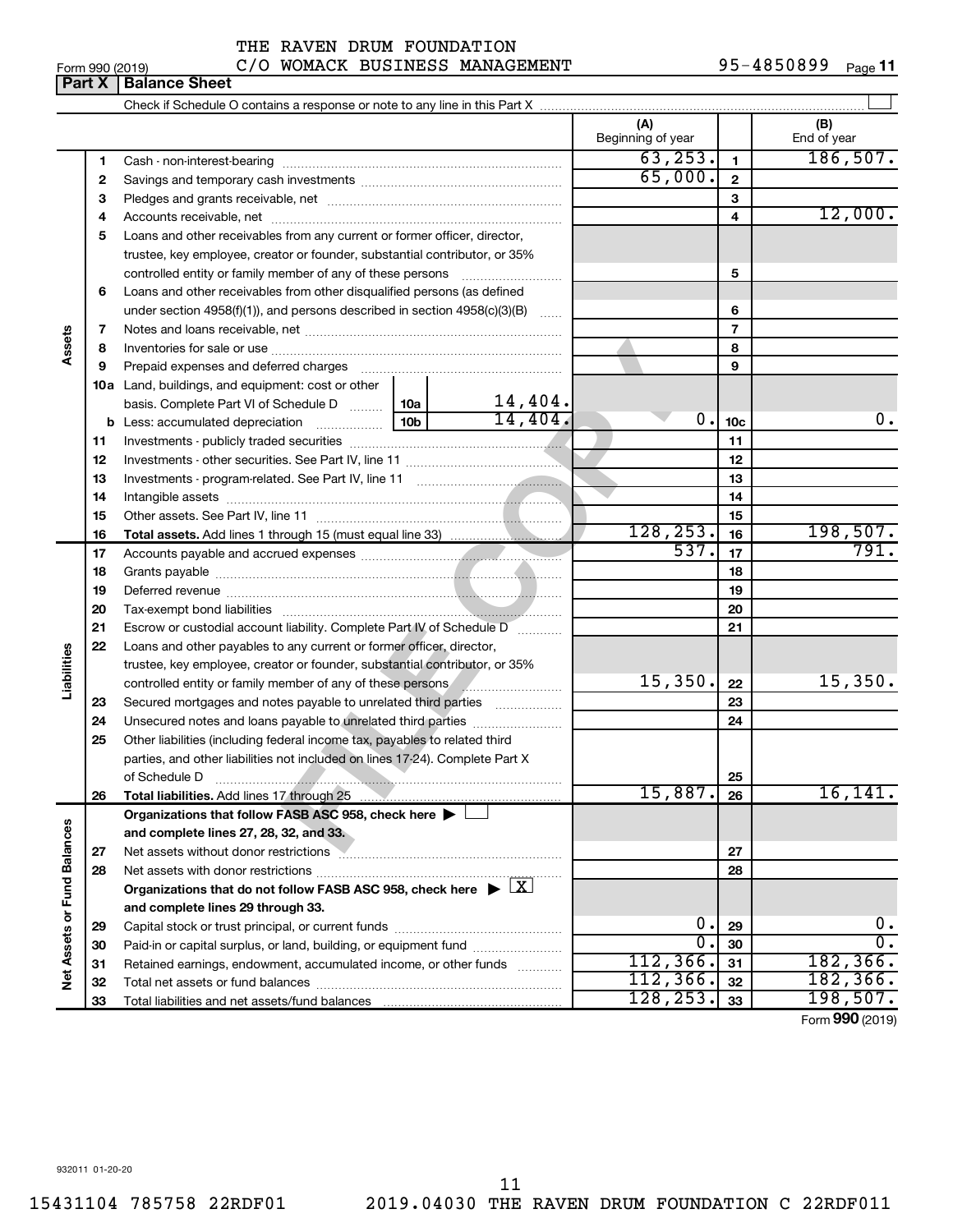|    | THE RAVEN DRUM FOUNDATION<br>C/O WOMACK BUSINESS MANAGEMENT<br>Form 990 (2019)                                                       | 95-4850899              |                |     | Page 12          |
|----|--------------------------------------------------------------------------------------------------------------------------------------|-------------------------|----------------|-----|------------------|
|    | <b>Part XI</b><br><b>Reconciliation of Net Assets</b>                                                                                |                         |                |     |                  |
|    |                                                                                                                                      |                         |                |     |                  |
|    |                                                                                                                                      |                         |                |     |                  |
| 1  |                                                                                                                                      | $\mathbf{1}$            |                |     | 159,812.         |
| 2  |                                                                                                                                      | $\overline{2}$          |                |     | 89,812.          |
| 3  |                                                                                                                                      | 3                       |                |     | 70,000.          |
| 4  |                                                                                                                                      | $\overline{\mathbf{4}}$ |                |     | 112, 366.        |
| 5  | Net unrealized gains (losses) on investments [11] matter continuum matter is a set of the set of the set of the                      | 5                       |                |     |                  |
| 6  |                                                                                                                                      | 6                       |                |     |                  |
| 7  |                                                                                                                                      | $\overline{7}$          |                |     |                  |
| 8  | Prior period adjustments [111] matter contracts and adjustments and account of the contract of the contract of                       | 8                       |                |     |                  |
| 9  | Other changes in net assets or fund balances (explain on Schedule O) manufactured controller than get and the                        | 9                       |                |     | $\overline{0}$ . |
| 10 | Net assets or fund balances at end of year. Combine lines 3 through 9 (must equal Part X, line 32,                                   |                         |                |     |                  |
|    |                                                                                                                                      | 10                      |                |     | 182,366.         |
|    | <b>Part XII</b> Financial Statements and Reporting                                                                                   |                         |                |     |                  |
|    |                                                                                                                                      |                         |                |     |                  |
|    |                                                                                                                                      |                         |                | Yes | No               |
| 1  | Accounting method used to prepare the Form 990: $X \subset X$ Cash<br>Accrual<br>Other                                               |                         |                |     |                  |
|    | If the organization changed its method of accounting from a prior year or checked "Other," explain in Schedule O.                    |                         |                |     |                  |
|    |                                                                                                                                      |                         | 2a             |     | x                |
|    | If "Yes," check a box below to indicate whether the financial statements for the year were compiled or reviewed on a                 |                         |                |     |                  |
|    | separate basis, consolidated basis, or both:                                                                                         |                         |                |     |                  |
|    | Separate basis<br>Consolidated basis<br>Both consolidated and separate basis                                                         |                         |                |     |                  |
|    |                                                                                                                                      |                         | 2 <sub>b</sub> |     | х                |
|    | If "Yes," check a box below to indicate whether the financial statements for the year were audited on a separate basis,              |                         |                |     |                  |
|    | consolidated basis, or both:                                                                                                         |                         |                |     |                  |
|    | Both consolidated and separate basis<br>Separate basis<br>Consolidated basis                                                         |                         |                |     |                  |
|    | c If "Yes" to line 2a or 2b, does the organization have a committee that assumes responsibility for oversight of the audit,          |                         |                |     |                  |
|    |                                                                                                                                      |                         | 2c             |     |                  |
|    | If the organization changed either its oversight process or selection process during the tax year, explain on Schedule O.            |                         |                |     |                  |
|    | 3a As a result of a federal award, was the organization required to undergo an audit or audits as set forth in the Single Audit      |                         |                |     |                  |
|    |                                                                                                                                      |                         | За             |     | x                |
|    | <b>b</b> If "Yes," did the organization undergo the required audit or audits? If the organization did not undergo the required audit |                         |                |     |                  |
|    |                                                                                                                                      |                         | 3b             |     |                  |
|    |                                                                                                                                      |                         |                |     | Form 990 (2019)  |
|    | <b>CENT</b>                                                                                                                          |                         |                |     |                  |
|    | 932012 01-20-20                                                                                                                      |                         |                |     |                  |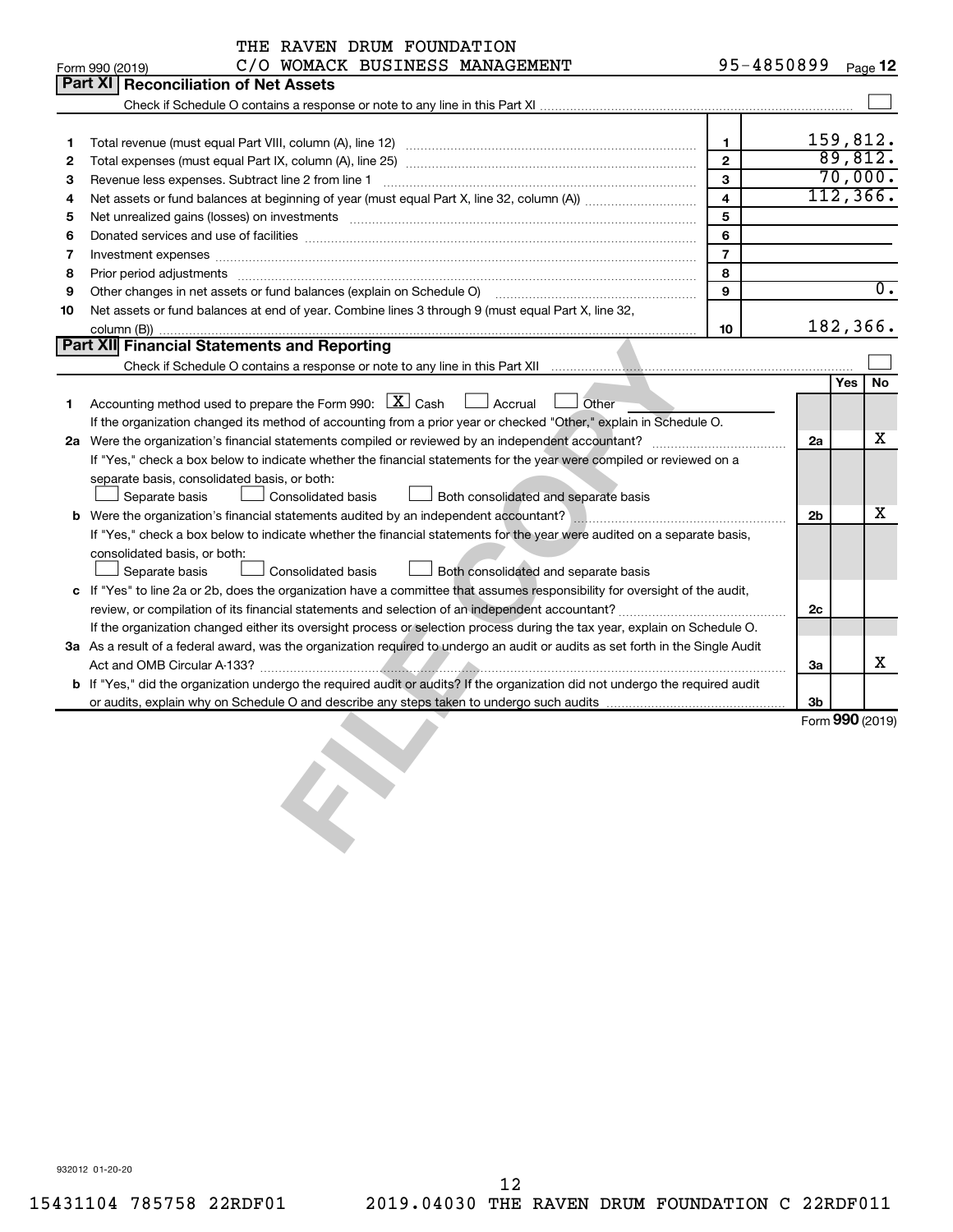| <b>SCHEDULE A</b>                                                                                                                                                                                                                                              |                                                                                                                                                                                                                                                      |                                                                        |                                                                                                                                                                                                |                             |                                 |                            |  | OMB No. 1545-0047                     |  |  |  |
|----------------------------------------------------------------------------------------------------------------------------------------------------------------------------------------------------------------------------------------------------------------|------------------------------------------------------------------------------------------------------------------------------------------------------------------------------------------------------------------------------------------------------|------------------------------------------------------------------------|------------------------------------------------------------------------------------------------------------------------------------------------------------------------------------------------|-----------------------------|---------------------------------|----------------------------|--|---------------------------------------|--|--|--|
| (Form 990 or 990-EZ)                                                                                                                                                                                                                                           |                                                                                                                                                                                                                                                      |                                                                        | <b>Public Charity Status and Public Support</b>                                                                                                                                                |                             |                                 |                            |  |                                       |  |  |  |
|                                                                                                                                                                                                                                                                |                                                                                                                                                                                                                                                      |                                                                        | Complete if the organization is a section 501(c)(3) organization or a section<br>4947(a)(1) nonexempt charitable trust.                                                                        |                             |                                 |                            |  |                                       |  |  |  |
| Department of the Treasury                                                                                                                                                                                                                                     |                                                                                                                                                                                                                                                      |                                                                        | Attach to Form 990 or Form 990-EZ.                                                                                                                                                             |                             |                                 |                            |  | <b>Open to Public</b>                 |  |  |  |
| Internal Revenue Service                                                                                                                                                                                                                                       |                                                                                                                                                                                                                                                      |                                                                        | Go to www.irs.gov/Form990 for instructions and the latest information.                                                                                                                         |                             |                                 |                            |  | Inspection                            |  |  |  |
| Name of the organization                                                                                                                                                                                                                                       |                                                                                                                                                                                                                                                      |                                                                        | THE RAVEN DRUM FOUNDATION                                                                                                                                                                      |                             |                                 |                            |  | <b>Employer identification number</b> |  |  |  |
| Part I                                                                                                                                                                                                                                                         |                                                                                                                                                                                                                                                      |                                                                        | C/O WOMACK BUSINESS MANAGEMENT<br>Reason for Public Charity Status (All organizations must complete this part.) See instructions.                                                              |                             |                                 |                            |  | 95-4850899                            |  |  |  |
|                                                                                                                                                                                                                                                                |                                                                                                                                                                                                                                                      |                                                                        |                                                                                                                                                                                                |                             |                                 |                            |  |                                       |  |  |  |
|                                                                                                                                                                                                                                                                |                                                                                                                                                                                                                                                      |                                                                        | The organization is not a private foundation because it is: (For lines 1 through 12, check only one box.)                                                                                      |                             |                                 |                            |  |                                       |  |  |  |
| 1<br>2                                                                                                                                                                                                                                                         |                                                                                                                                                                                                                                                      |                                                                        | A church, convention of churches, or association of churches described in section 170(b)(1)(A)(i).                                                                                             |                             |                                 |                            |  |                                       |  |  |  |
| 3                                                                                                                                                                                                                                                              |                                                                                                                                                                                                                                                      |                                                                        | A school described in section 170(b)(1)(A)(ii). (Attach Schedule E (Form 990 or 990-EZ).)<br>A hospital or a cooperative hospital service organization described in section 170(b)(1)(A)(iii). |                             |                                 |                            |  |                                       |  |  |  |
| 4                                                                                                                                                                                                                                                              |                                                                                                                                                                                                                                                      |                                                                        | A medical research organization operated in conjunction with a hospital described in section 170(b)(1)(A)(iii). Enter the hospital's name,                                                     |                             |                                 |                            |  |                                       |  |  |  |
| city, and state:                                                                                                                                                                                                                                               |                                                                                                                                                                                                                                                      |                                                                        |                                                                                                                                                                                                |                             |                                 |                            |  |                                       |  |  |  |
| 5                                                                                                                                                                                                                                                              |                                                                                                                                                                                                                                                      |                                                                        |                                                                                                                                                                                                |                             |                                 |                            |  |                                       |  |  |  |
|                                                                                                                                                                                                                                                                | An organization operated for the benefit of a college or university owned or operated by a governmental unit described in<br>section 170(b)(1)(A)(iv). (Complete Part II.)                                                                           |                                                                        |                                                                                                                                                                                                |                             |                                 |                            |  |                                       |  |  |  |
| 6                                                                                                                                                                                                                                                              | A federal, state, or local government or governmental unit described in section 170(b)(1)(A)(v).                                                                                                                                                     |                                                                        |                                                                                                                                                                                                |                             |                                 |                            |  |                                       |  |  |  |
| $\overline{\phantom{a}}$                                                                                                                                                                                                                                       |                                                                                                                                                                                                                                                      |                                                                        | An organization that normally receives a substantial part of its support from a governmental unit or from the general public described in                                                      |                             |                                 |                            |  |                                       |  |  |  |
|                                                                                                                                                                                                                                                                |                                                                                                                                                                                                                                                      | section 170(b)(1)(A)(vi). (Complete Part II.)                          |                                                                                                                                                                                                |                             |                                 |                            |  |                                       |  |  |  |
| 8                                                                                                                                                                                                                                                              |                                                                                                                                                                                                                                                      |                                                                        | A community trust described in section 170(b)(1)(A)(vi). (Complete Part II.)                                                                                                                   |                             |                                 |                            |  |                                       |  |  |  |
| 9                                                                                                                                                                                                                                                              |                                                                                                                                                                                                                                                      |                                                                        | An agricultural research organization described in section 170(b)(1)(A)(ix) operated in conjunction with a land-grant college                                                                  |                             |                                 |                            |  |                                       |  |  |  |
|                                                                                                                                                                                                                                                                |                                                                                                                                                                                                                                                      |                                                                        | or university or a non-land-grant college of agriculture (see instructions). Enter the name, city, and state of the college or                                                                 |                             |                                 |                            |  |                                       |  |  |  |
| university:                                                                                                                                                                                                                                                    |                                                                                                                                                                                                                                                      |                                                                        |                                                                                                                                                                                                |                             |                                 |                            |  |                                       |  |  |  |
| $\lfloor x \rfloor$<br>10<br>An organization that normally receives: (1) more than 33 1/3% of its support from contributions, membership fees, and gross receipts from                                                                                         |                                                                                                                                                                                                                                                      |                                                                        |                                                                                                                                                                                                |                             |                                 |                            |  |                                       |  |  |  |
| activities related to its exempt functions - subject to certain exceptions, and (2) no more than 33 1/3% of its support from gross investment                                                                                                                  |                                                                                                                                                                                                                                                      |                                                                        |                                                                                                                                                                                                |                             |                                 |                            |  |                                       |  |  |  |
| income and unrelated business taxable income (less section 511 tax) from businesses acquired by the organization after June 30, 1975.                                                                                                                          |                                                                                                                                                                                                                                                      |                                                                        |                                                                                                                                                                                                |                             |                                 |                            |  |                                       |  |  |  |
| See section 509(a)(2). (Complete Part III.)                                                                                                                                                                                                                    |                                                                                                                                                                                                                                                      |                                                                        |                                                                                                                                                                                                |                             |                                 |                            |  |                                       |  |  |  |
| An organization organized and operated exclusively to test for public safety. See section 509(a)(4).<br>11<br>12<br>An organization organized and operated exclusively for the benefit of, to perform the functions of, or to carry out the purposes of one or |                                                                                                                                                                                                                                                      |                                                                        |                                                                                                                                                                                                |                             |                                 |                            |  |                                       |  |  |  |
|                                                                                                                                                                                                                                                                |                                                                                                                                                                                                                                                      |                                                                        |                                                                                                                                                                                                |                             |                                 |                            |  |                                       |  |  |  |
|                                                                                                                                                                                                                                                                | more publicly supported organizations described in section 509(a)(1) or section 509(a)(2). See section 509(a)(3). Check the box in<br>lines 12a through 12d that describes the type of supporting organization and complete lines 12e, 12f, and 12g. |                                                                        |                                                                                                                                                                                                |                             |                                 |                            |  |                                       |  |  |  |
| a                                                                                                                                                                                                                                                              |                                                                                                                                                                                                                                                      |                                                                        | Type I. A supporting organization operated, supervised, or controlled by its supported organization(s), typically by giving                                                                    |                             |                                 |                            |  |                                       |  |  |  |
|                                                                                                                                                                                                                                                                |                                                                                                                                                                                                                                                      |                                                                        | the supported organization(s) the power to regularly appoint or elect a majority of the directors or trustees of the supporting                                                                |                             |                                 |                            |  |                                       |  |  |  |
|                                                                                                                                                                                                                                                                |                                                                                                                                                                                                                                                      | organization. You must complete Part IV, Sections A and B.             |                                                                                                                                                                                                |                             |                                 |                            |  |                                       |  |  |  |
| b                                                                                                                                                                                                                                                              |                                                                                                                                                                                                                                                      |                                                                        | Type II. A supporting organization supervised or controlled in connection with its supported organization(s), by having                                                                        |                             |                                 |                            |  |                                       |  |  |  |
|                                                                                                                                                                                                                                                                |                                                                                                                                                                                                                                                      |                                                                        | control or management of the supporting organization vested in the same persons that control or manage the supported                                                                           |                             |                                 |                            |  |                                       |  |  |  |
|                                                                                                                                                                                                                                                                |                                                                                                                                                                                                                                                      | organization(s). You must complete Part IV, Sections A and C.          |                                                                                                                                                                                                |                             |                                 |                            |  |                                       |  |  |  |
| с                                                                                                                                                                                                                                                              |                                                                                                                                                                                                                                                      |                                                                        | Type III functionally integrated. A supporting organization operated in connection with, and functionally integrated with,                                                                     |                             |                                 |                            |  |                                       |  |  |  |
|                                                                                                                                                                                                                                                                |                                                                                                                                                                                                                                                      |                                                                        | its supported organization(s) (see instructions). You must complete Part IV, Sections A, D, and E.                                                                                             |                             |                                 |                            |  |                                       |  |  |  |
| d                                                                                                                                                                                                                                                              |                                                                                                                                                                                                                                                      |                                                                        | Type III non-functionally integrated. A supporting organization operated in connection with its supported organization(s)                                                                      |                             |                                 |                            |  |                                       |  |  |  |
|                                                                                                                                                                                                                                                                |                                                                                                                                                                                                                                                      |                                                                        | that is not functionally integrated. The organization generally must satisfy a distribution requirement and an attentiveness                                                                   |                             |                                 |                            |  |                                       |  |  |  |
|                                                                                                                                                                                                                                                                |                                                                                                                                                                                                                                                      |                                                                        | requirement (see instructions). You must complete Part IV, Sections A and D, and Part V.                                                                                                       |                             |                                 |                            |  |                                       |  |  |  |
| е                                                                                                                                                                                                                                                              |                                                                                                                                                                                                                                                      |                                                                        | Check this box if the organization received a written determination from the IRS that it is a Type I, Type II, Type III                                                                        |                             |                                 |                            |  |                                       |  |  |  |
|                                                                                                                                                                                                                                                                | f Enter the number of supported organizations                                                                                                                                                                                                        |                                                                        | functionally integrated, or Type III non-functionally integrated supporting organization.                                                                                                      |                             |                                 |                            |  |                                       |  |  |  |
| g                                                                                                                                                                                                                                                              |                                                                                                                                                                                                                                                      | Provide the following information about the supported organization(s). |                                                                                                                                                                                                |                             |                                 |                            |  |                                       |  |  |  |
| (i) Name of supported                                                                                                                                                                                                                                          |                                                                                                                                                                                                                                                      | (ii) EIN                                                               | (iii) Type of organization                                                                                                                                                                     | in your governing document? | (iv) Is the organization listed | (v) Amount of monetary     |  | (vi) Amount of other                  |  |  |  |
| organization                                                                                                                                                                                                                                                   |                                                                                                                                                                                                                                                      |                                                                        | (described on lines 1-10<br>above (see instructions))                                                                                                                                          | Yes                         | No                              | support (see instructions) |  | support (see instructions)            |  |  |  |
|                                                                                                                                                                                                                                                                |                                                                                                                                                                                                                                                      |                                                                        |                                                                                                                                                                                                |                             |                                 |                            |  |                                       |  |  |  |
|                                                                                                                                                                                                                                                                |                                                                                                                                                                                                                                                      |                                                                        |                                                                                                                                                                                                |                             |                                 |                            |  |                                       |  |  |  |
|                                                                                                                                                                                                                                                                |                                                                                                                                                                                                                                                      |                                                                        |                                                                                                                                                                                                |                             |                                 |                            |  |                                       |  |  |  |
|                                                                                                                                                                                                                                                                |                                                                                                                                                                                                                                                      |                                                                        |                                                                                                                                                                                                |                             |                                 |                            |  |                                       |  |  |  |
|                                                                                                                                                                                                                                                                |                                                                                                                                                                                                                                                      |                                                                        |                                                                                                                                                                                                |                             |                                 |                            |  |                                       |  |  |  |
|                                                                                                                                                                                                                                                                |                                                                                                                                                                                                                                                      |                                                                        |                                                                                                                                                                                                |                             |                                 |                            |  |                                       |  |  |  |
|                                                                                                                                                                                                                                                                |                                                                                                                                                                                                                                                      |                                                                        |                                                                                                                                                                                                |                             |                                 |                            |  |                                       |  |  |  |
|                                                                                                                                                                                                                                                                |                                                                                                                                                                                                                                                      |                                                                        |                                                                                                                                                                                                |                             |                                 |                            |  |                                       |  |  |  |
|                                                                                                                                                                                                                                                                |                                                                                                                                                                                                                                                      |                                                                        |                                                                                                                                                                                                |                             |                                 |                            |  |                                       |  |  |  |
| Total                                                                                                                                                                                                                                                          |                                                                                                                                                                                                                                                      |                                                                        |                                                                                                                                                                                                |                             |                                 |                            |  |                                       |  |  |  |
|                                                                                                                                                                                                                                                                |                                                                                                                                                                                                                                                      |                                                                        | LHA For Paperwork Reduction Act Notice, see the Instructions for Form 990 or 990-EZ. 932021 09-25-19                                                                                           |                             |                                 |                            |  | Schedule A (Form 990 or 990-EZ) 2019  |  |  |  |

|  | 15431104 785758 22RDF01 |  |  |
|--|-------------------------|--|--|
|--|-------------------------|--|--|

13

<sup>2019.04030</sup> THE RAVEN DRUM FOUNDATION C 22RDF011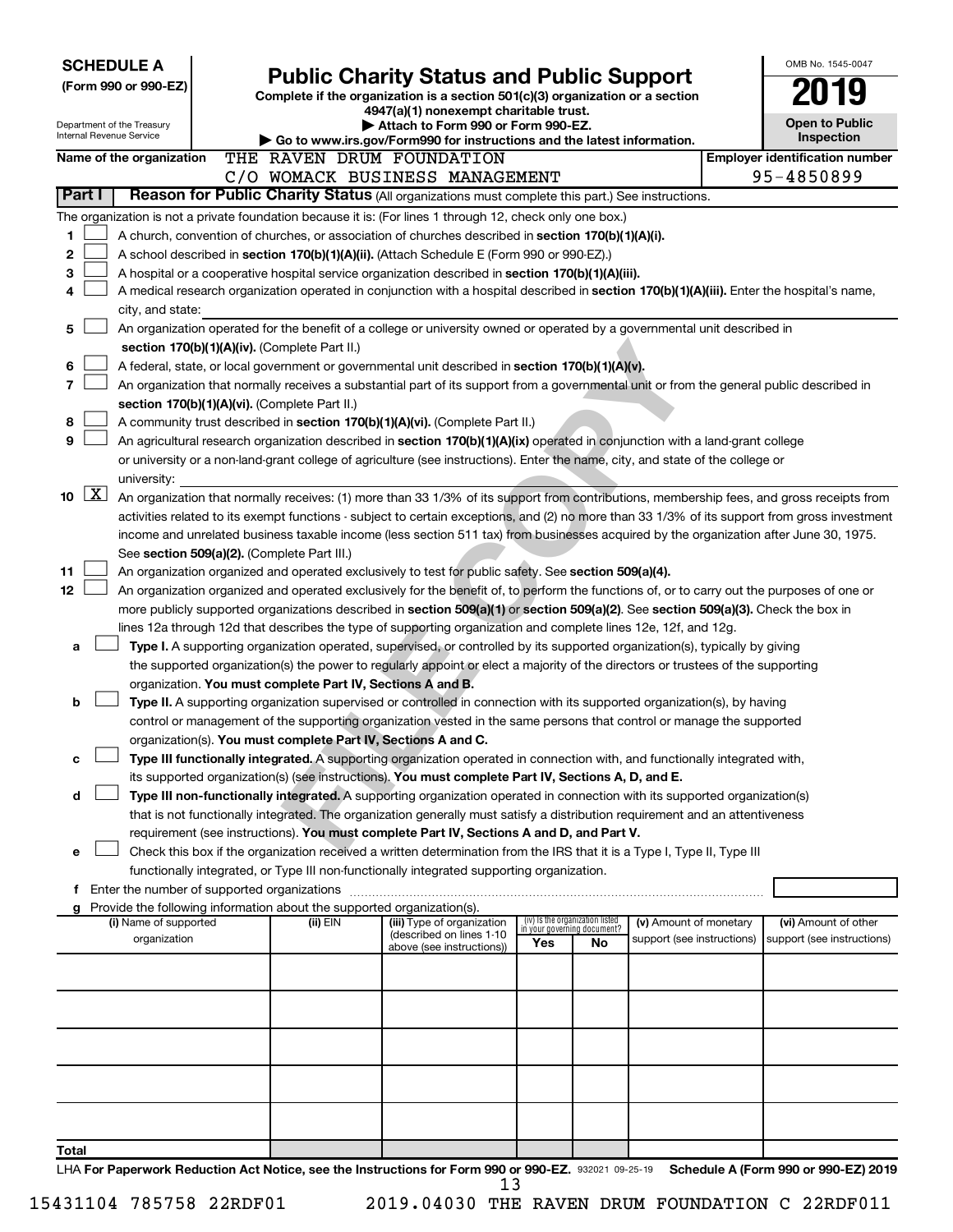### Schedule A (Form 990 or 990-EZ) 2019 C/O WOMACK BUSINESS MANAGEMENT 95-4850899 Page **Part II Support Schedule for Organizations Described in Sections 170(b)(1)(A)(iv) and 170(b)(1)(A)(vi)**

(Complete only if you checked the box on line 5, 7, or 8 of Part I or if the organization failed to qualify under Part III. If the organization fails to qualify under the tests listed below, please complete Part III.)

|     | <b>Section A. Public Support</b>                                                                                                                                                                                               |          |          |            |            |          |           |
|-----|--------------------------------------------------------------------------------------------------------------------------------------------------------------------------------------------------------------------------------|----------|----------|------------|------------|----------|-----------|
|     | Calendar year (or fiscal year beginning in)                                                                                                                                                                                    | (a) 2015 | (b) 2016 | $(c)$ 2017 | $(d)$ 2018 | (e) 2019 | (f) Total |
|     | 1 Gifts, grants, contributions, and                                                                                                                                                                                            |          |          |            |            |          |           |
|     | membership fees received. (Do not                                                                                                                                                                                              |          |          |            |            |          |           |
|     | include any "unusual grants.")                                                                                                                                                                                                 |          |          |            |            |          |           |
|     | 2 Tax revenues levied for the organ-                                                                                                                                                                                           |          |          |            |            |          |           |
|     | ization's benefit and either paid to                                                                                                                                                                                           |          |          |            |            |          |           |
|     | or expended on its behalf                                                                                                                                                                                                      |          |          |            |            |          |           |
|     | 3 The value of services or facilities                                                                                                                                                                                          |          |          |            |            |          |           |
|     | furnished by a governmental unit to                                                                                                                                                                                            |          |          |            |            |          |           |
|     | the organization without charge                                                                                                                                                                                                |          |          |            |            |          |           |
|     | 4 Total. Add lines 1 through 3                                                                                                                                                                                                 |          |          |            |            |          |           |
| 5.  | The portion of total contributions                                                                                                                                                                                             |          |          |            |            |          |           |
|     | by each person (other than a                                                                                                                                                                                                   |          |          |            |            |          |           |
|     | governmental unit or publicly                                                                                                                                                                                                  |          |          |            |            |          |           |
|     | supported organization) included                                                                                                                                                                                               |          |          |            |            |          |           |
|     | on line 1 that exceeds 2% of the                                                                                                                                                                                               |          |          |            |            |          |           |
|     | amount shown on line 11,                                                                                                                                                                                                       |          |          |            |            |          |           |
|     | column (f)                                                                                                                                                                                                                     |          |          |            |            |          |           |
|     |                                                                                                                                                                                                                                |          |          |            |            |          |           |
|     | 6 Public support. Subtract line 5 from line 4.<br><b>Section B. Total Support</b>                                                                                                                                              |          |          |            |            |          |           |
|     | Calendar year (or fiscal year beginning in) $\blacktriangleright$                                                                                                                                                              | (a) 2015 |          |            | $(d)$ 2018 |          |           |
|     |                                                                                                                                                                                                                                |          | (b) 2016 | $(c)$ 2017 |            | (e) 2019 | (f) Total |
|     | 7 Amounts from line 4                                                                                                                                                                                                          |          |          |            |            |          |           |
| 8   | Gross income from interest,                                                                                                                                                                                                    |          |          |            |            |          |           |
|     | dividends, payments received on                                                                                                                                                                                                |          |          |            |            |          |           |
|     | securities loans, rents, royalties,                                                                                                                                                                                            |          |          |            |            |          |           |
|     | and income from similar sources                                                                                                                                                                                                |          |          |            |            |          |           |
| 9   | Net income from unrelated business                                                                                                                                                                                             |          |          |            |            |          |           |
|     | activities, whether or not the                                                                                                                                                                                                 |          |          |            |            |          |           |
|     | business is regularly carried on                                                                                                                                                                                               |          |          |            |            |          |           |
|     | 10 Other income. Do not include gain                                                                                                                                                                                           |          |          |            |            |          |           |
|     | or loss from the sale of capital                                                                                                                                                                                               |          |          |            |            |          |           |
|     | assets (Explain in Part VI.)                                                                                                                                                                                                   |          |          |            |            |          |           |
|     | 11 Total support. Add lines 7 through 10                                                                                                                                                                                       |          |          |            |            |          |           |
|     | <b>12</b> Gross receipts from related activities, etc. (see instructions)                                                                                                                                                      |          |          |            |            | 12       |           |
|     | 13 First five years. If the Form 990 is for the organization's first, second, third, fourth, or fifth tax year as a section 501(c)(3)                                                                                          |          |          |            |            |          |           |
|     | organization, check this box and stop here                                                                                                                                                                                     |          |          |            |            |          |           |
|     | <b>Section C. Computation of Public Support Percentage</b>                                                                                                                                                                     |          |          |            |            |          |           |
|     |                                                                                                                                                                                                                                |          |          |            |            | 14       | %         |
|     |                                                                                                                                                                                                                                |          |          |            |            | 15       | %         |
|     | 16a 33 1/3% support test - 2019. If the organization did not check the box on line 13, and line 14 is 33 1/3% or more, check this box and                                                                                      |          |          |            |            |          |           |
|     | stop here. The organization qualifies as a publicly supported organization manufaction manufacture or manufacture or the state of the state of the state of the state of the state of the state of the state of the state of t |          |          |            |            |          |           |
|     | b 33 1/3% support test - 2018. If the organization did not check a box on line 13 or 16a, and line 15 is 33 1/3% or more, check this box                                                                                       |          |          |            |            |          |           |
|     |                                                                                                                                                                                                                                |          |          |            |            |          |           |
|     | 17a 10% -facts-and-circumstances test - 2019. If the organization did not check a box on line 13, 16a, or 16b, and line 14 is 10% or more,                                                                                     |          |          |            |            |          |           |
|     | and if the organization meets the "facts-and-circumstances" test, check this box and stop here. Explain in Part VI how the organization                                                                                        |          |          |            |            |          |           |
|     | meets the "facts-and-circumstances" test. The organization qualifies as a publicly supported organization                                                                                                                      |          |          |            |            |          |           |
|     | b 10% -facts-and-circumstances test - 2018. If the organization did not check a box on line 13, 16a, 16b, or 17a, and line 15 is 10% or                                                                                        |          |          |            |            |          |           |
|     | more, and if the organization meets the "facts-and-circumstances" test, check this box and stop here. Explain in Part VI how the                                                                                               |          |          |            |            |          |           |
|     | organization meets the "facts-and-circumstances" test. The organization qualifies as a publicly supported organization                                                                                                         |          |          |            |            |          |           |
| 18. | Private foundation. If the organization did not check a box on line 13, 16a, 16b, 17a, or 17b, check this box and see instructions                                                                                             |          |          |            |            |          |           |
|     |                                                                                                                                                                                                                                |          |          |            |            |          |           |

**Schedule A (Form 990 or 990-EZ) 2019**

932022 09-25-19

95-4850899 Page 2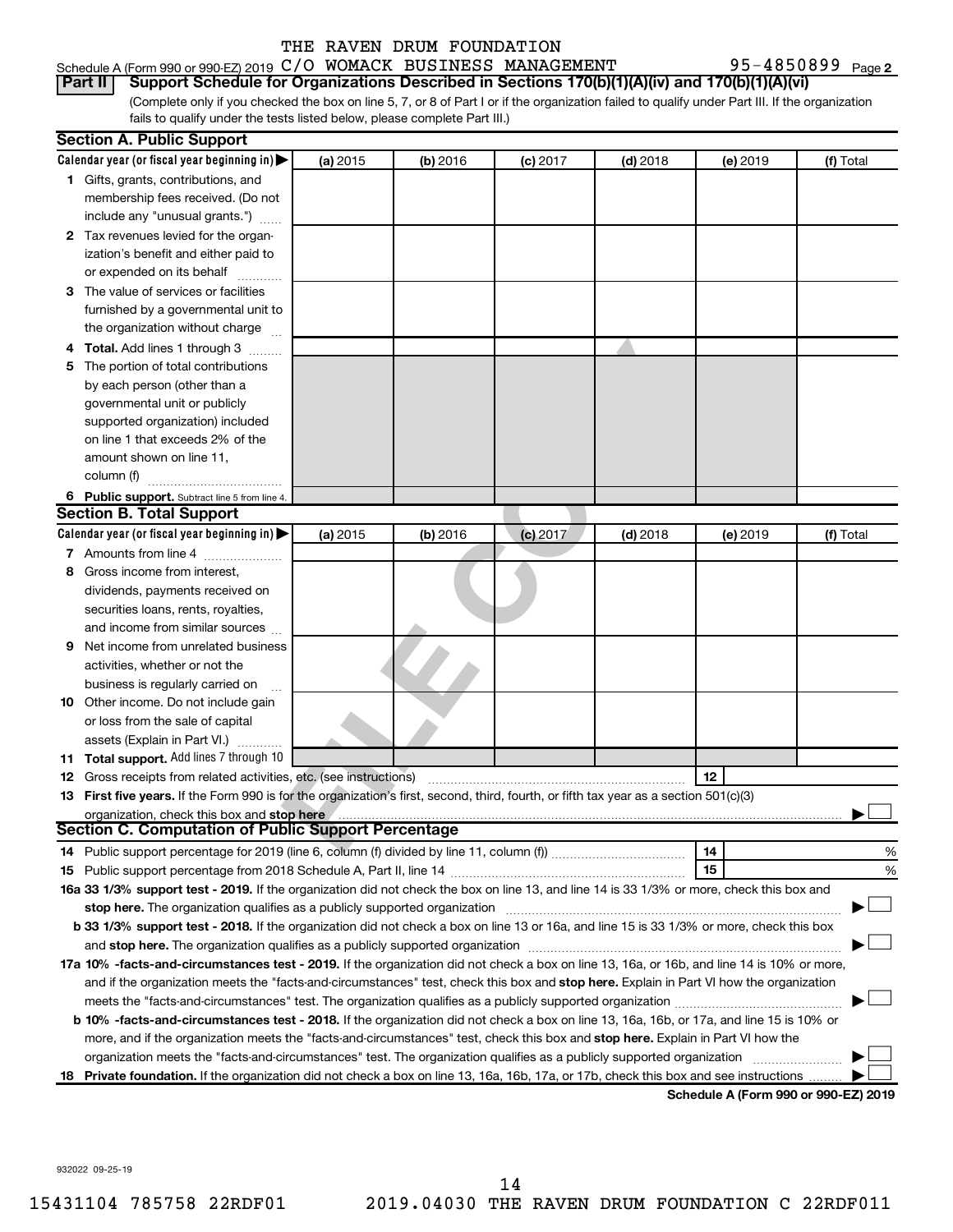### 95-4850899 Page 3

### Schedule A (Form 990 or 990-EZ) 2019 C/O WOMACK BUSINESS MANAGEMENT 95-4850899 Page **Part III Support Schedule for Organizations Described in Section 509(a)(2)**

(Complete only if you checked the box on line 10 of Part I or if the organization failed to qualify under Part II. If the organization fails to qualify under the tests listed below, please complete Part II.)

|     | <b>Section A. Public Support</b>                                                                                                                                                         |          |            |                       |            |                                      |                                    |
|-----|------------------------------------------------------------------------------------------------------------------------------------------------------------------------------------------|----------|------------|-----------------------|------------|--------------------------------------|------------------------------------|
|     | Calendar year (or fiscal year beginning in)                                                                                                                                              | (a) 2015 | (b) 2016   | $(c)$ 2017            | $(d)$ 2018 | (e) 2019                             | (f) Total                          |
|     | 1 Gifts, grants, contributions, and                                                                                                                                                      |          |            |                       |            |                                      |                                    |
|     | membership fees received. (Do not                                                                                                                                                        |          |            |                       |            |                                      |                                    |
|     | include any "unusual grants.")                                                                                                                                                           | 115,743. | 120,337.   | 73,018.               | 143,852.   | 159,806.                             | 612,756.                           |
|     | 2 Gross receipts from admissions,<br>merchandise sold or services per-<br>formed, or facilities furnished in<br>any activity that is related to the<br>organization's tax-exempt purpose | 207.     |            |                       |            |                                      | 207.                               |
| 3   | Gross receipts from activities that                                                                                                                                                      |          |            |                       |            |                                      |                                    |
|     | are not an unrelated trade or bus-<br>iness under section 513                                                                                                                            |          |            |                       |            |                                      |                                    |
|     | 4 Tax revenues levied for the organ-                                                                                                                                                     |          |            |                       |            |                                      |                                    |
|     | ization's benefit and either paid to<br>or expended on its behalf                                                                                                                        |          |            |                       |            |                                      |                                    |
|     | 5 The value of services or facilities                                                                                                                                                    |          |            |                       |            |                                      |                                    |
|     | furnished by a governmental unit to                                                                                                                                                      |          |            |                       |            |                                      |                                    |
|     | the organization without charge                                                                                                                                                          |          |            |                       |            |                                      |                                    |
|     | <b>6 Total.</b> Add lines 1 through 5                                                                                                                                                    | 115,950. | 120, 337.  | 73,018.               | 143,852.   | 159,806.                             | 612,963.                           |
|     | 7a Amounts included on lines 1, 2, and                                                                                                                                                   |          |            |                       |            |                                      |                                    |
|     | 3 received from disqualified persons                                                                                                                                                     |          |            |                       |            |                                      | $\mathbf 0$ .                      |
|     | <b>b</b> Amounts included on lines 2 and 3 received<br>from other than disqualified persons that<br>exceed the greater of \$5,000 or 1% of the<br>amount on line 13 for the year         |          |            |                       |            |                                      | 0.                                 |
|     | c Add lines 7a and 7b                                                                                                                                                                    |          |            |                       |            |                                      |                                    |
|     | 8 Public support. (Subtract line 7c from line 6.)                                                                                                                                        |          |            |                       |            |                                      | 612,963.                           |
|     | <b>Section B. Total Support</b>                                                                                                                                                          |          |            |                       |            |                                      |                                    |
|     | Calendar year (or fiscal year beginning in)                                                                                                                                              | (a) 2015 | $(b)$ 2016 | $(c)$ 2017            | $(d)$ 2018 | (e) 2019                             | (f) Total                          |
|     | 9 Amounts from line 6                                                                                                                                                                    | 115,950  | 120, 337.  | $\overline{73}$ ,018. | 143,852.   | 159,806.                             | 612,963.                           |
|     | <b>10a</b> Gross income from interest,<br>dividends, payments received on<br>securities loans, rents, royalties,<br>and income from similar sources                                      | 8.       | 7.         | 7.                    | б.         | б.                                   | 34.                                |
|     | <b>b</b> Unrelated business taxable income<br>(less section 511 taxes) from businesses<br>acquired after June 30, 1975                                                                   |          |            |                       |            |                                      |                                    |
|     | c Add lines 10a and 10b                                                                                                                                                                  | 8.       | 7.         | 7.                    | б.         | б.                                   | 34.                                |
|     | <b>11</b> Net income from unrelated business<br>activities not included in line 10b.<br>whether or not the business is<br>regularly carried on                                           |          |            |                       |            |                                      |                                    |
|     | 12 Other income. Do not include gain<br>or loss from the sale of capital<br>assets (Explain in Part VI.)                                                                                 |          |            |                       |            |                                      |                                    |
|     | <b>13</b> Total support. (Add lines 9, 10c, 11, and 12.)                                                                                                                                 | 115,958. | 120, 344.  | 73,025.               | 143,858.   | 159,812.                             | 612,997.                           |
|     | 14 First five years. If the Form 990 is for the organization's first, second, third, fourth, or fifth tax year as a section 501(c)(3) organization,                                      |          |            |                       |            |                                      |                                    |
|     | check this box and stop here                                                                                                                                                             |          |            |                       |            |                                      |                                    |
|     | Section C. Computation of Public Support Percentage                                                                                                                                      |          |            |                       |            |                                      |                                    |
|     | 15 Public support percentage for 2019 (line 8, column (f), divided by line 13, column (f))                                                                                               |          |            |                       |            | 15                                   | 99.99<br>%                         |
| 16. | Public support percentage from 2018 Schedule A, Part III, line 15                                                                                                                        |          |            |                       |            | 16                                   | 99.99<br>$\%$                      |
|     | Section D. Computation of Investment Income Percentage                                                                                                                                   |          |            |                       |            |                                      |                                    |
|     |                                                                                                                                                                                          |          |            |                       |            | 17                                   | .01<br>%                           |
|     | 18 Investment income percentage from 2018 Schedule A, Part III, line 17                                                                                                                  |          |            |                       |            | 18                                   | .01<br>$\%$                        |
|     | 19a 33 1/3% support tests - 2019. If the organization did not check the box on line 14, and line 15 is more than 33 1/3%, and line 17 is not                                             |          |            |                       |            |                                      |                                    |
|     | more than 33 1/3%, check this box and stop here. The organization qualifies as a publicly supported organization                                                                         |          |            |                       |            |                                      | $\blacktriangleright$ $\mathbf{X}$ |
|     | b 33 1/3% support tests - 2018. If the organization did not check a box on line 14 or line 19a, and line 16 is more than 33 1/3%, and                                                    |          |            |                       |            |                                      |                                    |
|     | line 18 is not more than 33 1/3%, check this box and stop here. The organization qualifies as a publicly supported organization                                                          |          |            |                       |            |                                      |                                    |
| 20  | Private foundation. If the organization did not check a box on line 14, 19a, or 19b, check this box and see instructions                                                                 |          |            |                       |            |                                      |                                    |
|     | 932023 09-25-19                                                                                                                                                                          |          |            | 15                    |            | Schedule A (Form 990 or 990-EZ) 2019 |                                    |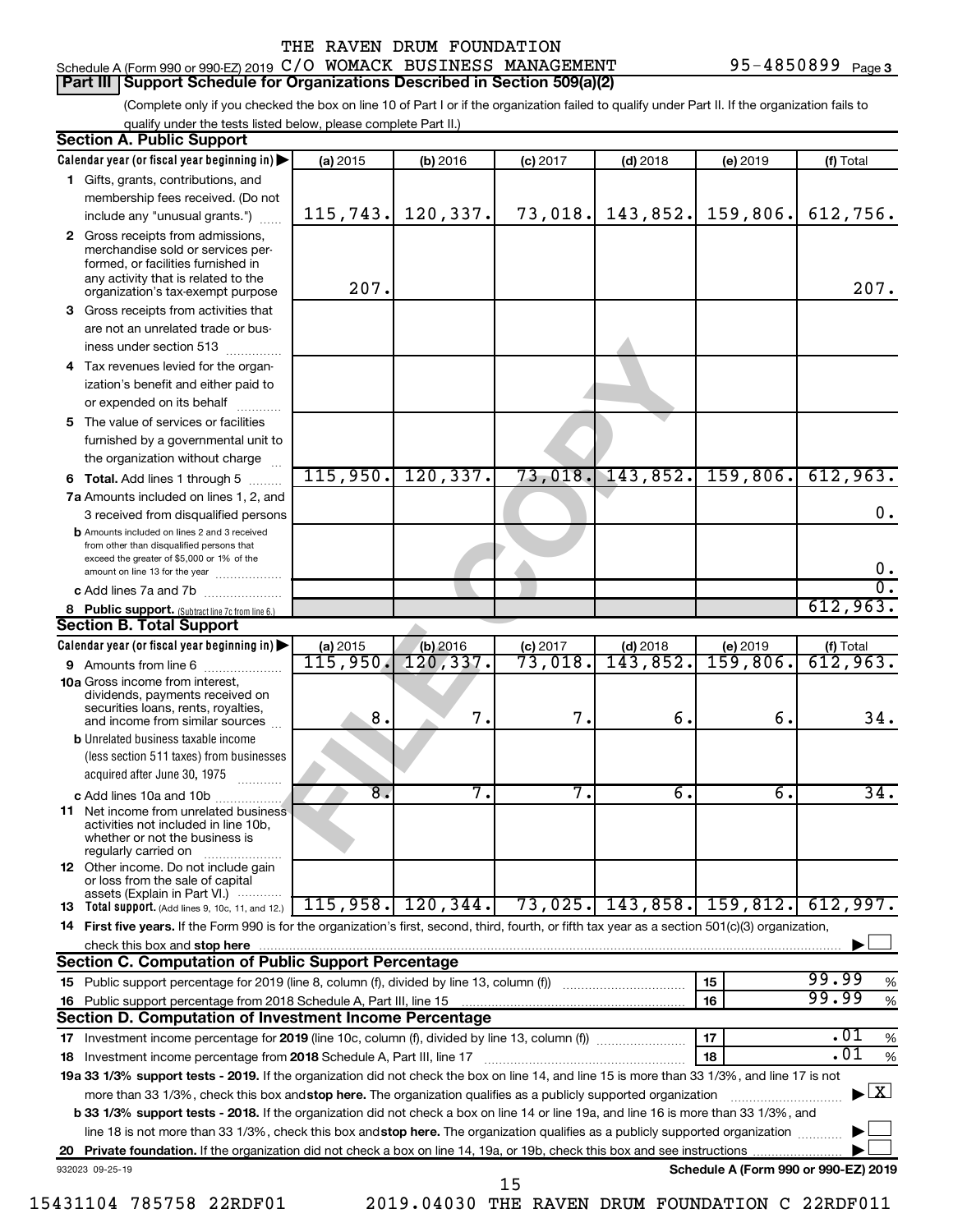$\blacksquare$ 

 $\mathbf{2}$ 

**Yes No**

### **Part IV Supporting Organizations**

(Complete only if you checked a box in line 12 on Part I. If you checked 12a of Part I, complete Sections A and B. If you checked 12b of Part I, complete Sections A and C. If you checked 12c of Part I, complete Sections A, D, and E. If you checked 12d of Part I, complete Sections A and D, and complete Part V.)

### **Section A. All Supporting Organizations**

- documents? If "No," describe in Part VI how the supported organizations are designated. If designated by *class or purpose, describe the designation. If historic and continuing relationship, explain.* 1 Are all of the organization's supported organizations listed by name in the organization's governing
- under section 509(a)(1) or (2)? If "Yes," explain in Part **VI** how the organization determined that the supported *organization was described in section 509(a)(1) or (2).* 2 Did the organization have any supported organization that does not have an IRS determination of status
- Did the organization have a supported organization described in section 501(c)(4), (5), or (6)? If "Yes," answer *(b) and (c) below.*
- satisfied the public support tests under section 509(a)(2)? If "Yes," describe in Part VI when and how the *organization made the determination.* b Did the organization confirm that each supported organization qualified under section 501(c)(4), (5), or (6) and
- purposes? If "Yes," explain in Part VI what controls the organization put in place to ensure such use.  $c$  Did the organization ensure that all support to such organizations was used exclusively for section 170(c)(2)(B)
- Was any supported organization not organized in the United States ("foreign supported organization")? If *"Yes," and if you checked 12a or 12b in Part I, answer (b) and (c) below.*
- supported organization? If "Yes," describe in Part VI how the organization had such control and discretion *despite being controlled or supervised by or in connection with its supported organizations.* **b** Did the organization have ultimate control and discretion in deciding whether to make grants to the foreign
- under sections 501(c)(3) and 509(a)(1) or (2)? If "Yes," explain in Part VI what controls the organization used *to ensure that all support to the foreign supported organization was used exclusively for section 170(c)(2)(B) purposes.* Did the organization support any foreign supported organization that does not have an IRS determination
- ach supported organization qualified under section 501(c)(4), (5), or (6) and<br>noner section 509(a)(2)? *If* "Yes," *describe in* **Part VI** when and how the<br>non.<br>9.<br>Il support to such organizations was used exclusively for **abcabcabcabcab** answer (b) and (c) below (if applicable). Also, provide detail in **Part VI,** including (i) the names and EIN Did the organization add, substitute, or remove any supported organizations during the tax year? If "Yes," *numbers of the supported organizations added, substituted, or removed; (ii) the reasons for each such action; (iii) the authority under the organization's organizing document authorizing such action; and (iv) how the action was accomplished (such as by amendment to the organizing document).*
- **Type I or Type II only.** Was any added or substituted supported organization part of a class already designated in the organization's organizing document?
- Substitutions only. Was the substitution the result of an event beyond the organization's control?
- 1 2 3 4 5 6 7 8 <del>9</del> **Part VI.** support or benefit one or more of the filing organization's supported organizations? If "Yes," provide detail in Did the organization provide support (whether in the form of grants or the provision of services or facilities) to anyone other than (i) its supported organizations, (ii) individuals that are part of the charitable class benefited by one or more of its supported organizations, or (iii) other supporting organizations that also
- regard to a substantial contributor? If "Yes," complete Part I of Schedule L (Form 990 or 990-EZ). Did the organization provide a grant, loan, compensation, or other similar payment to a substantial contributor (as defined in section 4958(c)(3)(C)), a family member of a substantial contributor, or a 35% controlled entity with
- *If "Yes," complete Part I of Schedule L (Form 990 or 990-EZ).* 8 Did the organization make a loan to a disqualified person (as defined in section 4958) not described in line 7?
- in section 509(a)(1) or (2))? If "Yes," provide detail in **Part VI.** 9a Was the organization controlled directly or indirectly at any time during the tax year by one or more disqualified persons as defined in section 4946 (other than foundation managers and organizations described
- the supporting organization had an interest? If "Yes," provide detail in Part VI. **b** Did one or more disqualified persons (as defined in line 9a) hold a controlling interest in any entity in which
- from, assets in which the supporting organization also had an interest? If "Yes," provide detail in Part VI. Did a disqualified person (as defined in line 9a) have an ownership interest in, or derive any personal benefit
- **10** Was the organization subject to the excess business holdings rules of section 4943 because of section supporting organizations)? If "Yes," answer 10b below. 4943(f) (regarding certain Type II supporting organizations, and all Type III non-functionally integrated
	- *(Use Schedule C, Form 4720, to* Did the organization have any excess business holdings in the tax year? *determine whether the organization had excess business holdings.)*

932024 09-25-19

**Schedule A (Form 990 or 990-EZ) 2019**

16

**12 3a 3b 3c 4a 4b 4c 5a 5b** 5c **5c**<br>**6**<br>**7**<br>**8** 6  $\overline{7}$ 8 **9a 9b 9c 10a 10b**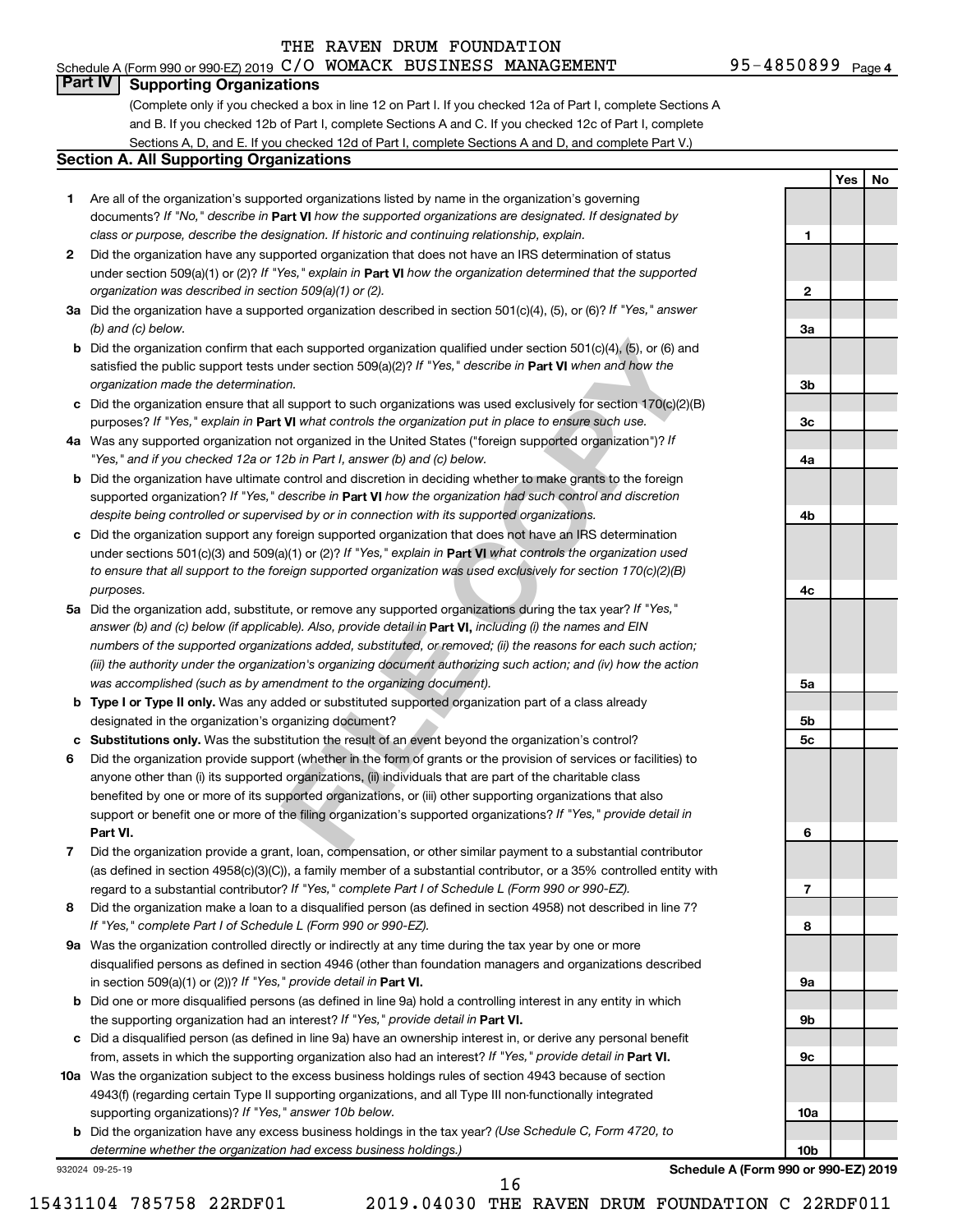### THE RAVEN DRUM FOUNDATION C/O WOMACK BUSINESS MANAGEMENT 95-4850899

|    | Part IV<br><b>Supporting Organizations (continued)</b>                                                                          |                 |            |    |
|----|---------------------------------------------------------------------------------------------------------------------------------|-----------------|------------|----|
|    |                                                                                                                                 |                 | Yes        | No |
| 11 | Has the organization accepted a gift or contribution from any of the following persons?                                         |                 |            |    |
|    | a A person who directly or indirectly controls, either alone or together with persons described in (b) and (c)                  |                 |            |    |
|    | below, the governing body of a supported organization?                                                                          | 11a             |            |    |
|    | <b>b</b> A family member of a person described in (a) above?                                                                    | 11 <sub>b</sub> |            |    |
|    | c A 35% controlled entity of a person described in (a) or (b) above? If "Yes" to a, b, or c, provide detail in Part VI.         | 11c             |            |    |
|    | <b>Section B. Type I Supporting Organizations</b>                                                                               |                 |            |    |
|    |                                                                                                                                 |                 | Yes        | No |
| 1  | Did the directors, trustees, or membership of one or more supported organizations have the power to                             |                 |            |    |
|    | regularly appoint or elect at least a majority of the organization's directors or trustees at all times during the              |                 |            |    |
|    | tax year? If "No," describe in Part VI how the supported organization(s) effectively operated, supervised, or                   |                 |            |    |
|    | controlled the organization's activities. If the organization had more than one supported organization,                         |                 |            |    |
|    | describe how the powers to appoint and/or remove directors or trustees were allocated among the supported                       |                 |            |    |
|    | organizations and what conditions or restrictions, if any, applied to such powers during the tax year.                          | 1               |            |    |
| 2  | Did the organization operate for the benefit of any supported organization other than the supported                             |                 |            |    |
|    | organization(s) that operated, supervised, or controlled the supporting organization? If "Yes," explain in                      |                 |            |    |
|    | Part VI how providing such benefit carried out the purposes of the supported organization(s) that operated,                     |                 |            |    |
|    | supervised, or controlled the supporting organization.                                                                          | $\mathbf{2}$    |            |    |
|    | <b>Section C. Type II Supporting Organizations</b>                                                                              |                 |            |    |
|    |                                                                                                                                 |                 | <b>Yes</b> | No |
| 1. | Were a majority of the organization's directors or trustees during the tax year also a majority of the directors                |                 |            |    |
|    | or trustees of each of the organization's supported organization(s)? If "No," describe in Part VI how control                   |                 |            |    |
|    | or management of the supporting organization was vested in the same persons that controlled or managed                          |                 |            |    |
|    | the supported organization(s).                                                                                                  | 1               |            |    |
|    | <b>Section D. All Type III Supporting Organizations</b>                                                                         |                 |            |    |
|    |                                                                                                                                 |                 | Yes        | No |
| 1  | Did the organization provide to each of its supported organizations, by the last day of the fifth month of the                  |                 |            |    |
|    | organization's tax year, (i) a written notice describing the type and amount of support provided during the prior tax           |                 |            |    |
|    | year, (ii) a copy of the Form 990 that was most recently filed as of the date of notification, and (iii) copies of the          |                 |            |    |
|    | organization's governing documents in effect on the date of notification, to the extent not previously provided?                | 1               |            |    |
| 2  | Were any of the organization's officers, directors, or trustees either (i) appointed or elected by the supported                |                 |            |    |
|    | organization(s) or (ii) serving on the governing body of a supported organization? If "No," explain in Part VI how              |                 |            |    |
|    | the organization maintained a close and continuous working relationship with the supported organization(s).                     | $\mathbf{2}$    |            |    |
| 3  | By reason of the relationship described in (2), did the organization's supported organizations have a                           |                 |            |    |
|    | significant voice in the organization's investment policies and in directing the use of the organization's                      |                 |            |    |
|    | income or assets at all times during the tax year? If "Yes," describe in Part VI the role the organization's                    |                 |            |    |
|    | supported organizations played in this regard.                                                                                  | з               |            |    |
|    | Section E. Type III Functionally Integrated Supporting Organizations                                                            |                 |            |    |
| 1  | Check the box next to the method that the organization used to satisfy the Integral Part Test during the yealsee instructions). |                 |            |    |
| a  | The organization satisfied the Activities Test. Complete line 2 below.                                                          |                 |            |    |
| b  | The organization is the parent of each of its supported organizations. Complete line 3 below.                                   |                 |            |    |
| c  | The organization supported a governmental entity. Describe in Part VI how you supported a government entity (see instructions). |                 |            |    |
| 2  | Activities Test. Answer (a) and (b) below.                                                                                      |                 | Yes        | No |
| а  | Did substantially all of the organization's activities during the tax year directly further the exempt purposes of              |                 |            |    |
|    | the supported organization(s) to which the organization was responsive? If "Yes," then in Part VI identify                      |                 |            |    |
|    | those supported organizations and explain how these activities directly furthered their exempt purposes,                        |                 |            |    |
|    | how the organization was responsive to those supported organizations, and how the organization determined                       |                 |            |    |
|    | that these activities constituted substantially all of its activities.                                                          | 2a              |            |    |
| b  | Did the activities described in (a) constitute activities that, but for the organization's involvement, one or more             |                 |            |    |
|    | of the organization's supported organization(s) would have been engaged in? If "Yes," explain in Part VI the                    |                 |            |    |
|    | reasons for the organization's position that its supported organization(s) would have engaged in these                          |                 |            |    |
|    | activities but for the organization's involvement.                                                                              | 2b              |            |    |
| 3  | Parent of Supported Organizations. Answer (a) and (b) below.                                                                    |                 |            |    |
| а  | Did the organization have the power to regularly appoint or elect a majority of the officers, directors, or                     |                 |            |    |
|    | trustees of each of the supported organizations? Provide details in Part VI.                                                    | За              |            |    |
|    | <b>b</b> Did the organization exercise a substantial degree of direction over the policies, programs, and activities of each    |                 |            |    |
|    | of its supported organizations? If "Yes," describe in Part VI the role played by the organization in this regard.               | 3b              |            |    |
|    | Schedule A (Form 990 or 990-EZ) 2019<br>932025 09-25-19                                                                         |                 |            |    |

15431104 785758 22RDF01 2019.04030 THE RAVEN DRUM FOUNDATION C 22RDF011

17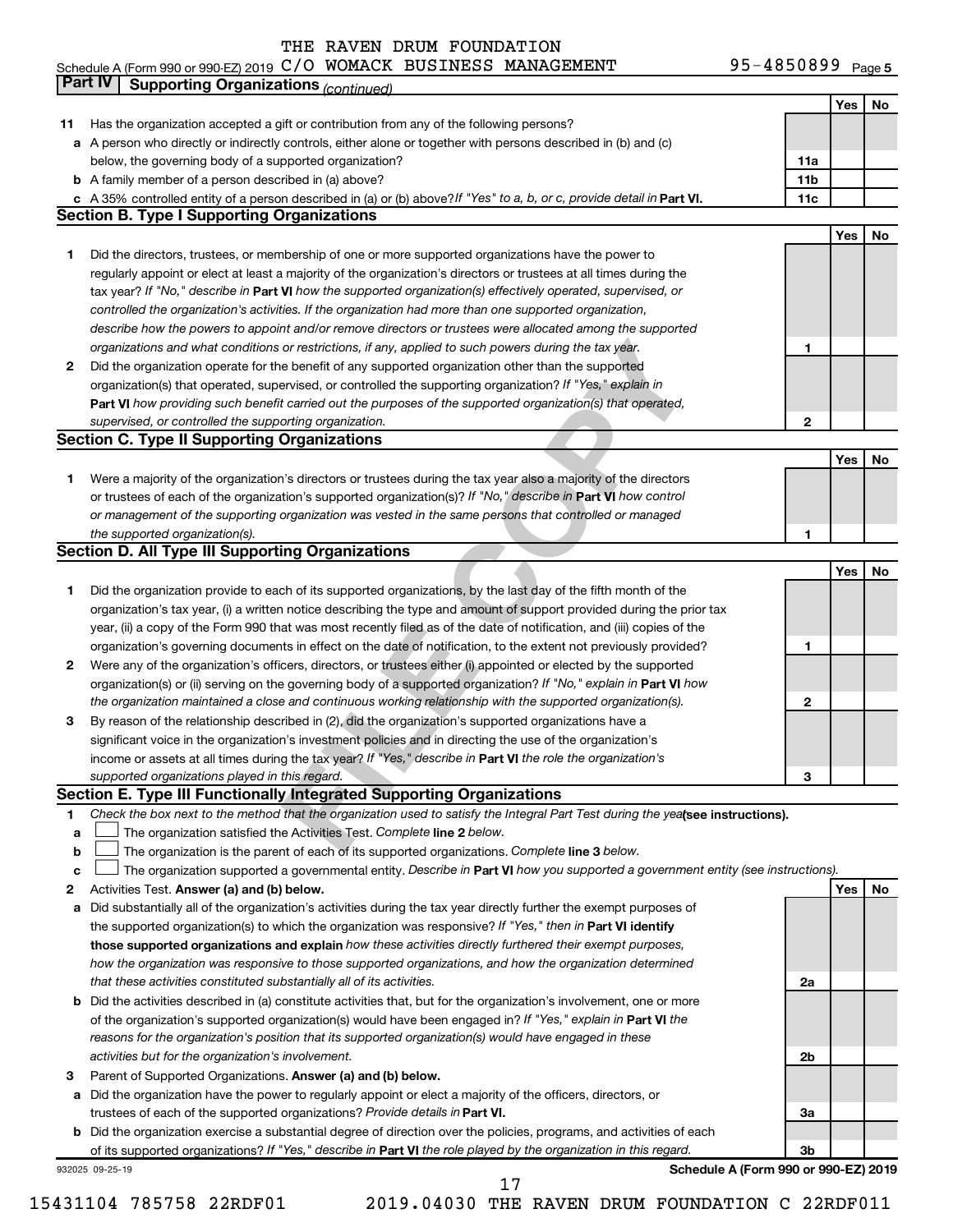### **Part V Type III Non-Functionally Integrated 509(a)(3) Supporting Organizations**

| 1            | Check here if the organization satisfied the Integral Part Test as a qualifying trust on Nov. 20, 1970 (explain in Part VI). See instructions. All<br>other Type III non-functionally integrated supporting organizations must complete Sections A through E. |                |                |                                |
|--------------|---------------------------------------------------------------------------------------------------------------------------------------------------------------------------------------------------------------------------------------------------------------|----------------|----------------|--------------------------------|
|              | Section A - Adjusted Net Income                                                                                                                                                                                                                               |                | (A) Prior Year | (B) Current Year<br>(optional) |
| 1            | Net short-term capital gain                                                                                                                                                                                                                                   | 1              |                |                                |
| 2            | Recoveries of prior-year distributions                                                                                                                                                                                                                        | $\mathbf 2$    |                |                                |
| 3            | Other gross income (see instructions)                                                                                                                                                                                                                         | 3              |                |                                |
| 4            | Add lines 1 through 3.                                                                                                                                                                                                                                        | 4              |                |                                |
| 5            | Depreciation and depletion                                                                                                                                                                                                                                    | 5              |                |                                |
| 6            | Portion of operating expenses paid or incurred for production or                                                                                                                                                                                              |                |                |                                |
|              | collection of gross income or for management, conservation, or                                                                                                                                                                                                |                |                |                                |
|              | maintenance of property held for production of income (see instructions)                                                                                                                                                                                      | 6              |                |                                |
| 7            | Other expenses (see instructions)                                                                                                                                                                                                                             | $\overline{7}$ |                |                                |
| 8            | <b>Adjusted Net Income</b> (subtract lines 5, 6, and 7 from line 4)                                                                                                                                                                                           | 8              |                |                                |
|              | <b>Section B - Minimum Asset Amount</b>                                                                                                                                                                                                                       |                | (A) Prior Year | (B) Current Year<br>(optional) |
| 1            | Aggregate fair market value of all non-exempt-use assets (see                                                                                                                                                                                                 |                |                |                                |
|              | instructions for short tax year or assets held for part of year):                                                                                                                                                                                             |                |                |                                |
|              | <b>a</b> Average monthly value of securities                                                                                                                                                                                                                  | 1a             |                |                                |
|              | <b>b</b> Average monthly cash balances                                                                                                                                                                                                                        | 1 <sub>b</sub> |                |                                |
|              | c Fair market value of other non-exempt-use assets                                                                                                                                                                                                            | 1c             |                |                                |
|              | <b>d</b> Total (add lines 1a, 1b, and 1c)                                                                                                                                                                                                                     | 1d             |                |                                |
|              | <b>e</b> Discount claimed for blockage or other                                                                                                                                                                                                               |                |                |                                |
|              | factors (explain in detail in Part VI):                                                                                                                                                                                                                       |                |                |                                |
| 2            | Acquisition indebtedness applicable to non-exempt-use assets                                                                                                                                                                                                  | $\overline{2}$ |                |                                |
| 3            | Subtract line 2 from line 1d.                                                                                                                                                                                                                                 | 3              |                |                                |
| 4            | Cash deemed held for exempt use. Enter 1-1/2% of line 3 (for greater amount,                                                                                                                                                                                  |                |                |                                |
|              | see instructions).                                                                                                                                                                                                                                            | 4              |                |                                |
| 5            | Net value of non-exempt-use assets (subtract line 4 from line 3)                                                                                                                                                                                              | 5              |                |                                |
| 6            | Multiply line 5 by .035.                                                                                                                                                                                                                                      | 6              |                |                                |
| 7            | Recoveries of prior-year distributions                                                                                                                                                                                                                        | 7              |                |                                |
| 8            | Minimum Asset Amount (add line 7 to line 6)                                                                                                                                                                                                                   | 8              |                |                                |
|              | <b>Section C - Distributable Amount</b>                                                                                                                                                                                                                       |                |                | <b>Current Year</b>            |
| 1            | Adjusted net income for prior year (from Section A, line 8, Column A)                                                                                                                                                                                         | 1              |                |                                |
| $\mathbf{2}$ | Enter 85% of line 1.                                                                                                                                                                                                                                          | $\overline{2}$ |                |                                |
| З            | Minimum asset amount for prior year (from Section B, line 8, Column A)                                                                                                                                                                                        | 3              |                |                                |
| 4            | Enter greater of line 2 or line 3.                                                                                                                                                                                                                            | 4              |                |                                |
| 5            | Income tax imposed in prior year                                                                                                                                                                                                                              | 5              |                |                                |
| 6            | <b>Distributable Amount.</b> Subtract line 5 from line 4, unless subject to                                                                                                                                                                                   |                |                |                                |
|              | emergency temporary reduction (see instructions).                                                                                                                                                                                                             | 6              |                |                                |
| 7            | Check here if the current year is the organization's first as a non-functionally integrated Type III supporting organization (see                                                                                                                             |                |                |                                |

Check here if the current year is the organization's first as a non-functionally integrated Type III supporting organization (see  $\overline{7}$ instructions).

**Schedule A (Form 990 or 990-EZ) 2019**

932026 09-25-19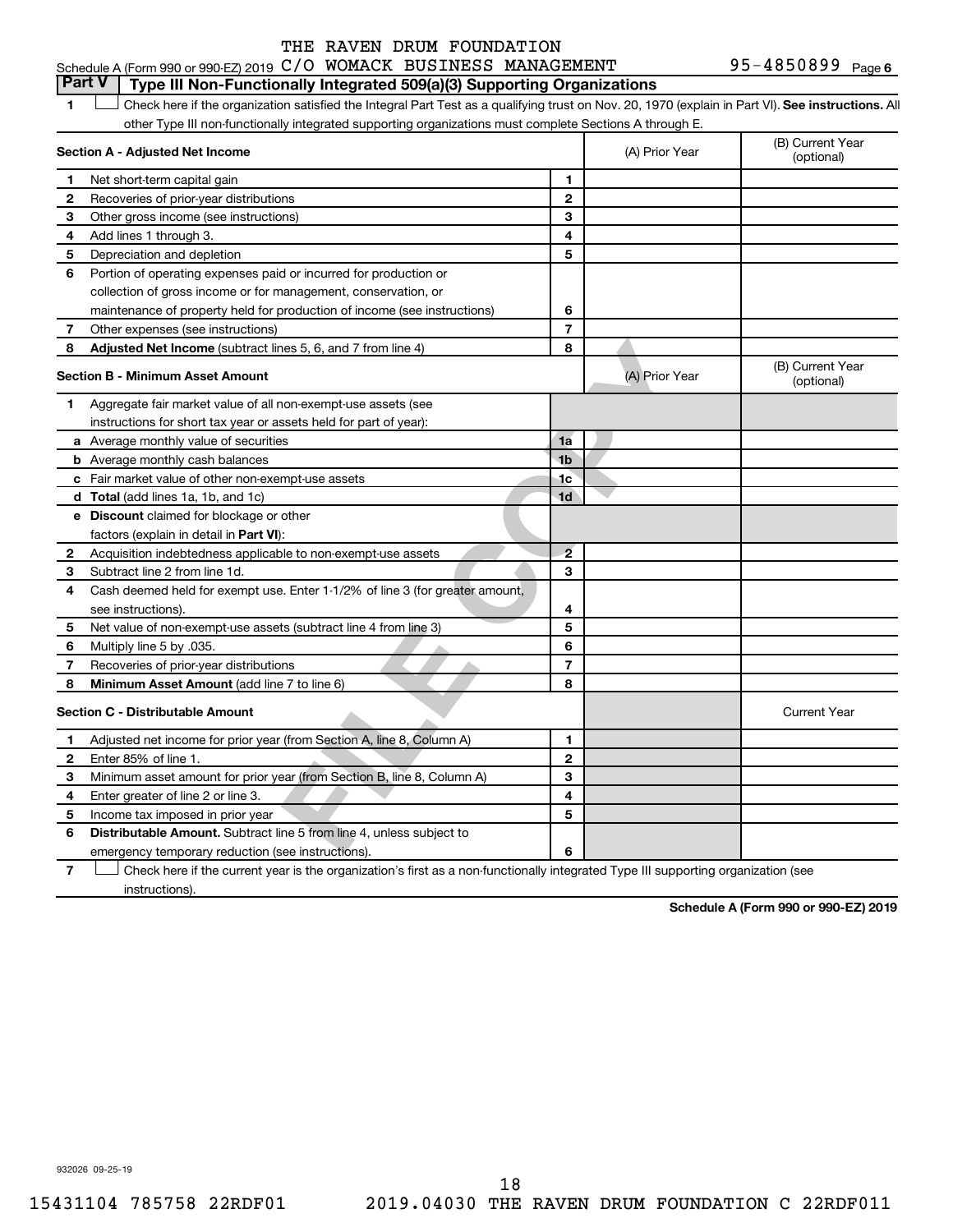| <b>Part V</b> | Type III Non-Functionally Integrated 509(a)(3) Supporting Organizations (continued)         |                                    |                                               |                                                  |
|---------------|---------------------------------------------------------------------------------------------|------------------------------------|-----------------------------------------------|--------------------------------------------------|
|               | <b>Section D - Distributions</b>                                                            |                                    |                                               | <b>Current Year</b>                              |
| 1             |                                                                                             |                                    |                                               |                                                  |
| 2             | Amounts paid to perform activity that directly furthers exempt purposes of supported        |                                    |                                               |                                                  |
|               | organizations, in excess of income from activity                                            |                                    |                                               |                                                  |
| 3             | Administrative expenses paid to accomplish exempt purposes of supported organizations       |                                    |                                               |                                                  |
| 4             | Amounts paid to acquire exempt-use assets                                                   |                                    |                                               |                                                  |
| 5             | Qualified set-aside amounts (prior IRS approval required)                                   |                                    |                                               |                                                  |
| 6             | Other distributions (describe in <b>Part VI</b> ). See instructions.                        |                                    |                                               |                                                  |
| 7             | <b>Total annual distributions.</b> Add lines 1 through 6.                                   |                                    |                                               |                                                  |
| 8             | Distributions to attentive supported organizations to which the organization is responsive  |                                    |                                               |                                                  |
|               | (provide details in Part VI). See instructions.                                             |                                    |                                               |                                                  |
| 9             | Distributable amount for 2019 from Section C, line 6                                        |                                    |                                               |                                                  |
| 10            | Line 8 amount divided by line 9 amount                                                      |                                    |                                               |                                                  |
|               | <b>Section E - Distribution Allocations (see instructions)</b>                              | (i)<br><b>Excess Distributions</b> | (ii)<br><b>Underdistributions</b><br>Pre-2019 | (iii)<br><b>Distributable</b><br>Amount for 2019 |
| 1             | Distributable amount for 2019 from Section C, line 6                                        |                                    |                                               |                                                  |
| 2             | Underdistributions, if any, for years prior to 2019 (reason-                                |                                    |                                               |                                                  |
|               | able cause required- explain in <b>Part VI</b> ). See instructions.                         |                                    |                                               |                                                  |
| 3             | Excess distributions carryover, if any, to 2019                                             |                                    |                                               |                                                  |
|               | <b>a</b> From 2014                                                                          |                                    |                                               |                                                  |
|               | <b>b</b> From 2015                                                                          |                                    |                                               |                                                  |
|               | c From $2016$                                                                               |                                    |                                               |                                                  |
|               | d From 2017                                                                                 |                                    |                                               |                                                  |
|               | e From 2018                                                                                 |                                    |                                               |                                                  |
|               | f Total of lines 3a through e                                                               |                                    |                                               |                                                  |
|               | g Applied to underdistributions of prior years                                              |                                    |                                               |                                                  |
|               | <b>h</b> Applied to 2019 distributable amount                                               |                                    |                                               |                                                  |
|               | i Carryover from 2014 not applied (see instructions)                                        |                                    |                                               |                                                  |
| 4             | Remainder. Subtract lines 3g, 3h, and 3i from 3f.<br>Distributions for 2019 from Section D, |                                    |                                               |                                                  |
|               | \$<br>line $7:$                                                                             |                                    |                                               |                                                  |
|               | a Applied to underdistributions of prior years                                              |                                    |                                               |                                                  |
|               | <b>b</b> Applied to 2019 distributable amount                                               |                                    |                                               |                                                  |
| с             | Remainder. Subtract lines 4a and 4b from 4.                                                 |                                    |                                               |                                                  |
| 5             | Remaining underdistributions for years prior to 2019, if                                    |                                    |                                               |                                                  |
|               | any. Subtract lines 3g and 4a from line 2. For result greater                               |                                    |                                               |                                                  |
|               | than zero, explain in Part VI. See instructions.                                            |                                    |                                               |                                                  |
| 6             | Remaining underdistributions for 2019. Subtract lines 3h                                    |                                    |                                               |                                                  |
|               | and 4b from line 1. For result greater than zero, explain in                                |                                    |                                               |                                                  |
|               | <b>Part VI.</b> See instructions.                                                           |                                    |                                               |                                                  |
| 7             | Excess distributions carryover to 2020. Add lines 3j                                        |                                    |                                               |                                                  |
|               | and 4c.                                                                                     |                                    |                                               |                                                  |
| 8             | Breakdown of line 7:                                                                        |                                    |                                               |                                                  |
|               | a Excess from 2015                                                                          |                                    |                                               |                                                  |
|               | <b>b</b> Excess from 2016                                                                   |                                    |                                               |                                                  |
|               | c Excess from 2017                                                                          |                                    |                                               |                                                  |
|               | d Excess from 2018                                                                          |                                    |                                               |                                                  |
|               | e Excess from 2019                                                                          |                                    |                                               |                                                  |

**Schedule A (Form 990 or 990-EZ) 2019**

932027 09-25-19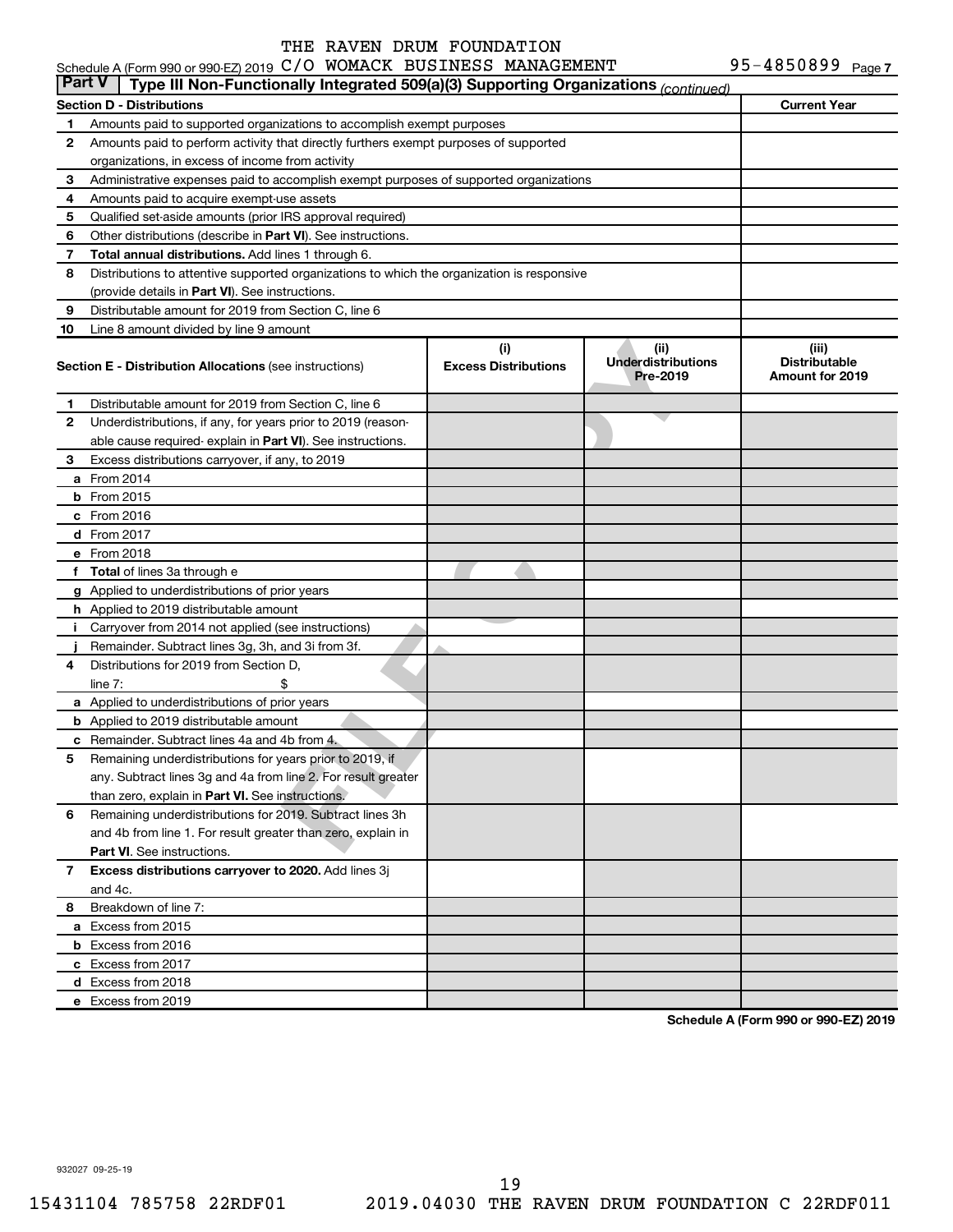|                | Schedule A (Form 990 or 990-EZ) 2019 C/O WOMACK BUSINESS MANAGEMENT | THE RAVEN DRUM FOUNDATION |  | 95-4850899 Page 8                                                                                                                                                                                                                                                                                                                                                                                                                                                                                                                                                    |
|----------------|---------------------------------------------------------------------|---------------------------|--|----------------------------------------------------------------------------------------------------------------------------------------------------------------------------------------------------------------------------------------------------------------------------------------------------------------------------------------------------------------------------------------------------------------------------------------------------------------------------------------------------------------------------------------------------------------------|
| <b>Part VI</b> | (See instructions.)                                                 |                           |  | Supplemental Information. Provide the explanations required by Part II, line 10; Part II, line 17a or 17b; Part III, line 12;<br>Part IV, Section A, lines 1, 2, 3b, 3c, 4b, 4c, 5a, 6, 9a, 9b, 9c, 11a, 11b, and 11c; Part IV, Section B, lines 1 and 2; Part IV, Section C,<br>line 1; Part IV, Section D, lines 2 and 3; Part IV, Section E, lines 1c, 2a, 2b, 3a, and 3b; Part V, line 1; Part V, Section B, line 1e; Part V,<br>Section D, lines 5, 6, and 8; and Part V, Section E, lines 2, 5, and 6. Also complete this part for any additional information. |
|                |                                                                     |                           |  |                                                                                                                                                                                                                                                                                                                                                                                                                                                                                                                                                                      |
|                |                                                                     |                           |  |                                                                                                                                                                                                                                                                                                                                                                                                                                                                                                                                                                      |
|                |                                                                     |                           |  |                                                                                                                                                                                                                                                                                                                                                                                                                                                                                                                                                                      |
|                |                                                                     |                           |  |                                                                                                                                                                                                                                                                                                                                                                                                                                                                                                                                                                      |
|                |                                                                     |                           |  |                                                                                                                                                                                                                                                                                                                                                                                                                                                                                                                                                                      |
|                |                                                                     |                           |  |                                                                                                                                                                                                                                                                                                                                                                                                                                                                                                                                                                      |
|                |                                                                     |                           |  |                                                                                                                                                                                                                                                                                                                                                                                                                                                                                                                                                                      |
|                |                                                                     |                           |  |                                                                                                                                                                                                                                                                                                                                                                                                                                                                                                                                                                      |
|                |                                                                     |                           |  |                                                                                                                                                                                                                                                                                                                                                                                                                                                                                                                                                                      |
|                |                                                                     |                           |  |                                                                                                                                                                                                                                                                                                                                                                                                                                                                                                                                                                      |
|                |                                                                     |                           |  |                                                                                                                                                                                                                                                                                                                                                                                                                                                                                                                                                                      |
|                |                                                                     |                           |  |                                                                                                                                                                                                                                                                                                                                                                                                                                                                                                                                                                      |
|                |                                                                     |                           |  |                                                                                                                                                                                                                                                                                                                                                                                                                                                                                                                                                                      |
|                |                                                                     |                           |  |                                                                                                                                                                                                                                                                                                                                                                                                                                                                                                                                                                      |
|                |                                                                     |                           |  |                                                                                                                                                                                                                                                                                                                                                                                                                                                                                                                                                                      |
|                |                                                                     |                           |  |                                                                                                                                                                                                                                                                                                                                                                                                                                                                                                                                                                      |
|                |                                                                     |                           |  |                                                                                                                                                                                                                                                                                                                                                                                                                                                                                                                                                                      |
|                |                                                                     |                           |  |                                                                                                                                                                                                                                                                                                                                                                                                                                                                                                                                                                      |
|                |                                                                     |                           |  |                                                                                                                                                                                                                                                                                                                                                                                                                                                                                                                                                                      |
|                |                                                                     |                           |  |                                                                                                                                                                                                                                                                                                                                                                                                                                                                                                                                                                      |
|                |                                                                     |                           |  | Schedule A (Form 990 or 990-EZ) 2019                                                                                                                                                                                                                                                                                                                                                                                                                                                                                                                                 |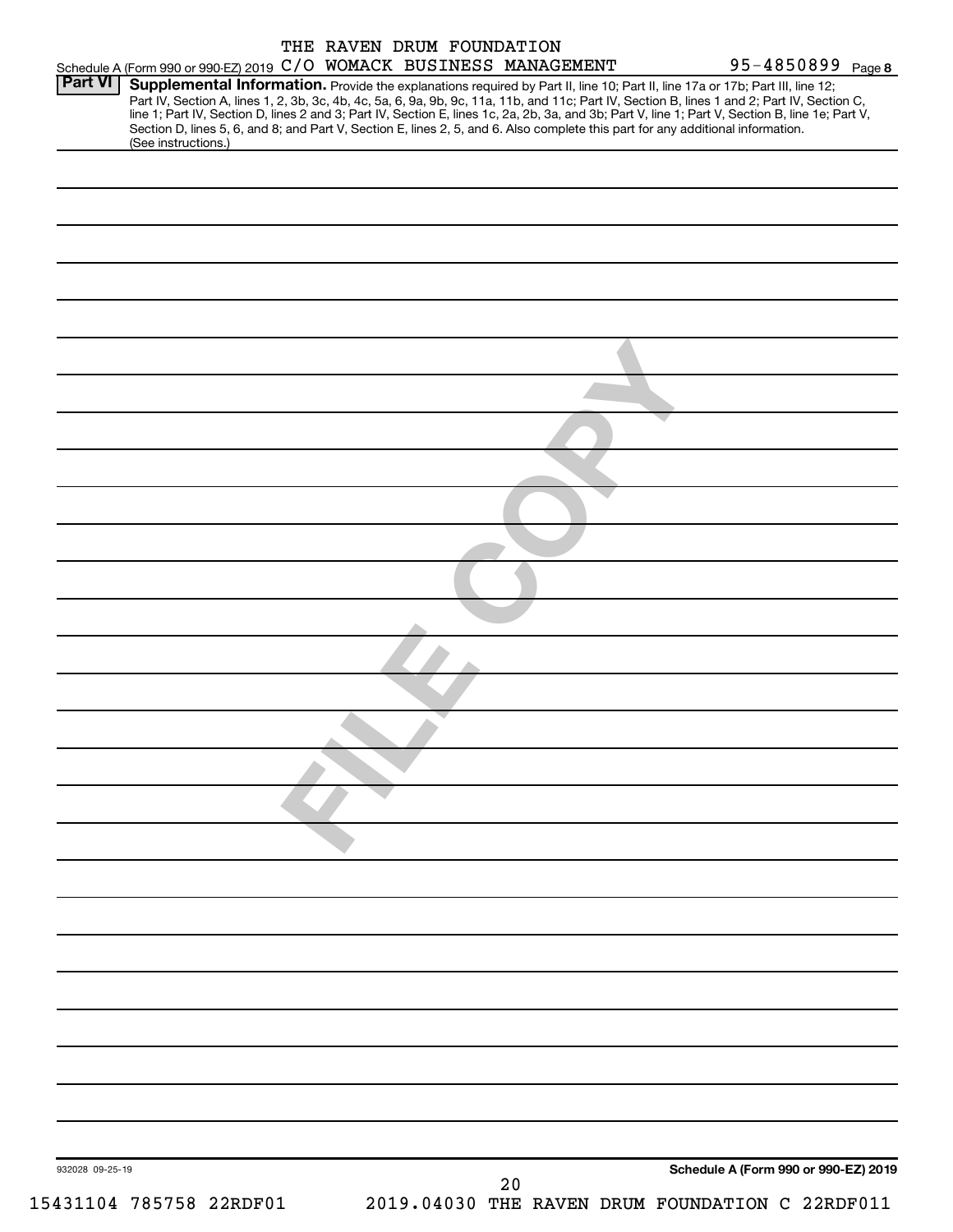| <b>Schedule B</b>  |  |
|--------------------|--|
| (Form 990, 990-EZ, |  |

Department of the Treasury Internal Revenue Service

### Name of the organization

# **Schedule of Contributors**

**or 990-PF) | Attach to Form 990, Form 990-EZ, or Form 990-PF. | Go to www.irs.gov/Form990 for the latest information.** OMB No. 1545-0047

**2019**

**Employer identification number**

|                                       | THE RAVEN DRUM FOUNDATION |                                |  |
|---------------------------------------|---------------------------|--------------------------------|--|
|                                       |                           | C/O WOMACK BUSINESS MANAGEMENT |  |
| <b>Organization type</b> (check one): |                           |                                |  |

95-4850899

| Filers of:           | Section:                                                                                                                                                                                                                                                                                                                                                                                                                                                                                              |  |  |  |  |  |  |
|----------------------|-------------------------------------------------------------------------------------------------------------------------------------------------------------------------------------------------------------------------------------------------------------------------------------------------------------------------------------------------------------------------------------------------------------------------------------------------------------------------------------------------------|--|--|--|--|--|--|
| Form 990 or 990-EZ   | $\boxed{\textbf{X}}$ 501(c)( 3) (enter number) organization                                                                                                                                                                                                                                                                                                                                                                                                                                           |  |  |  |  |  |  |
|                      | $4947(a)(1)$ nonexempt charitable trust not treated as a private foundation                                                                                                                                                                                                                                                                                                                                                                                                                           |  |  |  |  |  |  |
|                      | 527 political organization                                                                                                                                                                                                                                                                                                                                                                                                                                                                            |  |  |  |  |  |  |
| Form 990-PF          | 501(c)(3) exempt private foundation                                                                                                                                                                                                                                                                                                                                                                                                                                                                   |  |  |  |  |  |  |
|                      | 4947(a)(1) nonexempt charitable trust treated as a private foundation                                                                                                                                                                                                                                                                                                                                                                                                                                 |  |  |  |  |  |  |
|                      | 501(c)(3) taxable private foundation                                                                                                                                                                                                                                                                                                                                                                                                                                                                  |  |  |  |  |  |  |
|                      |                                                                                                                                                                                                                                                                                                                                                                                                                                                                                                       |  |  |  |  |  |  |
|                      | Check if your organization is covered by the General Rule or a Special Rule.                                                                                                                                                                                                                                                                                                                                                                                                                          |  |  |  |  |  |  |
|                      | Note: Only a section 501(c)(7), (8), or (10) organization can check boxes for both the General Rule and a Special Rule. See instructions.                                                                                                                                                                                                                                                                                                                                                             |  |  |  |  |  |  |
| <b>General Rule</b>  |                                                                                                                                                                                                                                                                                                                                                                                                                                                                                                       |  |  |  |  |  |  |
| $\lfloor x \rfloor$  | For an organization filing Form 990, 990-EZ, or 990-PF that received, during the year, contributions totaling \$5,000 or more (in money or<br>property) from any one contributor. Complete Parts I and II. See instructions for determining a contributor's total contributions.                                                                                                                                                                                                                      |  |  |  |  |  |  |
| <b>Special Rules</b> |                                                                                                                                                                                                                                                                                                                                                                                                                                                                                                       |  |  |  |  |  |  |
|                      | For an organization described in section 501(c)(3) filing Form 990 or 990-EZ that met the 33 1/3% support test of the regulations under<br>sections 509(a)(1) and 170(b)(1)(A)(vi), that checked Schedule A (Form 990 or 990-EZ), Part II, line 13, 16a, or 16b, and that received from<br>any one contributor, during the year, total contributions of the greater of (1) \$5,000; or (2) 2% of the amount on (i) Form 990, Part VIII, line<br>or (ii) Form 990-EZ, line 1. Complete Parts I and II. |  |  |  |  |  |  |
|                      | For an organization described in section 501(c)(7), (8), or (10) filing Form 990 or 990-EZ that received from any one contributor, during the<br>year, total contributions of more than \$1,000 exclusively for religious, charitable, scientific, literary, or educational purposes, or for the<br>prevention of cruelty to children or animals. Complete Parts I, II, and III.                                                                                                                      |  |  |  |  |  |  |

### **General Rule**

# **Special Rules**  $\begin{array}{c} \n\boxed{\text{z}}\n\end{array}$

purpose. Don't complete any of the parts unless the General Rule applies to this organization because it received nonexclusively year, contributions exclusively for religious, charitable, etc., purposes, but no such contributions totaled more than \$1,000. If this box is checked, enter here the total contributions that were received during the year for an exclusively religious, charitable, etc., For an organization described in section 501(c)(7), (8), or (10) filing Form 990 or 990-EZ that received from any one contributor, during the religious, charitable, etc., contributions totaling \$5,000 or more during the year  $~$   $\rm{~~}~~$   $\rm{~~}~~$   $\rm{~~}~~$   $\rm{~~}~~$   $\rm{~~}~~$ 

**Caution:**  An organization that isn't covered by the General Rule and/or the Special Rules doesn't file Schedule B (Form 990, 990-EZ, or 990-PF),  **must** but it answer "No" on Part IV, line 2, of its Form 990; or check the box on line H of its Form 990-EZ or on its Form 990-PF, Part I, line 2, to certify that it doesn't meet the filing requirements of Schedule B (Form 990, 990-EZ, or 990-PF).

**For Paperwork Reduction Act Notice, see the instructions for Form 990, 990-EZ, or 990-PF. Schedule B (Form 990, 990-EZ, or 990-PF) (2019)** LHA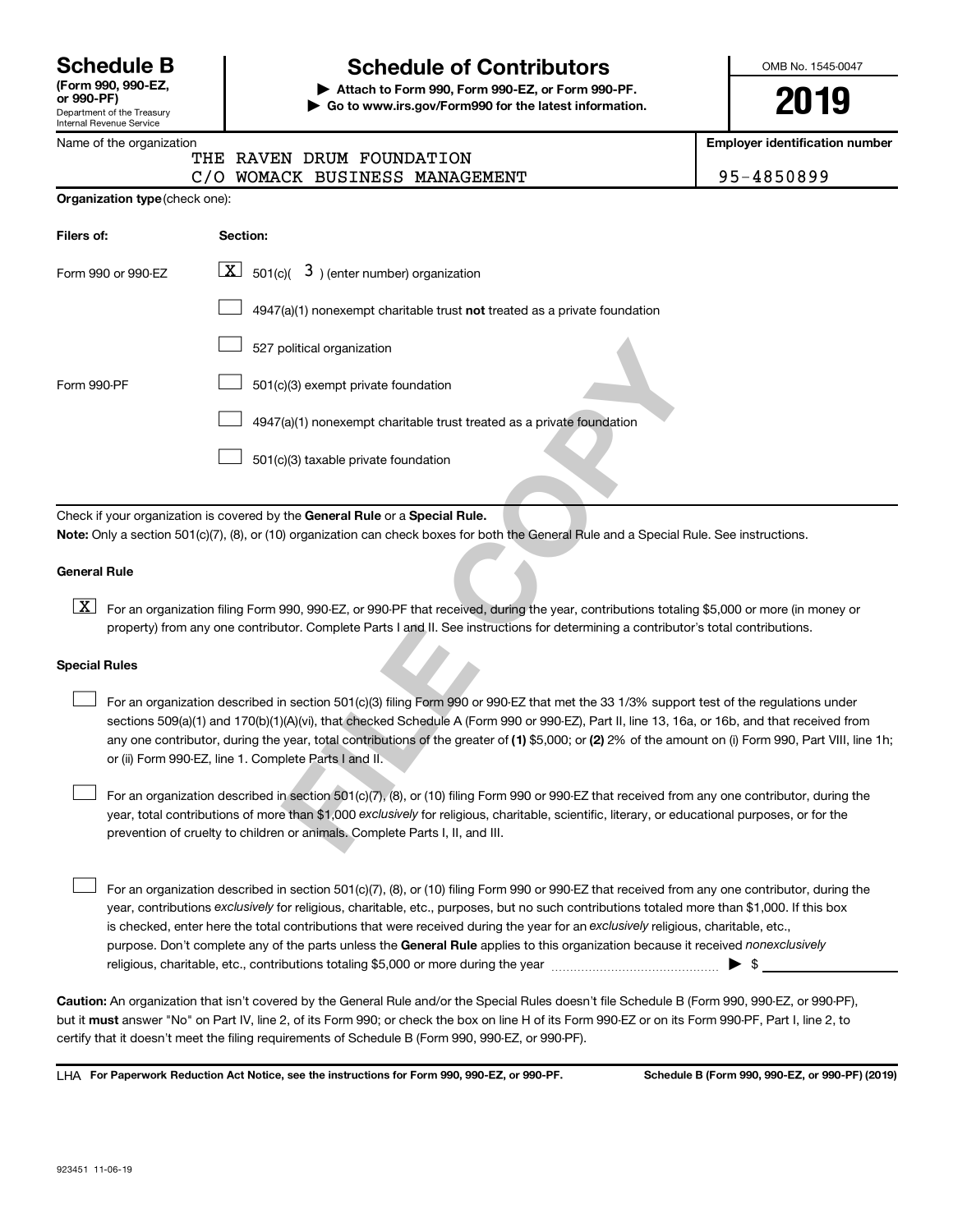### Schedule B (Form 990, 990-EZ, or 990-PF) (2019)

THE RAVEN DRUM FOUNDATION

Name of organization

**Employer identification number**

|  |  |  | C/O WOMACK BUSINESS MANAGEMENT | 95-4850899 |
|--|--|--|--------------------------------|------------|
|--|--|--|--------------------------------|------------|

**Part I** Contributors (see instructions). Use duplicate copies of Part I if additional space is needed.

| (a)<br>No.      | (b)<br>Name, address, and ZIP + 4                                          | (c)<br><b>Total contributions</b> | (d)<br>Type of contribution                                                                                                         |  |  |  |
|-----------------|----------------------------------------------------------------------------|-----------------------------------|-------------------------------------------------------------------------------------------------------------------------------------|--|--|--|
| 1               | WENTWORTH GALLERY<br>819 E LAS OLAS BLVD<br>FORT LAUDERDALE, FL 33301      | 10,607.<br>\$                     | $\overline{\mathbf{X}}$<br>Person<br>Payroll<br><b>Noncash</b><br>(Complete Part II for<br>noncash contributions.)                  |  |  |  |
| (a)<br>No.      | (b)<br>Name, address, and ZIP + 4                                          | (c)<br><b>Total contributions</b> | (d)<br>Type of contribution                                                                                                         |  |  |  |
| 2               | JASON & CRYSTAL KAMPF<br>1334 PARK AVE #350<br>MANHATTAN BEACH, CA 90266   | 7,500.<br>\$                      | $\overline{\mathbf{X}}$<br>Person<br>Payroll<br><b>Noncash</b><br>(Complete Part II for<br>noncash contributions.)                  |  |  |  |
| (a)<br>No.      | (b)<br>Name, address, and ZIP + 4                                          | (c)<br><b>Total contributions</b> | (d)<br>Type of contribution                                                                                                         |  |  |  |
| 3               | <b>LORI KRUEGER</b><br>12900 N 94TH WAY<br>SCOTTSDALE, AZ 85260            | 5,250.<br>\$                      | $\overline{\text{X}}$<br>Person<br>Payroll<br><b>Noncash</b><br>(Complete Part II for<br>noncash contributions.)                    |  |  |  |
|                 |                                                                            |                                   |                                                                                                                                     |  |  |  |
| (a)<br>No.      | (b)<br>Name, address, and ZIP + 4                                          | (c)<br><b>Total contributions</b> | (d)<br>Type of contribution                                                                                                         |  |  |  |
| 4               | PAUL HUGHES FAMILY FOUNDATIONS<br>7326 JEFFERSON ST<br>PARAMOUNT, CA 91723 | 8,500.<br>\$                      | $\overline{\text{X}}$<br>Person<br>Payroll<br><b>Noncash</b><br>(Complete Part II for<br>noncash contributions.)                    |  |  |  |
| (a)<br>No.      | (b)<br>Name, address, and ZIP + 4                                          | (c)<br><b>Total contributions</b> | (d)<br>Type of contribution                                                                                                         |  |  |  |
|                 |                                                                            | \$                                | Person<br>Payroll<br>Noncash<br>(Complete Part II for<br>noncash contributions.)                                                    |  |  |  |
| (a)<br>No.      | (b)<br>Name, address, and ZIP + 4                                          | (c)<br><b>Total contributions</b> | (d)<br>Type of contribution                                                                                                         |  |  |  |
| 923452 11-06-19 |                                                                            | \$                                | Person<br>Payroll<br>Noncash<br>(Complete Part II for<br>noncash contributions.)<br>Schedule B (Form 990, 990-EZ, or 990-PF) (2019) |  |  |  |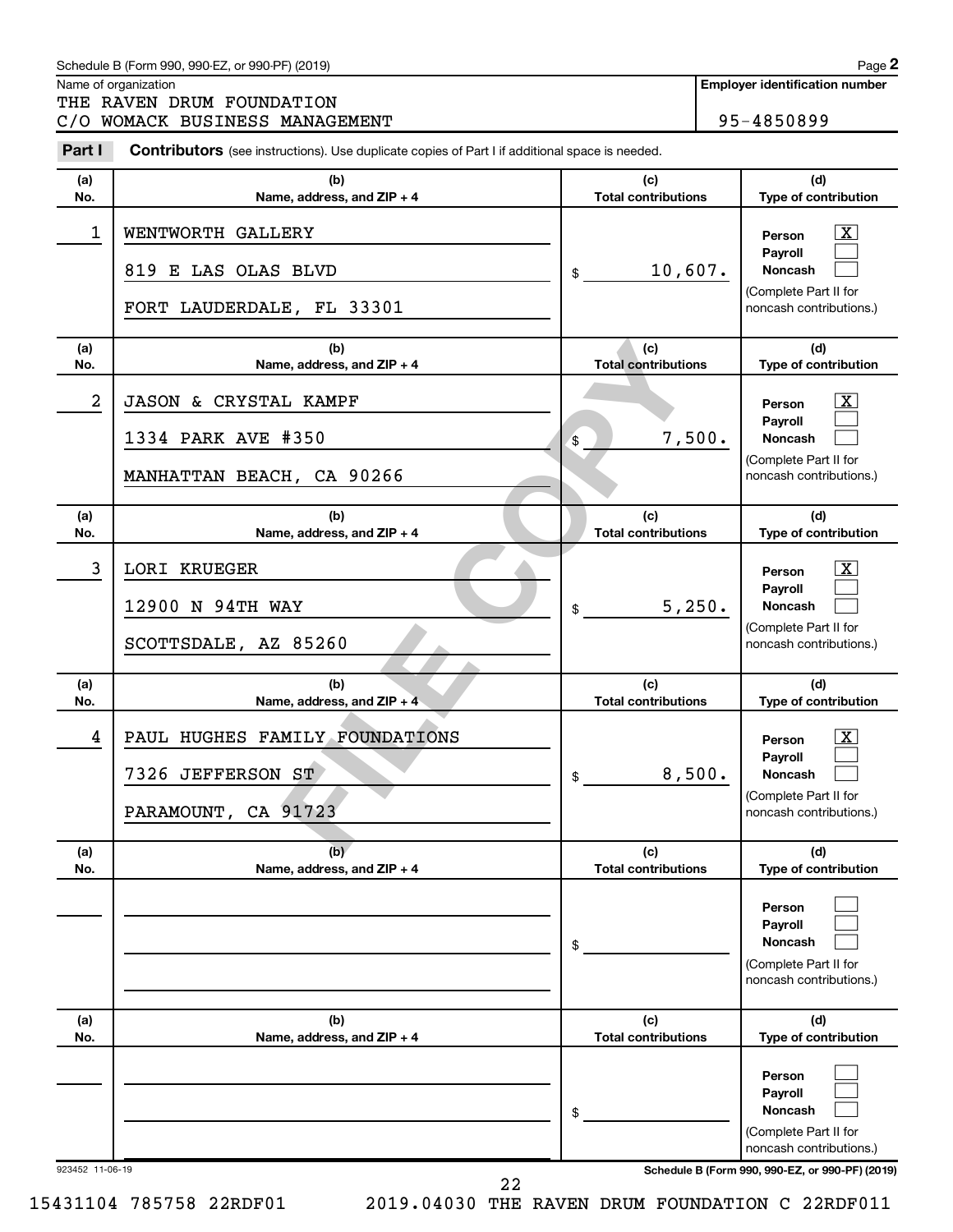|                              | Name of organization<br>THE RAVEN DRUM FOUNDATION                                                   |                                                 | Page 3<br><b>Employer identification number</b> |
|------------------------------|-----------------------------------------------------------------------------------------------------|-------------------------------------------------|-------------------------------------------------|
|                              | C/O WOMACK BUSINESS MANAGEMENT                                                                      |                                                 | 95-4850899                                      |
| Part II                      | Noncash Property (see instructions). Use duplicate copies of Part II if additional space is needed. |                                                 |                                                 |
| (a)<br>No.<br>from<br>Part I | (b)<br>Description of noncash property given                                                        | (c)<br>FMV (or estimate)<br>(See instructions.) | (d)<br>Date received                            |
|                              |                                                                                                     | \$                                              |                                                 |
| (a)<br>No.<br>from<br>Part I | (b)<br>Description of noncash property given                                                        | (c)<br>FMV (or estimate)<br>(See instructions.) | (d)<br>Date received                            |
|                              |                                                                                                     | \$                                              |                                                 |
| (a)<br>No.<br>from<br>Part I | (b)<br>Description of noncash property given                                                        | (c)<br>FMV (or estimate)<br>(See instructions.) | (d)<br>Date received                            |
|                              |                                                                                                     | \$                                              |                                                 |
| (a)<br>No.<br>from<br>Part I | (b)<br>Description of noncash property given                                                        | (c)<br>FMV (or estimate)<br>(See instructions.) | (d)<br>Date received                            |
|                              |                                                                                                     | \$                                              |                                                 |
| (a)<br>No.<br>from<br>Part I | (b)<br>Description of noncash property given                                                        | (c)<br>FMV (or estimate)<br>(See instructions.) | (d)<br>Date received                            |
|                              |                                                                                                     | \$                                              |                                                 |
| (a)<br>No.<br>from<br>Part I | (b)<br>Description of noncash property given                                                        | (c)<br>FMV (or estimate)<br>(See instructions.) | (d)<br>Date received                            |
|                              |                                                                                                     |                                                 |                                                 |
| 923453 11-06-19              |                                                                                                     | \$                                              | Schedule B (Form 990, 990-EZ, or 990-PF) (2019) |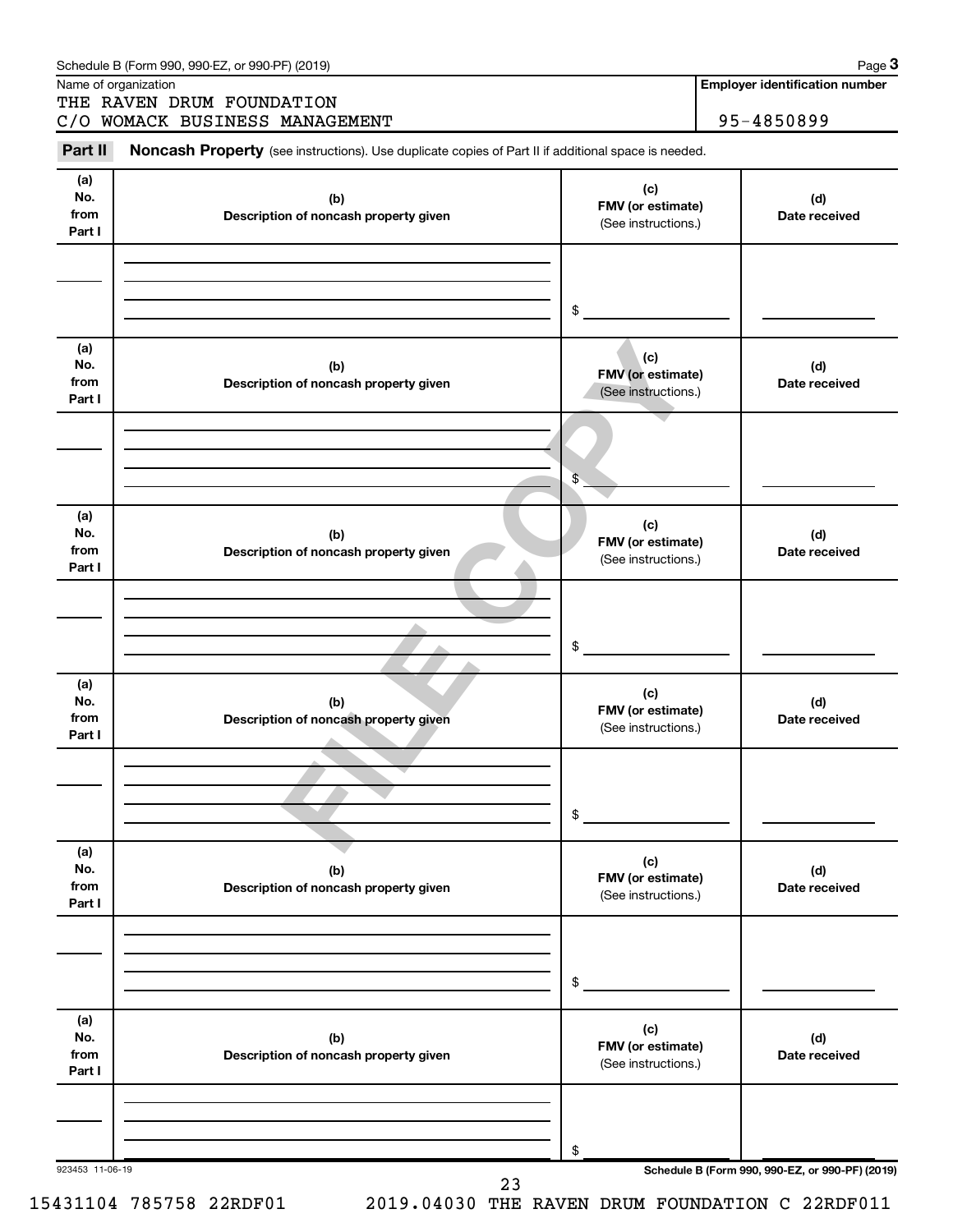|                 | Schedule B (Form 990, 990-EZ, or 990-PF) (2019)                                                                                                          |                                          | Page 4                                                                                                                                                         |  |  |  |  |  |
|-----------------|----------------------------------------------------------------------------------------------------------------------------------------------------------|------------------------------------------|----------------------------------------------------------------------------------------------------------------------------------------------------------------|--|--|--|--|--|
|                 | Name of organization                                                                                                                                     |                                          | <b>Employer identification number</b>                                                                                                                          |  |  |  |  |  |
|                 | THE RAVEN DRUM FOUNDATION                                                                                                                                |                                          |                                                                                                                                                                |  |  |  |  |  |
|                 | C/O WOMACK BUSINESS MANAGEMENT                                                                                                                           |                                          | 95-4850899                                                                                                                                                     |  |  |  |  |  |
| Part III        | from any one contributor. Complete columns (a) through (e) and the following line entry. For organizations                                               |                                          | Exclusively religious, charitable, etc., contributions to organizations described in section 501(c)(7), (8), or (10) that total more than \$1,000 for the year |  |  |  |  |  |
|                 | completing Part III, enter the total of exclusively religious, charitable, etc., contributions of \$1,000 or less for the year. (Enter this info. once.) |                                          |                                                                                                                                                                |  |  |  |  |  |
| (a) No.         | Use duplicate copies of Part III if additional space is needed.                                                                                          |                                          |                                                                                                                                                                |  |  |  |  |  |
| from            | (b) Purpose of gift                                                                                                                                      | (c) Use of gift                          | (d) Description of how gift is held                                                                                                                            |  |  |  |  |  |
| Part I          |                                                                                                                                                          |                                          |                                                                                                                                                                |  |  |  |  |  |
|                 |                                                                                                                                                          |                                          |                                                                                                                                                                |  |  |  |  |  |
|                 |                                                                                                                                                          |                                          |                                                                                                                                                                |  |  |  |  |  |
|                 |                                                                                                                                                          |                                          |                                                                                                                                                                |  |  |  |  |  |
|                 |                                                                                                                                                          | (e) Transfer of gift                     |                                                                                                                                                                |  |  |  |  |  |
|                 |                                                                                                                                                          |                                          |                                                                                                                                                                |  |  |  |  |  |
|                 | Transferee's name, address, and ZIP + 4                                                                                                                  |                                          | Relationship of transferor to transferee                                                                                                                       |  |  |  |  |  |
|                 |                                                                                                                                                          |                                          |                                                                                                                                                                |  |  |  |  |  |
|                 |                                                                                                                                                          |                                          |                                                                                                                                                                |  |  |  |  |  |
|                 |                                                                                                                                                          |                                          |                                                                                                                                                                |  |  |  |  |  |
| (a) No.<br>from |                                                                                                                                                          |                                          |                                                                                                                                                                |  |  |  |  |  |
| Part I          | (b) Purpose of gift                                                                                                                                      | (c) Use of gift                          | (d) Description of how gift is held                                                                                                                            |  |  |  |  |  |
|                 |                                                                                                                                                          |                                          |                                                                                                                                                                |  |  |  |  |  |
|                 |                                                                                                                                                          |                                          |                                                                                                                                                                |  |  |  |  |  |
|                 |                                                                                                                                                          |                                          |                                                                                                                                                                |  |  |  |  |  |
|                 |                                                                                                                                                          | (e) Transfer of gift                     |                                                                                                                                                                |  |  |  |  |  |
|                 |                                                                                                                                                          |                                          |                                                                                                                                                                |  |  |  |  |  |
|                 | Transferee's name, address, and ZIP + 4                                                                                                                  | Relationship of transferor to transferee |                                                                                                                                                                |  |  |  |  |  |
|                 |                                                                                                                                                          |                                          |                                                                                                                                                                |  |  |  |  |  |
|                 |                                                                                                                                                          |                                          |                                                                                                                                                                |  |  |  |  |  |
|                 |                                                                                                                                                          |                                          |                                                                                                                                                                |  |  |  |  |  |
| (a) No.         |                                                                                                                                                          |                                          |                                                                                                                                                                |  |  |  |  |  |
| from<br>Part I  | (b) Purpose of gift                                                                                                                                      | (c) Use of gift                          | (d) Description of how gift is held                                                                                                                            |  |  |  |  |  |
|                 |                                                                                                                                                          |                                          |                                                                                                                                                                |  |  |  |  |  |
|                 |                                                                                                                                                          |                                          |                                                                                                                                                                |  |  |  |  |  |
|                 |                                                                                                                                                          |                                          |                                                                                                                                                                |  |  |  |  |  |
|                 | (e) Transfer of gift                                                                                                                                     |                                          |                                                                                                                                                                |  |  |  |  |  |
|                 |                                                                                                                                                          |                                          |                                                                                                                                                                |  |  |  |  |  |
|                 | Transferee's name, address, and ZIP + 4                                                                                                                  | Relationship of transferor to transferee |                                                                                                                                                                |  |  |  |  |  |
|                 |                                                                                                                                                          |                                          |                                                                                                                                                                |  |  |  |  |  |
|                 |                                                                                                                                                          |                                          |                                                                                                                                                                |  |  |  |  |  |
|                 |                                                                                                                                                          |                                          |                                                                                                                                                                |  |  |  |  |  |
| (a) No.<br>from |                                                                                                                                                          |                                          |                                                                                                                                                                |  |  |  |  |  |
| Part I          | (b) Purpose of gift                                                                                                                                      | (c) Use of gift                          | (d) Description of how gift is held                                                                                                                            |  |  |  |  |  |
|                 |                                                                                                                                                          |                                          |                                                                                                                                                                |  |  |  |  |  |
|                 |                                                                                                                                                          |                                          |                                                                                                                                                                |  |  |  |  |  |
|                 |                                                                                                                                                          |                                          |                                                                                                                                                                |  |  |  |  |  |
|                 |                                                                                                                                                          |                                          |                                                                                                                                                                |  |  |  |  |  |
|                 |                                                                                                                                                          | (e) Transfer of gift                     |                                                                                                                                                                |  |  |  |  |  |
|                 | Transferee's name, address, and ZIP + 4                                                                                                                  |                                          | Relationship of transferor to transferee                                                                                                                       |  |  |  |  |  |
|                 |                                                                                                                                                          |                                          |                                                                                                                                                                |  |  |  |  |  |
|                 |                                                                                                                                                          |                                          |                                                                                                                                                                |  |  |  |  |  |
|                 |                                                                                                                                                          |                                          |                                                                                                                                                                |  |  |  |  |  |
|                 |                                                                                                                                                          |                                          |                                                                                                                                                                |  |  |  |  |  |
| 923454 11-06-19 |                                                                                                                                                          | 24                                       | Schedule B (Form 990, 990-EZ, or 990-PF) (2019)                                                                                                                |  |  |  |  |  |
|                 |                                                                                                                                                          |                                          |                                                                                                                                                                |  |  |  |  |  |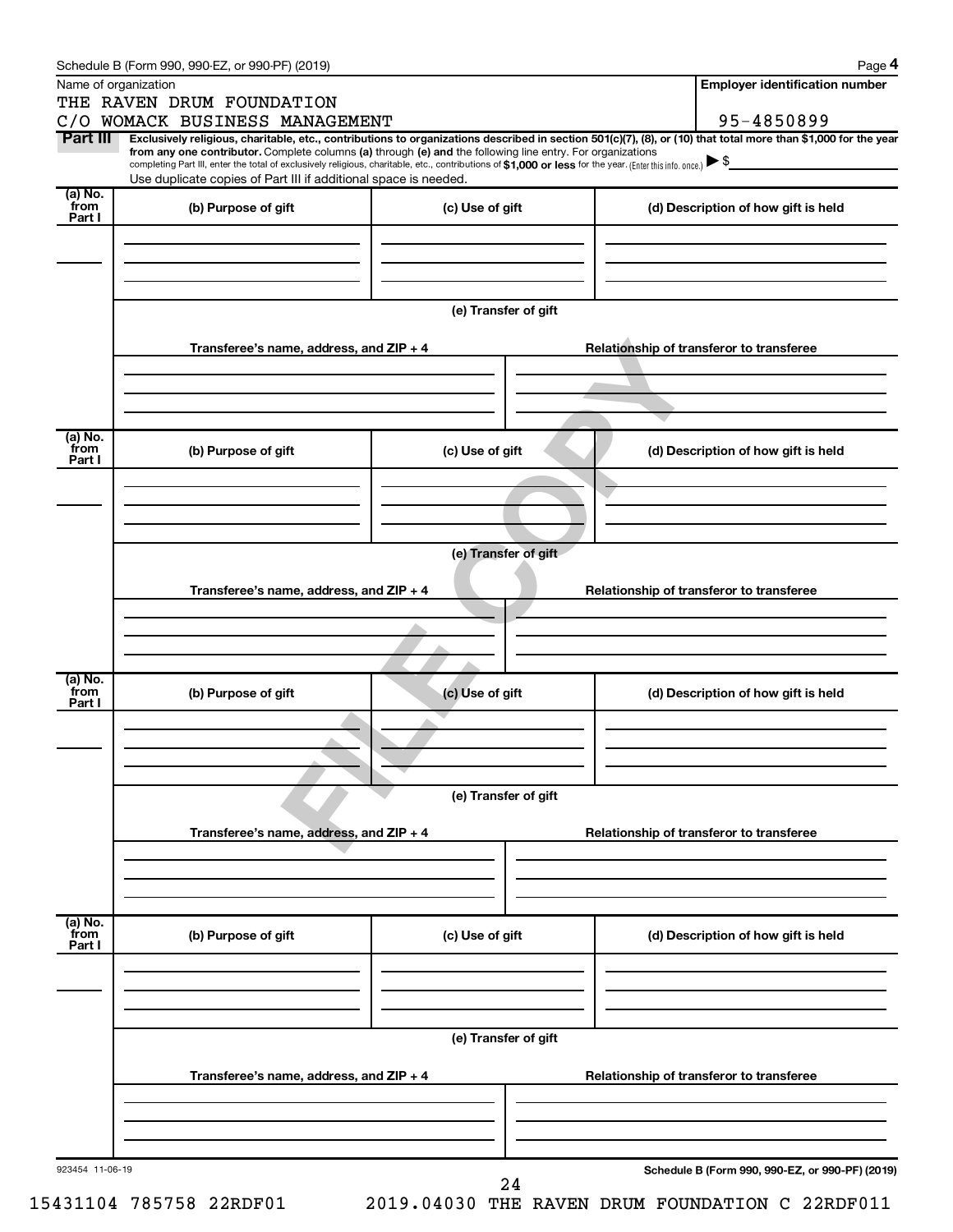|         | <b>SCHEDULE D</b>                                                                                                                                                      |                                                           |                                                                            | <b>Supplemental Financial Statements</b>                                                                                                |                                                    | OMB No. 1545-0047               |           |
|---------|------------------------------------------------------------------------------------------------------------------------------------------------------------------------|-----------------------------------------------------------|----------------------------------------------------------------------------|-----------------------------------------------------------------------------------------------------------------------------------------|----------------------------------------------------|---------------------------------|-----------|
|         | (Form 990)                                                                                                                                                             |                                                           |                                                                            | Complete if the organization answered "Yes" on Form 990,                                                                                |                                                    |                                 |           |
|         | Department of the Treasury                                                                                                                                             |                                                           | Attach to Form 990.                                                        | Part IV, line 6, 7, 8, 9, 10, 11a, 11b, 11c, 11d, 11e, 11f, 12a, or 12b.                                                                |                                                    | <b>Open to Public</b>           |           |
|         | Internal Revenue Service                                                                                                                                               |                                                           |                                                                            | Go to www.irs.gov/Form990 for instructions and the latest information.                                                                  |                                                    | <b>Inspection</b>               |           |
|         | Name of the organization                                                                                                                                               | THE RAVEN DRUM FOUNDATION                                 | C/O WOMACK BUSINESS MANAGEMENT                                             |                                                                                                                                         | <b>Employer identification number</b>              | 95-4850899                      |           |
| Part I  |                                                                                                                                                                        |                                                           |                                                                            | Organizations Maintaining Donor Advised Funds or Other Similar Funds or Accounts. Complete if the                                       |                                                    |                                 |           |
|         |                                                                                                                                                                        | organization answered "Yes" on Form 990, Part IV, line 6. |                                                                            |                                                                                                                                         |                                                    |                                 |           |
|         |                                                                                                                                                                        |                                                           |                                                                            | (a) Donor advised funds                                                                                                                 | (b) Funds and other accounts                       |                                 |           |
| 1       |                                                                                                                                                                        |                                                           |                                                                            |                                                                                                                                         |                                                    |                                 |           |
| 2       | Aggregate value of contributions to (during year)                                                                                                                      |                                                           |                                                                            |                                                                                                                                         |                                                    |                                 |           |
| З       |                                                                                                                                                                        |                                                           | the control of the control of the control of the control of                |                                                                                                                                         |                                                    |                                 |           |
| 4       |                                                                                                                                                                        |                                                           |                                                                            |                                                                                                                                         |                                                    |                                 |           |
| 5       | Did the organization inform all donors and donor advisors in writing that the assets held in donor advised funds                                                       |                                                           |                                                                            |                                                                                                                                         |                                                    |                                 |           |
|         |                                                                                                                                                                        |                                                           |                                                                            |                                                                                                                                         |                                                    | Yes                             | <b>No</b> |
| 6       | Did the organization inform all grantees, donors, and donor advisors in writing that grant funds can be used only                                                      |                                                           |                                                                            |                                                                                                                                         |                                                    |                                 |           |
|         |                                                                                                                                                                        |                                                           |                                                                            | for charitable purposes and not for the benefit of the donor or donor advisor, or for any other purpose conferring                      |                                                    |                                 |           |
|         | impermissible private benefit?                                                                                                                                         |                                                           |                                                                            |                                                                                                                                         |                                                    | Yes                             | No        |
| Part II |                                                                                                                                                                        |                                                           |                                                                            | Conservation Easements. Complete if the organization answered "Yes" on Form 990, Part IV, line 7.                                       |                                                    |                                 |           |
| 1.      | Purpose(s) of conservation easements held by the organization (check all that apply).                                                                                  |                                                           |                                                                            |                                                                                                                                         |                                                    |                                 |           |
|         |                                                                                                                                                                        |                                                           | Preservation of land for public use (for example, recreation or education) |                                                                                                                                         | Preservation of a historically important land area |                                 |           |
|         | Protection of natural habitat                                                                                                                                          |                                                           |                                                                            |                                                                                                                                         | Preservation of a certified historic structure     |                                 |           |
|         | Preservation of open space                                                                                                                                             |                                                           |                                                                            |                                                                                                                                         |                                                    |                                 |           |
| 2       | Complete lines 2a through 2d if the organization held a qualified conservation contribution in the form of a conservation easement on the last<br>day of the tax year. |                                                           |                                                                            |                                                                                                                                         |                                                    | Held at the End of the Tax Year |           |
| а       |                                                                                                                                                                        |                                                           |                                                                            |                                                                                                                                         | 2a                                                 |                                 |           |
| b       |                                                                                                                                                                        |                                                           |                                                                            |                                                                                                                                         | 2 <sub>b</sub>                                     |                                 |           |
|         |                                                                                                                                                                        |                                                           |                                                                            |                                                                                                                                         | 2c                                                 |                                 |           |
| d       | Number of conservation easements included in (c) acquired after 7/25/06, and not on a historic structure                                                               |                                                           |                                                                            |                                                                                                                                         |                                                    |                                 |           |
|         | listed in the National Register [111] March 1999 (120) 1999 (120) 1999 (130) 1999 (130) 1999 (130) 1999 (130) 1                                                        |                                                           |                                                                            |                                                                                                                                         | 2d                                                 |                                 |           |
| 3       | Number of conservation easements modified, transferred, released, extinguished, or terminated by the organization during the tax                                       |                                                           |                                                                            |                                                                                                                                         |                                                    |                                 |           |
|         | $\vee$ ear $\blacktriangleright$                                                                                                                                       |                                                           |                                                                            |                                                                                                                                         |                                                    |                                 |           |
| 4       | Number of states where property subject to conservation easement is located $\blacktriangleright$                                                                      |                                                           |                                                                            |                                                                                                                                         |                                                    |                                 |           |
| 5       | Does the organization have a written policy regarding the periodic monitoring, inspection, handling of                                                                 |                                                           |                                                                            |                                                                                                                                         |                                                    |                                 |           |
|         | violations, and enforcement of the conservation easements it holds?                                                                                                    |                                                           |                                                                            |                                                                                                                                         |                                                    | Yes                             | No        |
| 6       | Staff and volunteer hours devoted to monitoring, inspecting, handling of violations, and enforcing conservation easements during the year                              |                                                           |                                                                            |                                                                                                                                         |                                                    |                                 |           |
|         |                                                                                                                                                                        |                                                           |                                                                            |                                                                                                                                         |                                                    |                                 |           |
| 7       | Amount of expenses incurred in monitoring, inspecting, handling of violations, and enforcing conservation easements during the year                                    |                                                           |                                                                            |                                                                                                                                         |                                                    |                                 |           |
|         | $\blacktriangleright$ \$                                                                                                                                               |                                                           |                                                                            |                                                                                                                                         |                                                    |                                 |           |
| 8       | Does each conservation easement reported on line 2(d) above satisfy the requirements of section 170(h)(4)(B)(i)                                                        |                                                           |                                                                            |                                                                                                                                         |                                                    | Yes                             |           |
| 9       | In Part XIII, describe how the organization reports conservation easements in its revenue and expense statement and                                                    |                                                           |                                                                            |                                                                                                                                         |                                                    |                                 | <b>No</b> |
|         | balance sheet, and include, if applicable, the text of the footnote to the organization's financial statements that describes the                                      |                                                           |                                                                            |                                                                                                                                         |                                                    |                                 |           |
|         | organization's accounting for conservation easements.                                                                                                                  |                                                           |                                                                            |                                                                                                                                         |                                                    |                                 |           |
|         | Part III                                                                                                                                                               |                                                           |                                                                            | Organizations Maintaining Collections of Art, Historical Treasures, or Other Similar Assets.                                            |                                                    |                                 |           |
|         |                                                                                                                                                                        |                                                           | Complete if the organization answered "Yes" on Form 990, Part IV, line 8.  |                                                                                                                                         |                                                    |                                 |           |
|         | 1a If the organization elected, as permitted under FASB ASC 958, not to report in its revenue statement and balance sheet works                                        |                                                           |                                                                            |                                                                                                                                         |                                                    |                                 |           |
|         |                                                                                                                                                                        |                                                           |                                                                            | of art, historical treasures, or other similar assets held for public exhibition, education, or research in furtherance of public       |                                                    |                                 |           |
|         |                                                                                                                                                                        |                                                           |                                                                            | service, provide in Part XIII the text of the footnote to its financial statements that describes these items.                          |                                                    |                                 |           |
|         | <b>b</b> If the organization elected, as permitted under FASB ASC 958, to report in its revenue statement and balance sheet works of                                   |                                                           |                                                                            |                                                                                                                                         |                                                    |                                 |           |
|         |                                                                                                                                                                        |                                                           |                                                                            | art, historical treasures, or other similar assets held for public exhibition, education, or research in furtherance of public service, |                                                    |                                 |           |
|         | provide the following amounts relating to these items:                                                                                                                 |                                                           |                                                                            |                                                                                                                                         |                                                    |                                 |           |
|         |                                                                                                                                                                        |                                                           |                                                                            |                                                                                                                                         |                                                    |                                 |           |
|         | (ii) Assets included in Form 990, Part X                                                                                                                               |                                                           |                                                                            |                                                                                                                                         | $\blacktriangleright$ \$                           |                                 |           |
| 2       | If the organization received or held works of art, historical treasures, or other similar assets for financial gain, provide                                           |                                                           |                                                                            |                                                                                                                                         |                                                    |                                 |           |
|         | the following amounts required to be reported under FASB ASC 958 relating to these items:                                                                              |                                                           |                                                                            |                                                                                                                                         |                                                    |                                 |           |
| a       |                                                                                                                                                                        |                                                           |                                                                            |                                                                                                                                         | - \$<br>▶                                          |                                 |           |
|         |                                                                                                                                                                        |                                                           |                                                                            |                                                                                                                                         | $\blacktriangleright$ s                            |                                 |           |
|         | LHA For Paperwork Reduction Act Notice, see the Instructions for Form 990.                                                                                             |                                                           |                                                                            |                                                                                                                                         |                                                    | Schedule D (Form 990) 2019      |           |
|         | 932051 10-02-19                                                                                                                                                        |                                                           | 25                                                                         |                                                                                                                                         |                                                    |                                 |           |

<sup>15431104 785758 22</sup>RDF01 2019.04030 THE RAVEN DRUM FOUNDATION C 22RDF011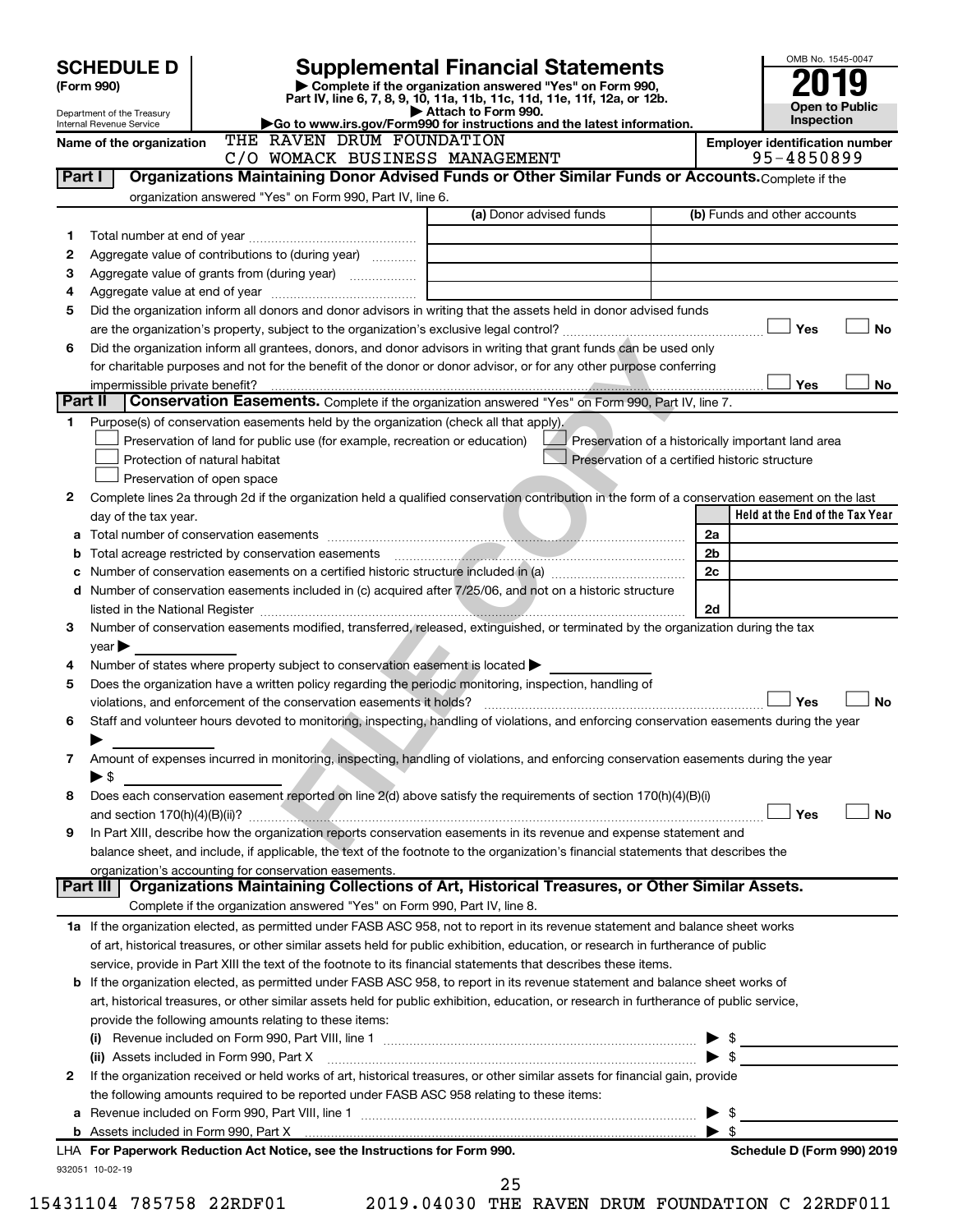|               |                                                                                                                                                                                                                                                                  | THE RAVEN DRUM FOUNDATION<br>C/O WOMACK BUSINESS MANAGEMENT |                |                                                                                                                                                                                                                               |                      | 95-4850899 Page 2          |                     |                  |  |  |
|---------------|------------------------------------------------------------------------------------------------------------------------------------------------------------------------------------------------------------------------------------------------------------------|-------------------------------------------------------------|----------------|-------------------------------------------------------------------------------------------------------------------------------------------------------------------------------------------------------------------------------|----------------------|----------------------------|---------------------|------------------|--|--|
|               | Schedule D (Form 990) 2019<br>Part III   Organizations Maintaining Collections of Art, Historical Treasures, or Other Similar Assets continued)                                                                                                                  |                                                             |                |                                                                                                                                                                                                                               |                      |                            |                     |                  |  |  |
| 3             | Using the organization's acquisition, accession, and other records, check any of the following that make significant use of its                                                                                                                                  |                                                             |                |                                                                                                                                                                                                                               |                      |                            |                     |                  |  |  |
|               | collection items (check all that apply):                                                                                                                                                                                                                         |                                                             |                |                                                                                                                                                                                                                               |                      |                            |                     |                  |  |  |
| a             | Public exhibition                                                                                                                                                                                                                                                |                                                             |                | Loan or exchange program                                                                                                                                                                                                      |                      |                            |                     |                  |  |  |
| b             | Scholarly research                                                                                                                                                                                                                                               | e                                                           |                | Other and the contract of the contract of the contract of the contract of the contract of the contract of the contract of the contract of the contract of the contract of the contract of the contract of the contract of the |                      |                            |                     |                  |  |  |
| c             | Preservation for future generations                                                                                                                                                                                                                              |                                                             |                |                                                                                                                                                                                                                               |                      |                            |                     |                  |  |  |
| 4             |                                                                                                                                                                                                                                                                  |                                                             |                |                                                                                                                                                                                                                               |                      |                            |                     |                  |  |  |
| 5             | Provide a description of the organization's collections and explain how they further the organization's exempt purpose in Part XIII.<br>During the year, did the organization solicit or receive donations of art, historical treasures, or other similar assets |                                                             |                |                                                                                                                                                                                                                               |                      |                            |                     |                  |  |  |
|               | Yes<br>No                                                                                                                                                                                                                                                        |                                                             |                |                                                                                                                                                                                                                               |                      |                            |                     |                  |  |  |
|               | Part IV<br>Escrow and Custodial Arrangements. Complete if the organization answered "Yes" on Form 990, Part IV, line 9, or                                                                                                                                       |                                                             |                |                                                                                                                                                                                                                               |                      |                            |                     |                  |  |  |
|               | reported an amount on Form 990, Part X, line 21.                                                                                                                                                                                                                 |                                                             |                |                                                                                                                                                                                                                               |                      |                            |                     |                  |  |  |
|               | 1a Is the organization an agent, trustee, custodian or other intermediary for contributions or other assets not included                                                                                                                                         |                                                             |                |                                                                                                                                                                                                                               |                      |                            |                     |                  |  |  |
|               |                                                                                                                                                                                                                                                                  |                                                             |                |                                                                                                                                                                                                                               |                      |                            | Yes                 | <b>No</b>        |  |  |
|               | b If "Yes," explain the arrangement in Part XIII and complete the following table:                                                                                                                                                                               |                                                             |                |                                                                                                                                                                                                                               |                      |                            |                     |                  |  |  |
|               |                                                                                                                                                                                                                                                                  |                                                             |                |                                                                                                                                                                                                                               |                      |                            | Amount              |                  |  |  |
|               | c Beginning balance <b>contract the contract of the contract of the contract of the contract of the contract of the contract of the contract of the contract of the contract of the contract of the contract of the contract of </b>                             |                                                             |                |                                                                                                                                                                                                                               | 1c                   |                            |                     |                  |  |  |
|               |                                                                                                                                                                                                                                                                  |                                                             |                |                                                                                                                                                                                                                               | 1d                   |                            |                     |                  |  |  |
|               | e Distributions during the year measurement contained and all the year measurement of the year measurement of                                                                                                                                                    |                                                             |                |                                                                                                                                                                                                                               | 1e                   |                            |                     |                  |  |  |
| f             |                                                                                                                                                                                                                                                                  |                                                             |                |                                                                                                                                                                                                                               | 1f                   |                            |                     |                  |  |  |
|               | 2a Did the organization include an amount on Form 990, Part X, line 21, for escrow or custodial account liability?                                                                                                                                               |                                                             |                |                                                                                                                                                                                                                               |                      |                            | Yes                 | No               |  |  |
|               | <b>b</b> If "Yes," explain the arrangement in Part XIII. Check here if the explanation has been provided on Part XIII                                                                                                                                            |                                                             |                |                                                                                                                                                                                                                               |                      |                            |                     |                  |  |  |
| <b>Part V</b> | Endowment Funds. Complete if the organization answered "Yes" on Form 990, Part IV, line 10.                                                                                                                                                                      |                                                             |                |                                                                                                                                                                                                                               |                      |                            |                     |                  |  |  |
|               |                                                                                                                                                                                                                                                                  | (a) Current year                                            | (b) Prior year | (c) Two years back                                                                                                                                                                                                            | (d) Three years back |                            | (e) Four years back |                  |  |  |
|               | 1a Beginning of year balance                                                                                                                                                                                                                                     |                                                             |                |                                                                                                                                                                                                                               |                      |                            |                     |                  |  |  |
|               |                                                                                                                                                                                                                                                                  |                                                             |                |                                                                                                                                                                                                                               |                      |                            |                     |                  |  |  |
|               | c Net investment earnings, gains, and losses                                                                                                                                                                                                                     |                                                             |                |                                                                                                                                                                                                                               |                      |                            |                     |                  |  |  |
|               |                                                                                                                                                                                                                                                                  |                                                             |                |                                                                                                                                                                                                                               |                      |                            |                     |                  |  |  |
|               | e Other expenditures for facilities                                                                                                                                                                                                                              |                                                             |                |                                                                                                                                                                                                                               |                      |                            |                     |                  |  |  |
|               | and programs                                                                                                                                                                                                                                                     |                                                             |                |                                                                                                                                                                                                                               |                      |                            |                     |                  |  |  |
|               |                                                                                                                                                                                                                                                                  |                                                             |                |                                                                                                                                                                                                                               |                      |                            |                     |                  |  |  |
| g             |                                                                                                                                                                                                                                                                  |                                                             |                |                                                                                                                                                                                                                               |                      |                            |                     |                  |  |  |
| 2             | Provide the estimated percentage of the current year end balance (line 1g, column (a)) held as:                                                                                                                                                                  |                                                             |                |                                                                                                                                                                                                                               |                      |                            |                     |                  |  |  |
|               | a Board designated or quasi-endowment >                                                                                                                                                                                                                          |                                                             | %              |                                                                                                                                                                                                                               |                      |                            |                     |                  |  |  |
|               | Permanent endowment                                                                                                                                                                                                                                              | %                                                           |                |                                                                                                                                                                                                                               |                      |                            |                     |                  |  |  |
|               | %<br><b>c</b> Term endowment $\blacktriangleright$                                                                                                                                                                                                               |                                                             |                |                                                                                                                                                                                                                               |                      |                            |                     |                  |  |  |
|               | The percentages on lines 2a, 2b, and 2c should equal 100%.                                                                                                                                                                                                       |                                                             |                |                                                                                                                                                                                                                               |                      |                            |                     |                  |  |  |
|               | 3a Are there endowment funds not in the possession of the organization that are held and administered for the organization                                                                                                                                       |                                                             |                |                                                                                                                                                                                                                               |                      |                            |                     |                  |  |  |
|               | by:                                                                                                                                                                                                                                                              |                                                             |                |                                                                                                                                                                                                                               |                      |                            |                     | Yes<br>No        |  |  |
|               | (i)                                                                                                                                                                                                                                                              |                                                             |                |                                                                                                                                                                                                                               |                      |                            | 3a(i)               |                  |  |  |
|               |                                                                                                                                                                                                                                                                  |                                                             |                |                                                                                                                                                                                                                               |                      |                            | 3a(ii)              |                  |  |  |
|               |                                                                                                                                                                                                                                                                  |                                                             |                |                                                                                                                                                                                                                               |                      |                            | 3b                  |                  |  |  |
| 4             | Describe in Part XIII the intended uses of the organization's endowment funds.                                                                                                                                                                                   |                                                             |                |                                                                                                                                                                                                                               |                      |                            |                     |                  |  |  |
|               | Part VI   Land, Buildings, and Equipment.                                                                                                                                                                                                                        |                                                             |                |                                                                                                                                                                                                                               |                      |                            |                     |                  |  |  |
|               | Complete if the organization answered "Yes" on Form 990, Part IV, line 11a. See Form 990, Part X, line 10.                                                                                                                                                       |                                                             |                |                                                                                                                                                                                                                               |                      |                            |                     |                  |  |  |
|               | Description of property                                                                                                                                                                                                                                          | (a) Cost or other                                           |                | (b) Cost or other                                                                                                                                                                                                             | (c) Accumulated      |                            | (d) Book value      |                  |  |  |
|               |                                                                                                                                                                                                                                                                  | basis (investment)                                          |                | basis (other)                                                                                                                                                                                                                 | depreciation         |                            |                     |                  |  |  |
|               |                                                                                                                                                                                                                                                                  |                                                             |                |                                                                                                                                                                                                                               |                      |                            |                     |                  |  |  |
|               |                                                                                                                                                                                                                                                                  |                                                             |                |                                                                                                                                                                                                                               |                      |                            |                     |                  |  |  |
|               |                                                                                                                                                                                                                                                                  |                                                             |                |                                                                                                                                                                                                                               |                      |                            |                     |                  |  |  |
|               |                                                                                                                                                                                                                                                                  |                                                             |                | 14,404.                                                                                                                                                                                                                       | 14,404.              |                            |                     | 0.               |  |  |
|               |                                                                                                                                                                                                                                                                  |                                                             |                |                                                                                                                                                                                                                               |                      |                            |                     |                  |  |  |
|               | Total. Add lines 1a through 1e. (Column (d) must equal Form 990, Part X, column (B), line 10c.)                                                                                                                                                                  |                                                             |                |                                                                                                                                                                                                                               |                      |                            |                     | $\overline{0}$ . |  |  |
|               |                                                                                                                                                                                                                                                                  |                                                             |                |                                                                                                                                                                                                                               |                      | Schedule D (Form 990) 2019 |                     |                  |  |  |
|               |                                                                                                                                                                                                                                                                  |                                                             |                |                                                                                                                                                                                                                               |                      |                            |                     |                  |  |  |
|               | 932052 10-02-19                                                                                                                                                                                                                                                  |                                                             |                |                                                                                                                                                                                                                               |                      |                            |                     |                  |  |  |

932052 10-02-19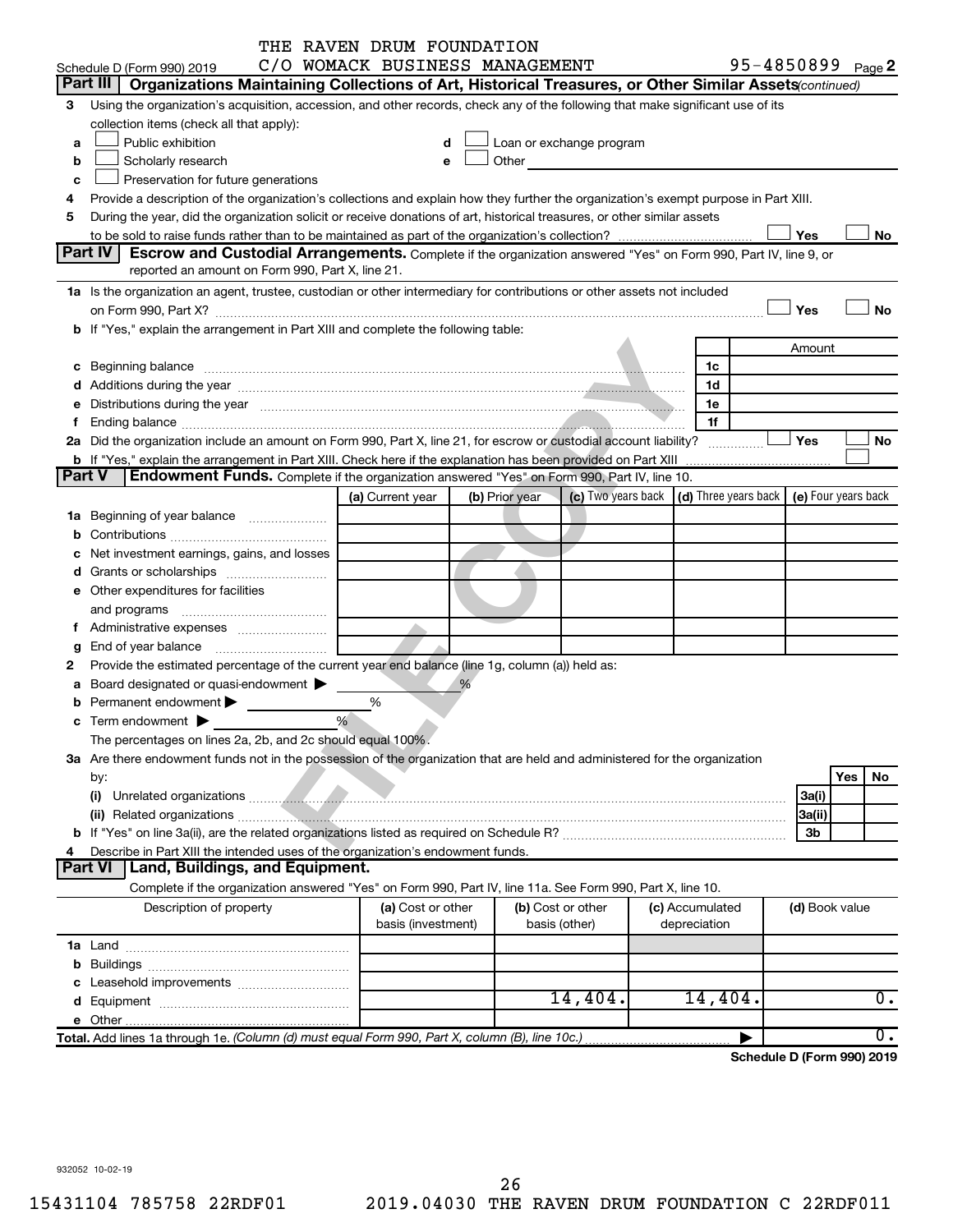|                            | THE RAVEN DRUM FOUNDATION |  |                                |            |        |
|----------------------------|---------------------------|--|--------------------------------|------------|--------|
| Schedule D (Form 990) 2019 |                           |  | C/O WOMACK BUSINESS MANAGEMENT | 95-4850899 | Page 3 |

| Complete if the organization answered "Yes" on Form 990, Part IV, line 11b. See Form 990, Part X, line 12.<br>(a) Description of security or category (including name of security)<br>(b) Book value<br>(c) Method of valuation: Cost or end-of-year market value<br>(1) Financial derivatives<br>(3) Other<br>(A)<br>(B)<br>(C)<br>(D)<br>(E)<br>(F)<br>(G)<br>(H)<br><b>Total.</b> (Col. (b) must equal Form 990, Part X, col. (B) line 12.) $\blacktriangleright$<br>Part VIII Investments - Program Related.<br>Complete if the organization answered "Yes" on Form 990, Part IV, line 11c. See Form 990, Part X, line 13.<br>(c) Method of valuation: Cost or end-of-year market value<br>(a) Description of investment<br>(b) Book value<br>(1)<br>(2)<br>(3)<br>(4)<br>(5)<br>(6)<br>(7)<br>(8)<br>(9)<br>Total. (Col. (b) must equal Form 990, Part X, col. (B) line $13.$ )<br><b>Other Assets.</b><br>Part IX<br>Complete if the organization answered "Yes" on Form 990, Part IV, line 11d. See Form 990, Part X, line 15.<br>(a) Description<br>(b) Book value<br>(1)<br>(2)<br>(3)<br>(4)<br>(5)<br>(6)<br>(7)<br>(8)<br>(9)<br><b>Other Liabilities.</b><br>Part X<br>Complete if the organization answered "Yes" on Form 990, Part IV, line 11e or 11f. See Form 990, Part X, line 25.<br>(a) Description of liability<br>(b) Book value<br>1.<br>Federal income taxes<br>(1)<br>(2)<br>(3)<br>(4)<br>(5)<br>(6)<br>(7)<br>(8)<br>(9)<br>2. Liability for uncertain tax positions. In Part XIII, provide the text of the footnote to the organization's financial statements that reports the | Part VII Investments - Other Securities. |  |
|--------------------------------------------------------------------------------------------------------------------------------------------------------------------------------------------------------------------------------------------------------------------------------------------------------------------------------------------------------------------------------------------------------------------------------------------------------------------------------------------------------------------------------------------------------------------------------------------------------------------------------------------------------------------------------------------------------------------------------------------------------------------------------------------------------------------------------------------------------------------------------------------------------------------------------------------------------------------------------------------------------------------------------------------------------------------------------------------------------------------------------------------------------------------------------------------------------------------------------------------------------------------------------------------------------------------------------------------------------------------------------------------------------------------------------------------------------------------------------------------------------------------------------------------------------------------------------------------------------------|------------------------------------------|--|
|                                                                                                                                                                                                                                                                                                                                                                                                                                                                                                                                                                                                                                                                                                                                                                                                                                                                                                                                                                                                                                                                                                                                                                                                                                                                                                                                                                                                                                                                                                                                                                                                              |                                          |  |
|                                                                                                                                                                                                                                                                                                                                                                                                                                                                                                                                                                                                                                                                                                                                                                                                                                                                                                                                                                                                                                                                                                                                                                                                                                                                                                                                                                                                                                                                                                                                                                                                              |                                          |  |
|                                                                                                                                                                                                                                                                                                                                                                                                                                                                                                                                                                                                                                                                                                                                                                                                                                                                                                                                                                                                                                                                                                                                                                                                                                                                                                                                                                                                                                                                                                                                                                                                              |                                          |  |
|                                                                                                                                                                                                                                                                                                                                                                                                                                                                                                                                                                                                                                                                                                                                                                                                                                                                                                                                                                                                                                                                                                                                                                                                                                                                                                                                                                                                                                                                                                                                                                                                              |                                          |  |
|                                                                                                                                                                                                                                                                                                                                                                                                                                                                                                                                                                                                                                                                                                                                                                                                                                                                                                                                                                                                                                                                                                                                                                                                                                                                                                                                                                                                                                                                                                                                                                                                              |                                          |  |
|                                                                                                                                                                                                                                                                                                                                                                                                                                                                                                                                                                                                                                                                                                                                                                                                                                                                                                                                                                                                                                                                                                                                                                                                                                                                                                                                                                                                                                                                                                                                                                                                              |                                          |  |
|                                                                                                                                                                                                                                                                                                                                                                                                                                                                                                                                                                                                                                                                                                                                                                                                                                                                                                                                                                                                                                                                                                                                                                                                                                                                                                                                                                                                                                                                                                                                                                                                              |                                          |  |
|                                                                                                                                                                                                                                                                                                                                                                                                                                                                                                                                                                                                                                                                                                                                                                                                                                                                                                                                                                                                                                                                                                                                                                                                                                                                                                                                                                                                                                                                                                                                                                                                              |                                          |  |
|                                                                                                                                                                                                                                                                                                                                                                                                                                                                                                                                                                                                                                                                                                                                                                                                                                                                                                                                                                                                                                                                                                                                                                                                                                                                                                                                                                                                                                                                                                                                                                                                              |                                          |  |
|                                                                                                                                                                                                                                                                                                                                                                                                                                                                                                                                                                                                                                                                                                                                                                                                                                                                                                                                                                                                                                                                                                                                                                                                                                                                                                                                                                                                                                                                                                                                                                                                              |                                          |  |
|                                                                                                                                                                                                                                                                                                                                                                                                                                                                                                                                                                                                                                                                                                                                                                                                                                                                                                                                                                                                                                                                                                                                                                                                                                                                                                                                                                                                                                                                                                                                                                                                              |                                          |  |
|                                                                                                                                                                                                                                                                                                                                                                                                                                                                                                                                                                                                                                                                                                                                                                                                                                                                                                                                                                                                                                                                                                                                                                                                                                                                                                                                                                                                                                                                                                                                                                                                              |                                          |  |
|                                                                                                                                                                                                                                                                                                                                                                                                                                                                                                                                                                                                                                                                                                                                                                                                                                                                                                                                                                                                                                                                                                                                                                                                                                                                                                                                                                                                                                                                                                                                                                                                              |                                          |  |
|                                                                                                                                                                                                                                                                                                                                                                                                                                                                                                                                                                                                                                                                                                                                                                                                                                                                                                                                                                                                                                                                                                                                                                                                                                                                                                                                                                                                                                                                                                                                                                                                              |                                          |  |
|                                                                                                                                                                                                                                                                                                                                                                                                                                                                                                                                                                                                                                                                                                                                                                                                                                                                                                                                                                                                                                                                                                                                                                                                                                                                                                                                                                                                                                                                                                                                                                                                              |                                          |  |
|                                                                                                                                                                                                                                                                                                                                                                                                                                                                                                                                                                                                                                                                                                                                                                                                                                                                                                                                                                                                                                                                                                                                                                                                                                                                                                                                                                                                                                                                                                                                                                                                              |                                          |  |
|                                                                                                                                                                                                                                                                                                                                                                                                                                                                                                                                                                                                                                                                                                                                                                                                                                                                                                                                                                                                                                                                                                                                                                                                                                                                                                                                                                                                                                                                                                                                                                                                              |                                          |  |
|                                                                                                                                                                                                                                                                                                                                                                                                                                                                                                                                                                                                                                                                                                                                                                                                                                                                                                                                                                                                                                                                                                                                                                                                                                                                                                                                                                                                                                                                                                                                                                                                              |                                          |  |
|                                                                                                                                                                                                                                                                                                                                                                                                                                                                                                                                                                                                                                                                                                                                                                                                                                                                                                                                                                                                                                                                                                                                                                                                                                                                                                                                                                                                                                                                                                                                                                                                              |                                          |  |
|                                                                                                                                                                                                                                                                                                                                                                                                                                                                                                                                                                                                                                                                                                                                                                                                                                                                                                                                                                                                                                                                                                                                                                                                                                                                                                                                                                                                                                                                                                                                                                                                              |                                          |  |
|                                                                                                                                                                                                                                                                                                                                                                                                                                                                                                                                                                                                                                                                                                                                                                                                                                                                                                                                                                                                                                                                                                                                                                                                                                                                                                                                                                                                                                                                                                                                                                                                              |                                          |  |
|                                                                                                                                                                                                                                                                                                                                                                                                                                                                                                                                                                                                                                                                                                                                                                                                                                                                                                                                                                                                                                                                                                                                                                                                                                                                                                                                                                                                                                                                                                                                                                                                              |                                          |  |
|                                                                                                                                                                                                                                                                                                                                                                                                                                                                                                                                                                                                                                                                                                                                                                                                                                                                                                                                                                                                                                                                                                                                                                                                                                                                                                                                                                                                                                                                                                                                                                                                              |                                          |  |
|                                                                                                                                                                                                                                                                                                                                                                                                                                                                                                                                                                                                                                                                                                                                                                                                                                                                                                                                                                                                                                                                                                                                                                                                                                                                                                                                                                                                                                                                                                                                                                                                              |                                          |  |
|                                                                                                                                                                                                                                                                                                                                                                                                                                                                                                                                                                                                                                                                                                                                                                                                                                                                                                                                                                                                                                                                                                                                                                                                                                                                                                                                                                                                                                                                                                                                                                                                              |                                          |  |
|                                                                                                                                                                                                                                                                                                                                                                                                                                                                                                                                                                                                                                                                                                                                                                                                                                                                                                                                                                                                                                                                                                                                                                                                                                                                                                                                                                                                                                                                                                                                                                                                              |                                          |  |
|                                                                                                                                                                                                                                                                                                                                                                                                                                                                                                                                                                                                                                                                                                                                                                                                                                                                                                                                                                                                                                                                                                                                                                                                                                                                                                                                                                                                                                                                                                                                                                                                              |                                          |  |
|                                                                                                                                                                                                                                                                                                                                                                                                                                                                                                                                                                                                                                                                                                                                                                                                                                                                                                                                                                                                                                                                                                                                                                                                                                                                                                                                                                                                                                                                                                                                                                                                              |                                          |  |
|                                                                                                                                                                                                                                                                                                                                                                                                                                                                                                                                                                                                                                                                                                                                                                                                                                                                                                                                                                                                                                                                                                                                                                                                                                                                                                                                                                                                                                                                                                                                                                                                              |                                          |  |
|                                                                                                                                                                                                                                                                                                                                                                                                                                                                                                                                                                                                                                                                                                                                                                                                                                                                                                                                                                                                                                                                                                                                                                                                                                                                                                                                                                                                                                                                                                                                                                                                              |                                          |  |
|                                                                                                                                                                                                                                                                                                                                                                                                                                                                                                                                                                                                                                                                                                                                                                                                                                                                                                                                                                                                                                                                                                                                                                                                                                                                                                                                                                                                                                                                                                                                                                                                              |                                          |  |
|                                                                                                                                                                                                                                                                                                                                                                                                                                                                                                                                                                                                                                                                                                                                                                                                                                                                                                                                                                                                                                                                                                                                                                                                                                                                                                                                                                                                                                                                                                                                                                                                              |                                          |  |
|                                                                                                                                                                                                                                                                                                                                                                                                                                                                                                                                                                                                                                                                                                                                                                                                                                                                                                                                                                                                                                                                                                                                                                                                                                                                                                                                                                                                                                                                                                                                                                                                              |                                          |  |
|                                                                                                                                                                                                                                                                                                                                                                                                                                                                                                                                                                                                                                                                                                                                                                                                                                                                                                                                                                                                                                                                                                                                                                                                                                                                                                                                                                                                                                                                                                                                                                                                              |                                          |  |
|                                                                                                                                                                                                                                                                                                                                                                                                                                                                                                                                                                                                                                                                                                                                                                                                                                                                                                                                                                                                                                                                                                                                                                                                                                                                                                                                                                                                                                                                                                                                                                                                              |                                          |  |
|                                                                                                                                                                                                                                                                                                                                                                                                                                                                                                                                                                                                                                                                                                                                                                                                                                                                                                                                                                                                                                                                                                                                                                                                                                                                                                                                                                                                                                                                                                                                                                                                              |                                          |  |
|                                                                                                                                                                                                                                                                                                                                                                                                                                                                                                                                                                                                                                                                                                                                                                                                                                                                                                                                                                                                                                                                                                                                                                                                                                                                                                                                                                                                                                                                                                                                                                                                              |                                          |  |
|                                                                                                                                                                                                                                                                                                                                                                                                                                                                                                                                                                                                                                                                                                                                                                                                                                                                                                                                                                                                                                                                                                                                                                                                                                                                                                                                                                                                                                                                                                                                                                                                              |                                          |  |
|                                                                                                                                                                                                                                                                                                                                                                                                                                                                                                                                                                                                                                                                                                                                                                                                                                                                                                                                                                                                                                                                                                                                                                                                                                                                                                                                                                                                                                                                                                                                                                                                              |                                          |  |
|                                                                                                                                                                                                                                                                                                                                                                                                                                                                                                                                                                                                                                                                                                                                                                                                                                                                                                                                                                                                                                                                                                                                                                                                                                                                                                                                                                                                                                                                                                                                                                                                              |                                          |  |
|                                                                                                                                                                                                                                                                                                                                                                                                                                                                                                                                                                                                                                                                                                                                                                                                                                                                                                                                                                                                                                                                                                                                                                                                                                                                                                                                                                                                                                                                                                                                                                                                              |                                          |  |
|                                                                                                                                                                                                                                                                                                                                                                                                                                                                                                                                                                                                                                                                                                                                                                                                                                                                                                                                                                                                                                                                                                                                                                                                                                                                                                                                                                                                                                                                                                                                                                                                              |                                          |  |
|                                                                                                                                                                                                                                                                                                                                                                                                                                                                                                                                                                                                                                                                                                                                                                                                                                                                                                                                                                                                                                                                                                                                                                                                                                                                                                                                                                                                                                                                                                                                                                                                              |                                          |  |
|                                                                                                                                                                                                                                                                                                                                                                                                                                                                                                                                                                                                                                                                                                                                                                                                                                                                                                                                                                                                                                                                                                                                                                                                                                                                                                                                                                                                                                                                                                                                                                                                              |                                          |  |
|                                                                                                                                                                                                                                                                                                                                                                                                                                                                                                                                                                                                                                                                                                                                                                                                                                                                                                                                                                                                                                                                                                                                                                                                                                                                                                                                                                                                                                                                                                                                                                                                              |                                          |  |
|                                                                                                                                                                                                                                                                                                                                                                                                                                                                                                                                                                                                                                                                                                                                                                                                                                                                                                                                                                                                                                                                                                                                                                                                                                                                                                                                                                                                                                                                                                                                                                                                              |                                          |  |
|                                                                                                                                                                                                                                                                                                                                                                                                                                                                                                                                                                                                                                                                                                                                                                                                                                                                                                                                                                                                                                                                                                                                                                                                                                                                                                                                                                                                                                                                                                                                                                                                              |                                          |  |
|                                                                                                                                                                                                                                                                                                                                                                                                                                                                                                                                                                                                                                                                                                                                                                                                                                                                                                                                                                                                                                                                                                                                                                                                                                                                                                                                                                                                                                                                                                                                                                                                              |                                          |  |
|                                                                                                                                                                                                                                                                                                                                                                                                                                                                                                                                                                                                                                                                                                                                                                                                                                                                                                                                                                                                                                                                                                                                                                                                                                                                                                                                                                                                                                                                                                                                                                                                              |                                          |  |
|                                                                                                                                                                                                                                                                                                                                                                                                                                                                                                                                                                                                                                                                                                                                                                                                                                                                                                                                                                                                                                                                                                                                                                                                                                                                                                                                                                                                                                                                                                                                                                                                              |                                          |  |
|                                                                                                                                                                                                                                                                                                                                                                                                                                                                                                                                                                                                                                                                                                                                                                                                                                                                                                                                                                                                                                                                                                                                                                                                                                                                                                                                                                                                                                                                                                                                                                                                              |                                          |  |
|                                                                                                                                                                                                                                                                                                                                                                                                                                                                                                                                                                                                                                                                                                                                                                                                                                                                                                                                                                                                                                                                                                                                                                                                                                                                                                                                                                                                                                                                                                                                                                                                              |                                          |  |

**Schedule D (Form 990) 2019**

932053 10-02-19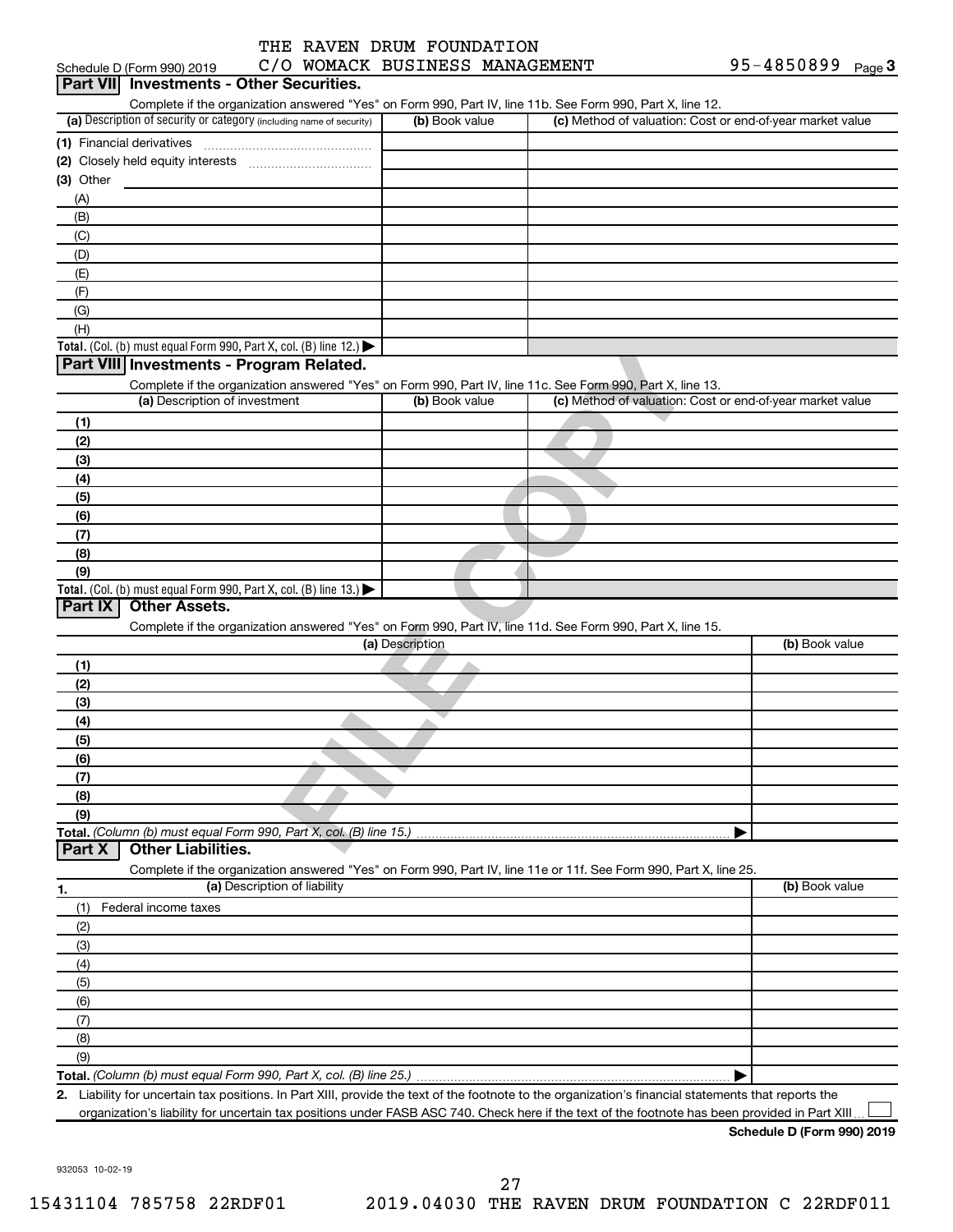|        | THE RAVEN DRUM FOUNDATION                                                                                                                                                                                                                                                        |                      |                            |
|--------|----------------------------------------------------------------------------------------------------------------------------------------------------------------------------------------------------------------------------------------------------------------------------------|----------------------|----------------------------|
|        | C/O WOMACK BUSINESS MANAGEMENT<br>Schedule D (Form 990) 2019                                                                                                                                                                                                                     |                      | 95-4850899 Page 4          |
|        | <b>Part XI</b><br>Reconciliation of Revenue per Audited Financial Statements With Revenue per Return.                                                                                                                                                                            |                      |                            |
|        | Complete if the organization answered "Yes" on Form 990, Part IV, line 12a.                                                                                                                                                                                                      |                      |                            |
| 1.     | Total revenue, gains, and other support per audited financial statements [[[[[[[[[[[[[[[[[[[[[[[[]]]]]]]]]]]]                                                                                                                                                                    |                      | $\mathbf{1}$               |
| 2      | Amounts included on line 1 but not on Form 990, Part VIII, line 12:                                                                                                                                                                                                              |                      |                            |
| а      | Net unrealized gains (losses) on investments [111] [12] matter contracts and a local metal of the university of the university of the university of the university of the university of the university of the university of th                                                   | 2a                   |                            |
| b      |                                                                                                                                                                                                                                                                                  | 2 <sub>b</sub><br>2c |                            |
| с      |                                                                                                                                                                                                                                                                                  | 2d                   |                            |
| d      |                                                                                                                                                                                                                                                                                  |                      |                            |
| е      | Add lines 2a through 2d <b>continuum continuum contract and all the contract of the contract of the contract of the contract of the contract of the contract of the contract of the contract of the contract of the contract of </b>                                             |                      | 2e<br>3                    |
| З<br>4 | Amounts included on Form 990, Part VIII, line 12, but not on line 1:                                                                                                                                                                                                             |                      |                            |
|        | Investment expenses not included on Form 990, Part VIII, line 7b [11, 111, 111, 111]                                                                                                                                                                                             |                      |                            |
| а<br>b |                                                                                                                                                                                                                                                                                  | 4a<br>4 <sub>b</sub> |                            |
|        | Other (Describe in Part XIII.) <b>Construction Contract Construction</b> Chemical Construction Chemical Chemical Chemical Chemical Chemical Chemical Chemical Chemical Chemical Chemical Chemical Chemical Chemical Chemical Chemic<br>c Add lines 4a and 4b                     |                      | 4c                         |
| 5      |                                                                                                                                                                                                                                                                                  |                      | 5                          |
|        | Part XII Reconciliation of Expenses per Audited Financial Statements With Expenses per Return.                                                                                                                                                                                   |                      |                            |
|        | Complete if the organization answered "Yes" on Form 990, Part IV, line 12a.                                                                                                                                                                                                      |                      |                            |
| 1      |                                                                                                                                                                                                                                                                                  |                      | 1                          |
| 2      | Amounts included on line 1 but not on Form 990, Part IX, line 25:                                                                                                                                                                                                                |                      |                            |
| a      |                                                                                                                                                                                                                                                                                  | <b>2a</b>            |                            |
|        |                                                                                                                                                                                                                                                                                  | 2 <sub>b</sub>       |                            |
| b      |                                                                                                                                                                                                                                                                                  | 2 <sub>c</sub>       |                            |
| с      |                                                                                                                                                                                                                                                                                  | 2d                   |                            |
| d      |                                                                                                                                                                                                                                                                                  |                      |                            |
|        | e Add lines 2a through 2d <b>[10]</b> [10] <b>All the Contract of Add lines 2a</b> through <b>Music Contract of Add lines 2a</b> through 2d                                                                                                                                      |                      | 2e<br>3                    |
| З<br>4 |                                                                                                                                                                                                                                                                                  |                      |                            |
|        | Amounts included on Form 990, Part IX, line 25, but not on line 1:                                                                                                                                                                                                               |                      |                            |
| а      |                                                                                                                                                                                                                                                                                  | 4a<br>4b             |                            |
|        | c Add lines 4a and 4b                                                                                                                                                                                                                                                            |                      |                            |
| 5      | Total expenses. Add lines 3 and 4c. (This must equal Form 990, Part I, line 18.) <i>mand expenses. Add lines</i> 3 and                                                                                                                                                           |                      | 4с<br>5                    |
|        | Part XIII Supplemental Information.                                                                                                                                                                                                                                              |                      |                            |
|        | Provide the descriptions required for Part II, lines 3, 5, and 9; Part III, lines 1a and 4; Part IV, lines 1b and 2b; Part V, line 4; Part X, line 2; Part XI,<br>lines 2d and 4b; and Part XII, lines 2d and 4b. Also complete this part to provide any additional information. |                      |                            |
|        |                                                                                                                                                                                                                                                                                  |                      |                            |
|        |                                                                                                                                                                                                                                                                                  |                      |                            |
|        |                                                                                                                                                                                                                                                                                  |                      |                            |
|        |                                                                                                                                                                                                                                                                                  |                      |                            |
|        |                                                                                                                                                                                                                                                                                  |                      |                            |
|        |                                                                                                                                                                                                                                                                                  |                      |                            |
|        |                                                                                                                                                                                                                                                                                  |                      |                            |
|        |                                                                                                                                                                                                                                                                                  |                      |                            |
|        | 932054 10-02-19                                                                                                                                                                                                                                                                  |                      | Schedule D (Form 990) 2019 |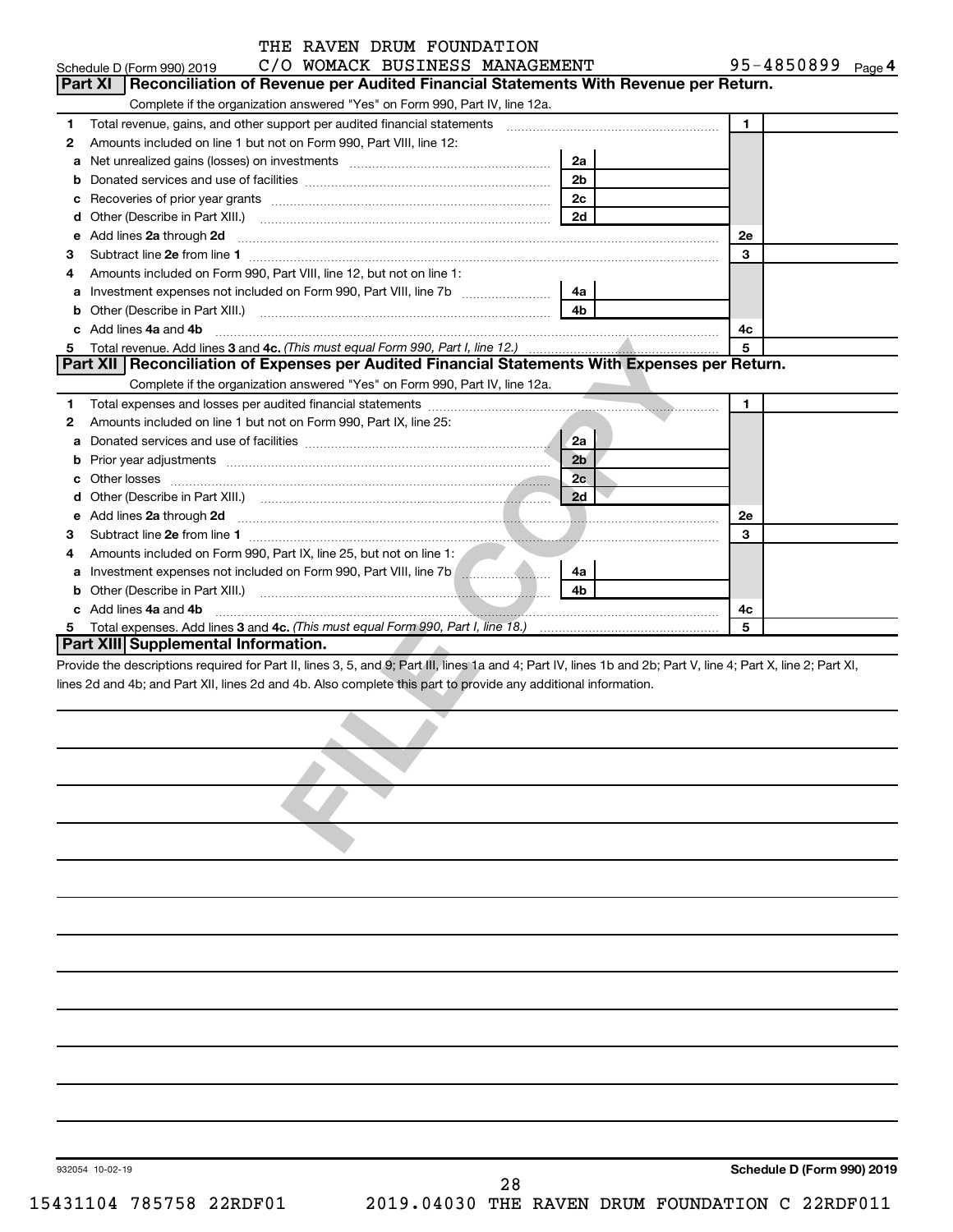| <b>SCHEDULE L</b>                                                                                                    |                  | <b>Transactions With Interested Persons</b>                                                                                        |               |                            |                                           |  |                                |     |                                                     |                              | OMB No. 1545-0047        |     |                                      |  |
|----------------------------------------------------------------------------------------------------------------------|------------------|------------------------------------------------------------------------------------------------------------------------------------|---------------|----------------------------|-------------------------------------------|--|--------------------------------|-----|-----------------------------------------------------|------------------------------|--------------------------|-----|--------------------------------------|--|
| (Form 990 or 990-EZ) > Complete if the organization answered "Yes" on Form 990, Part IV, line 25a, 25b, 26, 27, 28a, |                  |                                                                                                                                    |               |                            |                                           |  |                                |     |                                                     |                              | 2019                     |     |                                      |  |
|                                                                                                                      |                  | 28b, or 28c, or Form 990-EZ, Part V, line 38a or 40b.                                                                              |               |                            |                                           |  |                                |     |                                                     |                              |                          |     |                                      |  |
| Department of the Treasury<br>Internal Revenue Service                                                               |                  | Go to www.irs.gov/Form990 for instructions and the latest information.                                                             |               |                            | Attach to Form 990 or Form 990-EZ.        |  |                                |     |                                                     |                              | <b>Open To Public</b>    |     |                                      |  |
| Name of the organization                                                                                             |                  | THE RAVEN DRUM FOUNDATION                                                                                                          |               |                            |                                           |  |                                |     | Inspection<br><b>Employer identification number</b> |                              |                          |     |                                      |  |
|                                                                                                                      |                  | C/O WOMACK BUSINESS MANAGEMENT                                                                                                     |               |                            |                                           |  |                                |     | 95-4850899                                          |                              |                          |     |                                      |  |
| Part I                                                                                                               |                  | Excess Benefit Transactions (section 501(c)(3), section 501(c)(4), and section 501(c)(29) organizations only).                     |               |                            |                                           |  |                                |     |                                                     |                              |                          |     |                                      |  |
|                                                                                                                      |                  |                                                                                                                                    |               |                            |                                           |  |                                |     |                                                     |                              |                          |     |                                      |  |
|                                                                                                                      |                  | Complete if the organization answered "Yes" on Form 990, Part IV, line 25a or 25b, or Form 990-EZ, Part V, line 40b.               |               |                            |                                           |  |                                |     |                                                     |                              |                          |     |                                      |  |
| 1<br>(a) Name of disqualified person                                                                                 |                  | (b) Relationship between disqualified<br>person and organization                                                                   |               |                            |                                           |  | (c) Description of transaction |     |                                                     |                              |                          | Yes | (d) Corrected?<br>No                 |  |
|                                                                                                                      |                  |                                                                                                                                    |               |                            |                                           |  |                                |     |                                                     |                              |                          |     |                                      |  |
|                                                                                                                      |                  |                                                                                                                                    |               |                            |                                           |  |                                |     |                                                     |                              |                          |     |                                      |  |
|                                                                                                                      |                  |                                                                                                                                    |               |                            |                                           |  |                                |     |                                                     |                              |                          |     |                                      |  |
|                                                                                                                      |                  |                                                                                                                                    |               |                            |                                           |  |                                |     |                                                     |                              |                          |     |                                      |  |
|                                                                                                                      |                  |                                                                                                                                    |               |                            |                                           |  |                                |     |                                                     |                              |                          |     |                                      |  |
|                                                                                                                      |                  |                                                                                                                                    |               |                            |                                           |  |                                |     |                                                     |                              |                          |     |                                      |  |
| 2 Enter the amount of tax incurred by the organization managers or disqualified persons during the year under        |                  |                                                                                                                                    |               |                            |                                           |  |                                |     |                                                     |                              |                          |     |                                      |  |
| section 4958                                                                                                         |                  |                                                                                                                                    |               |                            |                                           |  |                                |     |                                                     | $\triangleright$ \$          |                          |     |                                      |  |
|                                                                                                                      |                  |                                                                                                                                    |               |                            |                                           |  |                                |     | $\blacktriangleright$ \$                            |                              |                          |     |                                      |  |
|                                                                                                                      |                  |                                                                                                                                    |               |                            |                                           |  |                                |     |                                                     |                              |                          |     |                                      |  |
| Part II                                                                                                              |                  | Loans to and/or From Interested Persons.                                                                                           |               |                            |                                           |  |                                |     |                                                     |                              |                          |     |                                      |  |
|                                                                                                                      |                  | Complete if the organization answered "Yes" on Form 990-EZ, Part V, line 38a or Form 990, Part IV, line 26; or if the organization |               |                            |                                           |  |                                |     |                                                     |                              |                          |     |                                      |  |
|                                                                                                                      |                  | reported an amount on Form 990, Part X, line 5, 6, or 22.                                                                          |               |                            |                                           |  |                                |     |                                                     |                              |                          |     |                                      |  |
| (a) Name of                                                                                                          | (b) Relationship | (c) Purpose                                                                                                                        |               | (d) Loan to or<br>from the | (e) Original                              |  | (f) Balance due                |     | $(g)$ In                                            | `by board or                 | ( <b>h)</b> Approved     |     | (i) Written                          |  |
| with organization<br>interested person                                                                               |                  | of loan                                                                                                                            | organization? |                            | principal amount                          |  |                                |     | default?                                            |                              | agreement?<br>committee? |     |                                      |  |
|                                                                                                                      |                  |                                                                                                                                    | To            | From                       |                                           |  |                                | Yes | No                                                  | Yes                          | No.                      | Yes | No.                                  |  |
| RICHARD ALLEN                                                                                                        |                  | PRESIDENOPERATIN                                                                                                                   | X             |                            | 56,496.                                   |  | 15,350.                        |     | X                                                   | х                            |                          | X   |                                      |  |
|                                                                                                                      |                  |                                                                                                                                    |               |                            |                                           |  |                                |     |                                                     |                              |                          |     |                                      |  |
|                                                                                                                      |                  |                                                                                                                                    |               |                            |                                           |  |                                |     |                                                     |                              |                          |     |                                      |  |
|                                                                                                                      |                  |                                                                                                                                    |               |                            |                                           |  |                                |     |                                                     |                              |                          |     |                                      |  |
|                                                                                                                      |                  |                                                                                                                                    |               |                            |                                           |  |                                |     |                                                     |                              |                          |     |                                      |  |
|                                                                                                                      |                  |                                                                                                                                    |               |                            |                                           |  |                                |     |                                                     |                              |                          |     |                                      |  |
|                                                                                                                      |                  |                                                                                                                                    |               |                            |                                           |  |                                |     |                                                     |                              |                          |     |                                      |  |
|                                                                                                                      |                  |                                                                                                                                    |               |                            |                                           |  |                                |     |                                                     |                              |                          |     |                                      |  |
|                                                                                                                      |                  |                                                                                                                                    |               |                            |                                           |  |                                |     |                                                     |                              |                          |     |                                      |  |
|                                                                                                                      |                  |                                                                                                                                    |               |                            |                                           |  | 15,350.                        |     |                                                     |                              |                          |     |                                      |  |
| Total<br>Part II                                                                                                     |                  | <b>Grants or Assistance Benefiting Interested Persons.</b>                                                                         |               |                            | $\blacktriangleright$ \$                  |  |                                |     |                                                     |                              |                          |     |                                      |  |
|                                                                                                                      |                  |                                                                                                                                    |               |                            |                                           |  |                                |     |                                                     |                              |                          |     |                                      |  |
|                                                                                                                      |                  | Complete if the organization answered "Yes" on Form 990, Part IV, line 27.                                                         |               |                            |                                           |  | (d) Type of                    |     |                                                     |                              |                          |     |                                      |  |
| (a) Name of interested person                                                                                        |                  | (b) Relationship between<br>interested person and                                                                                  |               |                            | (c) Amount of<br>assistance<br>assistance |  |                                |     |                                                     | (e) Purpose of<br>assistance |                          |     |                                      |  |
|                                                                                                                      |                  | the organization                                                                                                                   |               |                            |                                           |  |                                |     |                                                     |                              |                          |     |                                      |  |
|                                                                                                                      |                  |                                                                                                                                    |               |                            |                                           |  |                                |     |                                                     |                              |                          |     |                                      |  |
|                                                                                                                      |                  |                                                                                                                                    |               |                            |                                           |  |                                |     |                                                     |                              |                          |     |                                      |  |
|                                                                                                                      |                  |                                                                                                                                    |               |                            |                                           |  |                                |     |                                                     |                              |                          |     |                                      |  |
|                                                                                                                      |                  |                                                                                                                                    |               |                            |                                           |  |                                |     |                                                     |                              |                          |     |                                      |  |
|                                                                                                                      |                  |                                                                                                                                    |               |                            |                                           |  |                                |     |                                                     |                              |                          |     |                                      |  |
|                                                                                                                      |                  |                                                                                                                                    |               |                            |                                           |  |                                |     |                                                     |                              |                          |     |                                      |  |
|                                                                                                                      |                  |                                                                                                                                    |               |                            |                                           |  |                                |     |                                                     |                              |                          |     |                                      |  |
|                                                                                                                      |                  |                                                                                                                                    |               |                            |                                           |  |                                |     |                                                     |                              |                          |     |                                      |  |
|                                                                                                                      |                  |                                                                                                                                    |               |                            |                                           |  |                                |     |                                                     |                              |                          |     |                                      |  |
|                                                                                                                      |                  |                                                                                                                                    |               |                            |                                           |  |                                |     |                                                     |                              |                          |     |                                      |  |
| LHA For Paperwork Reduction Act Notice, see the Instructions for Form 990 or 990-EZ.                                 |                  |                                                                                                                                    |               |                            |                                           |  |                                |     |                                                     |                              |                          |     | Schedule L (Form 990 or 990-EZ) 2019 |  |

### SEE PART V FOR CONTINUATIONS

932131 10-21-19

29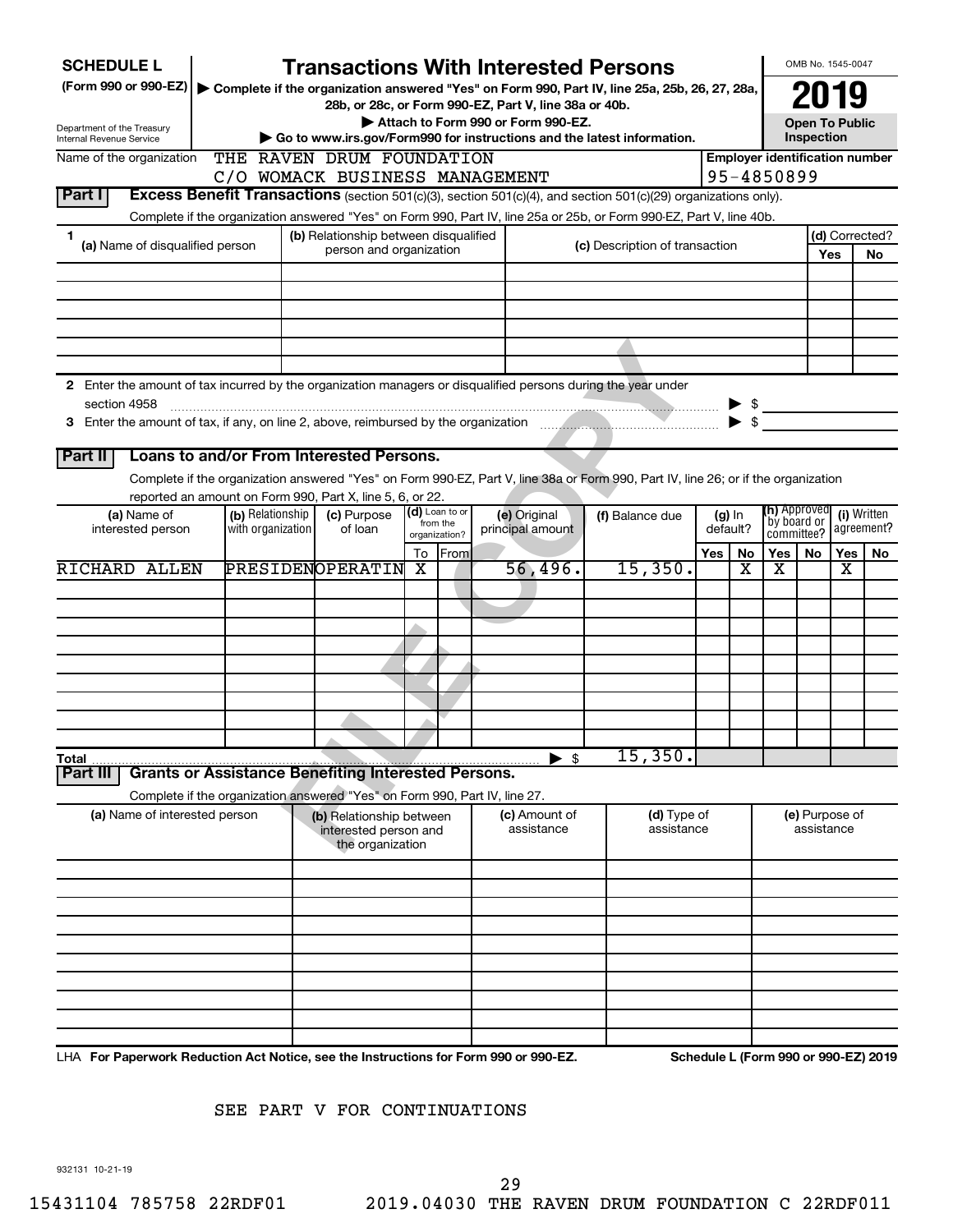| Schedule L (Form 990 or 990-EZ) 2019 C/O WOMACK BUSINESS MANAGEMENT          |                                                                                                                                                                |                              | 95-4850899 Page 2                    |                                               |    |  |
|------------------------------------------------------------------------------|----------------------------------------------------------------------------------------------------------------------------------------------------------------|------------------------------|--------------------------------------|-----------------------------------------------|----|--|
| <b>Business Transactions Involving Interested Persons.</b><br><b>Part IV</b> |                                                                                                                                                                |                              |                                      |                                               |    |  |
| (a) Name of interested person                                                | Complete if the organization answered "Yes" on Form 990, Part IV, line 28a, 28b, or 28c.<br>(b) Relationship between interested<br>person and the organization | (c) Amount of<br>transaction | (d) Description of<br>transaction    | (e) Sharing of<br>organization's<br>revenues? |    |  |
|                                                                              |                                                                                                                                                                |                              |                                      | Yes                                           | No |  |
|                                                                              |                                                                                                                                                                |                              |                                      |                                               |    |  |
|                                                                              |                                                                                                                                                                |                              |                                      |                                               |    |  |
|                                                                              |                                                                                                                                                                |                              |                                      |                                               |    |  |
|                                                                              |                                                                                                                                                                |                              |                                      |                                               |    |  |
|                                                                              |                                                                                                                                                                |                              |                                      |                                               |    |  |
|                                                                              |                                                                                                                                                                |                              |                                      |                                               |    |  |
|                                                                              |                                                                                                                                                                |                              |                                      |                                               |    |  |
| <b>Part V</b><br>Supplemental Information.                                   |                                                                                                                                                                |                              |                                      |                                               |    |  |
|                                                                              | Provide additional information for responses to questions on Schedule L (see instructions).                                                                    |                              |                                      |                                               |    |  |
| SCHEDULE L, PART II, LOANS TO AND FROM INTERESTED PERSONS:                   |                                                                                                                                                                |                              |                                      |                                               |    |  |
|                                                                              |                                                                                                                                                                |                              |                                      |                                               |    |  |
| (A)<br>NAME OF PERSON: RICHARD ALLEN                                         |                                                                                                                                                                |                              |                                      |                                               |    |  |
| RELATIONSHIP WITH ORGANIZATION: PRESIDENT<br>(B)                             |                                                                                                                                                                |                              |                                      |                                               |    |  |
|                                                                              |                                                                                                                                                                |                              |                                      |                                               |    |  |
| (C)<br>PURPOSE OF LOAN: OPERATING FUNDS                                      |                                                                                                                                                                |                              |                                      |                                               |    |  |
|                                                                              |                                                                                                                                                                |                              |                                      |                                               |    |  |
|                                                                              |                                                                                                                                                                |                              |                                      |                                               |    |  |
|                                                                              |                                                                                                                                                                |                              |                                      |                                               |    |  |
|                                                                              |                                                                                                                                                                |                              |                                      |                                               |    |  |
|                                                                              |                                                                                                                                                                |                              |                                      |                                               |    |  |
|                                                                              |                                                                                                                                                                |                              |                                      |                                               |    |  |
|                                                                              |                                                                                                                                                                |                              |                                      |                                               |    |  |
|                                                                              |                                                                                                                                                                |                              |                                      |                                               |    |  |
|                                                                              |                                                                                                                                                                |                              |                                      |                                               |    |  |
|                                                                              |                                                                                                                                                                |                              |                                      |                                               |    |  |
|                                                                              |                                                                                                                                                                |                              |                                      |                                               |    |  |
|                                                                              |                                                                                                                                                                |                              |                                      |                                               |    |  |
|                                                                              |                                                                                                                                                                |                              |                                      |                                               |    |  |
|                                                                              |                                                                                                                                                                |                              |                                      |                                               |    |  |
|                                                                              |                                                                                                                                                                |                              |                                      |                                               |    |  |
|                                                                              |                                                                                                                                                                |                              |                                      |                                               |    |  |
|                                                                              |                                                                                                                                                                |                              |                                      |                                               |    |  |
|                                                                              |                                                                                                                                                                |                              |                                      |                                               |    |  |
|                                                                              |                                                                                                                                                                |                              |                                      |                                               |    |  |
|                                                                              |                                                                                                                                                                |                              |                                      |                                               |    |  |
|                                                                              |                                                                                                                                                                |                              |                                      |                                               |    |  |
|                                                                              |                                                                                                                                                                |                              |                                      |                                               |    |  |
|                                                                              |                                                                                                                                                                |                              |                                      |                                               |    |  |
|                                                                              |                                                                                                                                                                |                              |                                      |                                               |    |  |
|                                                                              |                                                                                                                                                                |                              | Schedule L (Form 990 or 990-EZ) 2019 |                                               |    |  |
| 932132 10-21-19                                                              |                                                                                                                                                                |                              |                                      |                                               |    |  |